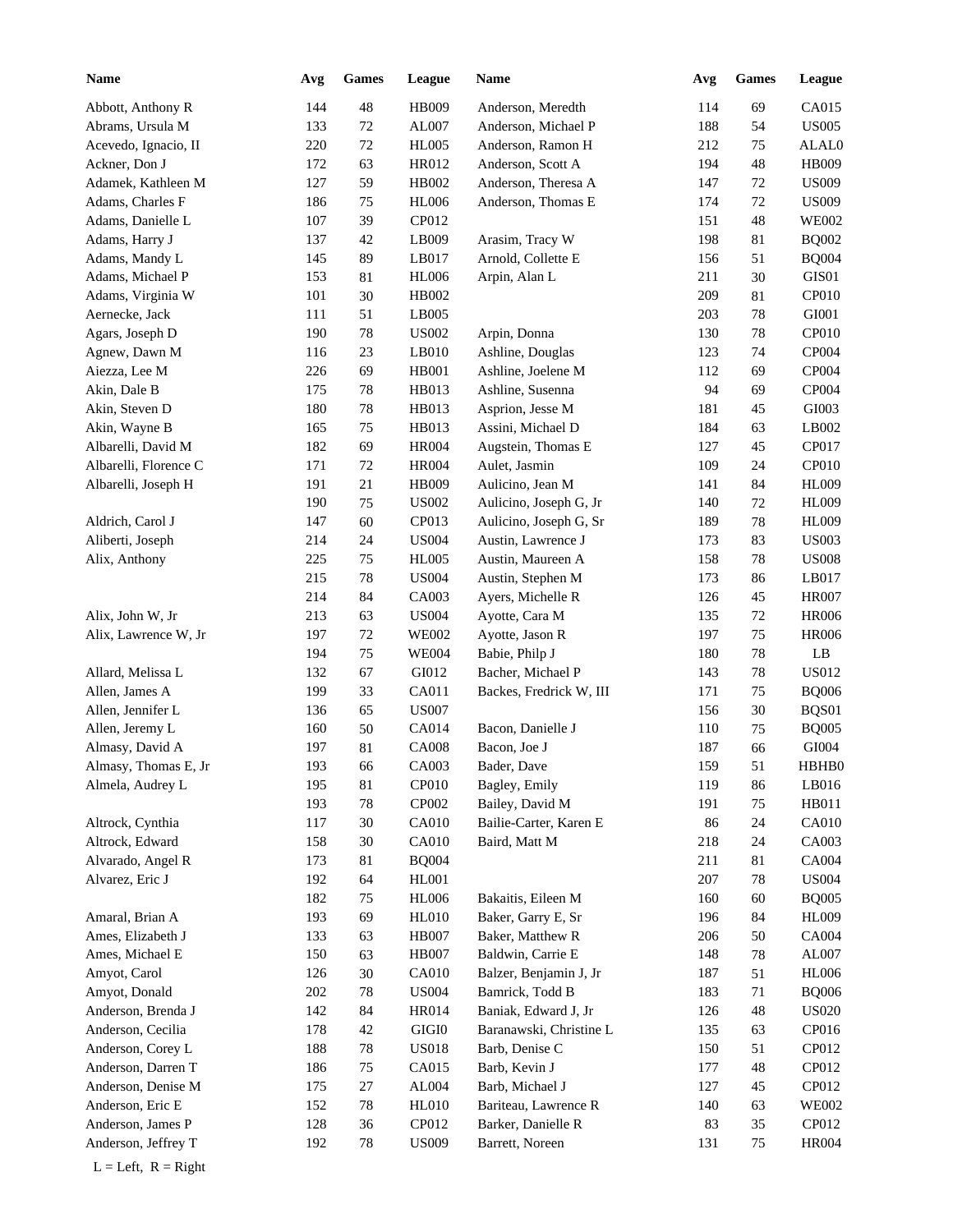| <b>Name</b>             | Avg | <b>Games</b> | League            | <b>Name</b>             | Avg | <b>Games</b> | League       |
|-------------------------|-----|--------------|-------------------|-------------------------|-----|--------------|--------------|
| Barron, Donna M         | 169 | $30\,$       | <b>BQ005</b>      |                         | 189 | $81\,$       | <b>HL006</b> |
| Barrows, Beauregard J   | 197 | 84           | CPCP <sub>0</sub> |                         | 171 | 42           | <b>HB001</b> |
| Barscz, Mary T          | 139 | 69           | CA015             | Bell, Roger K           | 123 | 75           | <b>US019</b> |
| Barscz, Thomas R, Jr    | 187 | 68           | CA015             | Bellair, Kayla A        | 100 | 69           | LB005        |
| Bartlett, Arlene M      | 158 | 75           | GI013             | Belleard, Lynn M        | 109 | 30           | CA007        |
|                         | 146 | 84           | CA006             | Belleard, Michelle      | 130 | 24           | CA010        |
| Bartlett, Kevin J       | 212 | 78           | CA004             | Belleard, Robert E      | 161 | 30           | CA010        |
| Bartlett, Timothy D     | 212 | 27           | <b>HL004</b>      | Belli, Jason D          | 162 | 72           | CP009        |
| Bartley, Angelina M     | 137 | 45           | LB015             | Bendor, Alex M          | 139 | 89           | LB016        |
| Bartley, Daniel M       | 177 | 45           | LB015             | Benjamin, William J     | 149 | 63           | <b>US002</b> |
| Basle, Derek J          | 189 | 81           | GI003             | Bennett, Linda M        | 134 | 78           | <b>BQ005</b> |
| Batchelder, David M, Jr | 195 | 24           | <b>HL005</b>      | Bennett, Richard J      | 215 | 81           | <b>BQ002</b> |
| Battaglia, Joseph J     | 165 | 51           | <b>US020</b>      |                         | 210 | 81           | <b>BQ003</b> |
| Battistoni, Todd C      | 196 | 78           | LB005             | Bennett, Ryan E         | 195 | 63           | AL002        |
| Batza, Michael          | 184 | 51           | CP012             |                         | 193 | 80           | ALAL0        |
| Bauer, Donna M          | 123 | 54           | <b>WE003</b>      |                         | 181 | 78           | AL007        |
| Bauer, Frank P          | 101 | 51           | <b>WE003</b>      | Bennison, Broyden G     | 112 | 48           | LB017        |
| Baxter, Herbert M       | 179 | $81\,$       | CA015             | Benoit, Jay W           | 213 | 78           | HL011        |
| Baxter, Nicole A        | 115 | 27           | CA010             |                         | 211 | 78           | <b>HL005</b> |
| Baxter, Rosann M        | 119 | 66           | CA015             | Benoit, Joseph D        | 148 | 75           | <b>WE003</b> |
| Beach, Richard A        | 172 | 77           | LB001             | Benoit, Linda A         | 135 | 81           | HL011        |
| Beattie, Darrell R      | 143 | 75           | AL004             | Benoit, Marcia M        | 94  | 58           | <b>WE003</b> |
| Beattie, Jeff M         | 126 | 81           | ${\rm AL004}$     | Benoit, Patty           | 164 | 84           | HL011        |
| Beattie, Kristen L      | 148 | 81           | AL004             | Benoit, Paul J, Jr      | 201 | 81           | HL011        |
| Beattie, Neil S         | 175 | 81           | AL004             |                         | 189 | 78           | <b>HL005</b> |
| Beaufort, Blondell      | 141 | 63           | <b>US017</b>      | Benoit, Paul J, Sr      | 130 | 82           | HL011        |
| Beaulac, David C, II    | 130 | 33           | HBHB0             | Benoit, Robert J, Jr    | 209 | $78\,$       | <b>HL005</b> |
| Beaulac, David C, Sr    | 136 | 54           | HBHB0             | Benoit, Robert J, Sr    | 220 | $78\,$       | <b>HL005</b> |
| Beaulac, Paul J         | 174 | $72\,$       | <b>HB004</b>      |                         | 218 | 84           | HL011        |
|                         | 190 | 85           |                   |                         |     |              | <b>BQ001</b> |
| Beck, Matthew           |     |              | <b>BQ002</b>      | Bentley, Richard K      | 179 | 72           |              |
|                         | 186 | 21<br>50     | <b>BQ001</b>      |                         | 179 | 81           | <b>BQ003</b> |
| Becker, Michael G       | 183 |              | HR012             | Berdar, Robert A, Jr    | 212 | 27           | <b>HR015</b> |
| Bedford, Alma M         | 151 | 78           | AL004             |                         | 209 | 72           | <b>US004</b> |
| Bedford, George W, II   | 211 | 78           | <b>BQ001</b>      | Berger, Keith E         | 179 | 39           | LB015        |
| Bedford, Kathy A        | 176 | 69           | <b>BQ001</b>      | Bergman, Robert J       | 141 | 45           | <b>US012</b> |
| Bedford, Richard W      | 185 | 42           | ALAL0             | Berkley, Stephen A      | 181 | $72\,$       | CP001        |
|                         | 178 | 75           | AL004             |                         | 178 | 72           | CP017        |
| Bedford, Ryan M         | 214 | $81\,$       | <b>BQ001</b>      | Bernard, Lisa A         | 143 | 78           | AL007        |
|                         | 211 | 81           | <b>BQ003</b>      | Bernard, Paul R, Jr     | 162 | 78           | AL007        |
| Bedford, Shelly E       | 165 | 27           | BQS01             | Bernardo, Ruby          | 131 | 66           | <b>WE005</b> |
|                         | 165 | 71           | <b>BQ005</b>      | Bernash, Adam J         | 205 | 66           | <b>HL003</b> |
| Bedford, Theodore C, Jr | 206 | 78           | <b>BQ001</b>      |                         | 202 | 77           | <b>HL009</b> |
| Bedford, Theodore C, Sr | 186 | $81\,$       | <b>BQ001</b>      | Berner, Betty J         | 133 | 75           | <b>HR008</b> |
|                         | 182 | 27           | <b>BQ003</b>      | Berner, Blaine E        | 191 | 63           | <b>HR001</b> |
|                         | 178 | 27           | BQS01             | Berner, Wayne F         | 207 | 75           | <b>HR001</b> |
| Bedford, Zachary R      | 204 | $42\,$       | ALAL0             |                         | 173 | $28\,$       | <b>HR011</b> |
|                         | 194 | 81           | AL004             | Bertrand, Pamela A      | 216 | 78           | <b>HL005</b> |
| Bee, Bryan C            | 196 | 78           | <b>HL006</b>      |                         | 213 | 84           | <b>HL009</b> |
| Bee, Kenneth B          | 179 | $81\,$       | <b>HL006</b>      |                         | 208 | 81           | <b>CA004</b> |
| Beeble, Tristan         | 143 | 24           | CA010             | Bertrand, Richard P     | 220 | 63           | CA011        |
| Begin, Drake E          | 232 | $80\,$       | <b>HL006</b>      |                         | 218 | 51           | CA003        |
|                         | 224 | 78           | <b>HL005</b>      |                         | 215 | 66           | <b>HL009</b> |
|                         | 211 | 36           | HB001             |                         | 212 | 24           | <b>CA004</b> |
|                         | 190 | 76           | HR011             | Bessette, LeRoy J       | 187 | 72           | CP008        |
| Begin, Victor A         | 194 | $78\,$       | <b>HL005</b>      | Bessette-Reilly, Gail F | 156 | 78           | CA015        |
|                         | 193 | 24           | HL009             | Best, John A, Jr        | 179 | 27           | AL007        |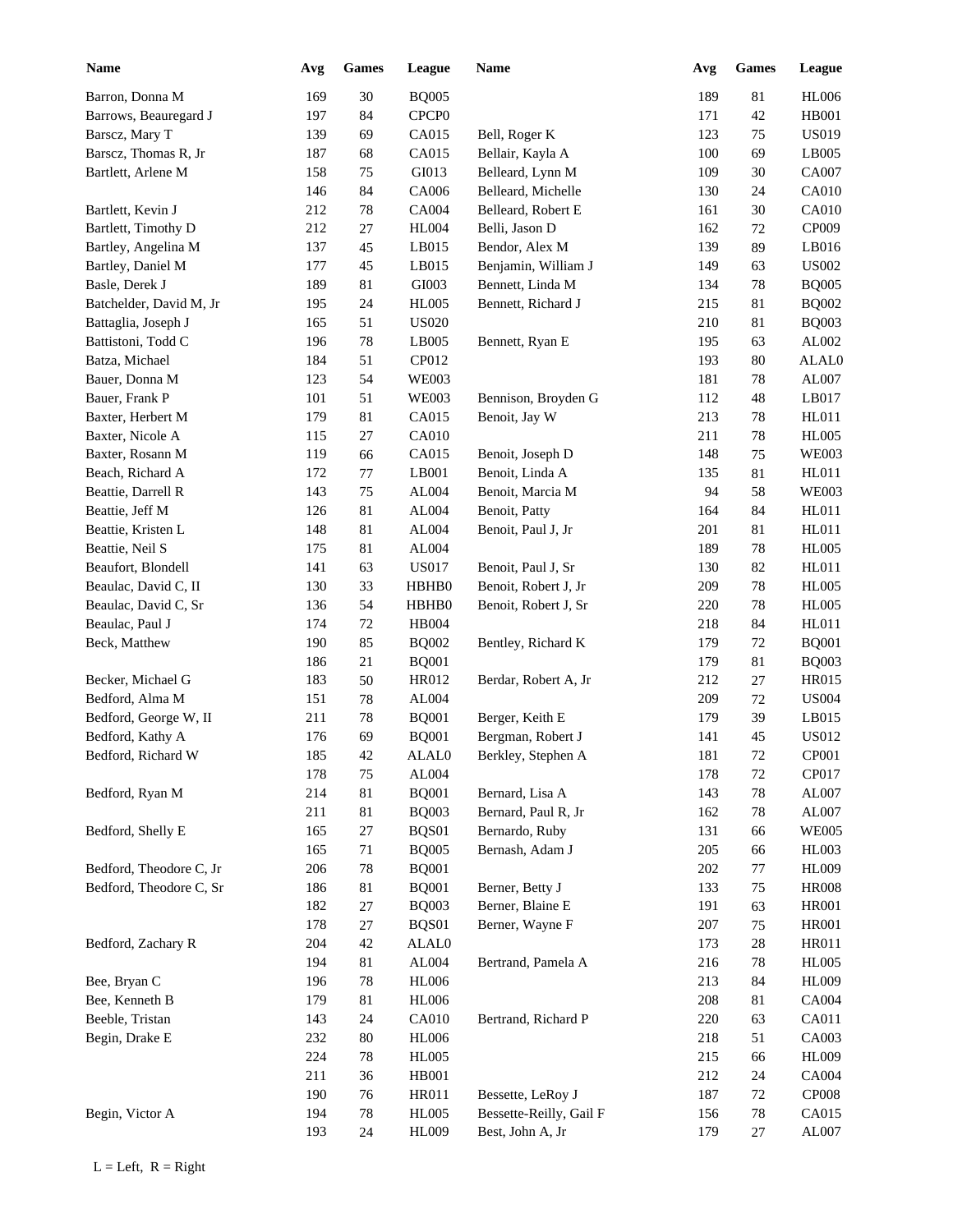| <b>Name</b>            | Avg  | <b>Games</b> | League       | <b>Name</b>               | Avg | Games  | <b>League</b> |
|------------------------|------|--------------|--------------|---------------------------|-----|--------|---------------|
| Best, John T           | 194  | 27           | AL007        | Bondi, Dan                | 167 | 81     | LB004         |
| Betts, Donald H        | 221  | 75           | HB001        | Bonesteel, Alexander C    | 203 | 48     | LB015         |
| Betzler, Donna L       | 168  | 74           | GI007        | Boomhower, Cathy E        | 119 | 54     | <b>BQ005</b>  |
| Bevis, Cale A          | 156  | 69           | HB013        | Boomhower, Claude A       | 154 | 81     | <b>BQ004</b>  |
| Bevis, Donald J        | 154  | 63           | HB013        | Boomhower, Lisa M         | 132 | 81     | <b>BQ004</b>  |
| Bevis, Joshua O        | 167  | 72           | HB013        | Boomhower, Mary Jane      | 148 | 57     | CP004         |
| Bewsher, Eli           | 204  | 78           | CA004        | Bopp, Wendy J             | 156 | 75     | <b>HL009</b>  |
| Beza, Anton C          | 153  | 42           | LB009        | Bornt, Kenny R            | 199 | 39     | HB009         |
| Beza, Lori C           | 160  | 39           | LB009        | Bornt, Steve L            | 174 | 45     | HB009         |
| Bhatia, Anoop          | 163  | 66           | CP001        | Boschelli, Shawn D        | 211 | 78     | <b>HL010</b>  |
| Bianchi, Anthony J, Jr | 220  | 27           | GIS01        | Boschelli, Taryn M        | 180 | 69     | <b>HL010</b>  |
|                        | 214  | 96           | LB006        | Bosco, Matthew W          | 194 | 39     | LB004         |
| Bieber, Scott          | 175  | 69           | CP016        | Bosko, David M            | 232 | 69     | <b>HL005</b>  |
| Bielawa, Edward T      | 162  | 96           | LB016        |                           | 226 |        | <b>US004</b>  |
|                        |      |              |              |                           |     | 63     |               |
| Bierwirth, Thomas W    | 204  | 75           | HR012        | Bosko, Matthew G          | 227 | 72     | <b>HL005</b>  |
| Bifaro, Joseph M, Jr   | 213  | 72           | GI002        |                           | 215 | 71     | <b>US004</b>  |
| Bills, Thomas J        | 201  | 72           | HB004        | Boudreau, Danielle        | 179 | 78     | GI012         |
| Bink, Mattthew         | 134  | 24           | <b>HR001</b> | Bourassa, Deborah A       | 115 | 75     | LB013         |
| Birdsall, Bill R       | 195  | 39           | AL003        | Bourassa, Kristen N       | 154 | 75     | LB013         |
| Birdsall, Corianne M   | 152  | 74           | <b>HB007</b> | Bourn, Roger E, Jr        | 116 | 51     | <b>BQ002</b>  |
| Bishop, Dave R         | 172  | 81           | LB004        | Bousa, Richard J          | 186 | 57     | LB            |
| Bissell, Donna M       | 136  | 81           | <b>HL010</b> | Bowen, James A            | 183 | 60     | <b>HR006</b>  |
| Bissell, Jessica L     | 157  | 69           | <b>HL010</b> | Bowen, James R            | 191 | 69     | <b>HB004</b>  |
| Bittner, Anthony J     | 145R | 46           | AL007        | Bowles, Eric M            | 171 | 54     | <b>HB004</b>  |
|                        | 80L  | 28           | AL007        | Boyce, Corey L            | 164 | 77     | LB014         |
| Blaauboer, Matthew J   | 167  | 51           | HBHB0        | Boyce, Crystal            | 141 | 48     | <b>HB009</b>  |
| Blaauw, Mary Jane      | 153  | 73           | HR016        | Boyce, James A            | 170 | 75     | <b>HL004</b>  |
| Black, Bruce D         | 187  | 24           | <b>HR011</b> | Boyce, Kenneth W          | 200 | $78\,$ | HB013         |
| Black, Darlene M       | 160  | 45           | LB015        |                           | 195 | 33     | HB009         |
| Black, Nicholas T      | 208  | 81           | AL002        | Boyce, Kimberly A         | 148 | 78     | <b>HL004</b>  |
| Black, Steven D        | 245  | 30           | GIS01        | Boyce, Rita M             | 139 | 36     | HB009         |
|                        | 221  | 81           | CA003        | Brackley, Lynda           | 109 | 52     | CA006         |
|                        | 190  | 104          | HR011        | Bradley, Marilyn E        | 158 | 69     | <b>US017</b>  |
| Blair, Darren D        | 216  | 78           | CA011        | Bradt, Daniel F           | 185 | 66     | CP016         |
| Blair, Michael J       | 191  | 63           | <b>BQ006</b> | Brady, Frank J, Jr        | 194 | 69     | AL002         |
| Blais, John            | 129  | $\sqrt{48}$  | <b>WE003</b> | Brady, Russell O          | 158 | 62     | CP010         |
| Blake, Diana L         | 184  | 42           | $\rm GIGI0$  | Bramlett, Anna L          | 166 | 51     | HL009         |
|                        | 173  | 93           | $L$ B016     |                           | 164 | 54     | <b>HL003</b>  |
| Blanchet, Roland C     | 179  | 75           | HB011        | Brandt, Susan A           | 151 | 62     | <b>BQ005</b>  |
|                        | 171  | 68           | HB004        | Breen, Stephen F          | 144 | 33     | <b>US020</b>  |
| Blinstrub, Virginia M  | 122  | 60           | <b>BQ005</b> | Brenenstuhl, Clark P      | 154 | 78     | <b>BQ001</b>  |
| Bloomfield, Pat W      | 160  | 67           | <b>US003</b> | Brenenstuhl, Robert O, Jr | 201 | 78     | <b>BQ006</b>  |
|                        |      |              |              |                           |     |        |               |
| Blowers, Cari L        | 195  | 69           | CA007        | Brennan, John F           | 180 | 63     | <b>HB004</b>  |
| Blowers, Kenneth R, Sr | 148  | 66           | HR003        | Bressette, Allan J        | 133 | 57     | CA014         |
| Bobersky, Guy T        | 176  | 81           | LB004        | Bressette, Sharon A       | 129 | 60     | <b>US009</b>  |
| Bodak, Susan M         | 139  | 73           | CP004        | Brierley, Jackie          | 137 | 72     | CA011         |
| Bodnar, Paul S         | 198  | 81           | <b>BQ003</b> | Briggs, Tyson M           | 194 | 75     | <b>BQ006</b>  |
| Bodo, Cheryl A         | 110  | 81           | GI012        | Bright, Gary J            | 154 | 78     | LB002         |
| Bodo, Jami M           | 169  | 72           | GI012        | Bristol, Colleen D        | 171 | 48     | HB009         |
| Bodo, Stephen R        | 192  | 27           | GIS01        | Bristol, John P           | 194 | 48     | HB009         |
|                        | 169  | 60           | GI010        | Bristol, Thomas J         | 208 | 69     | <b>HB004</b>  |
| Bogardus, Richard J    | 189  | 81           | <b>BQ003</b> | Brizzell, David E         | 164 | 69     | LB014         |
| Bogardus, Trevor J     | 186  | 81           | <b>BQ003</b> | Brizzell, James P         | 180 | 84     | LB014         |
| Bold, Lisa D           | 180  | 54           | <b>HL007</b> | Brizzell, Kathy           | 112 | 79     | LB014         |
| Bolesky, Sue           | 139  | 72           | CP010        | Brizzell, Thomas P        | 171 | 81     | LB014         |
| Bolognino, Peter J     | 186  | 21           | LB015        | Brock, Allan B            | 223 | 81     | <b>BQ003</b>  |
|                        |      |              |              |                           |     |        |               |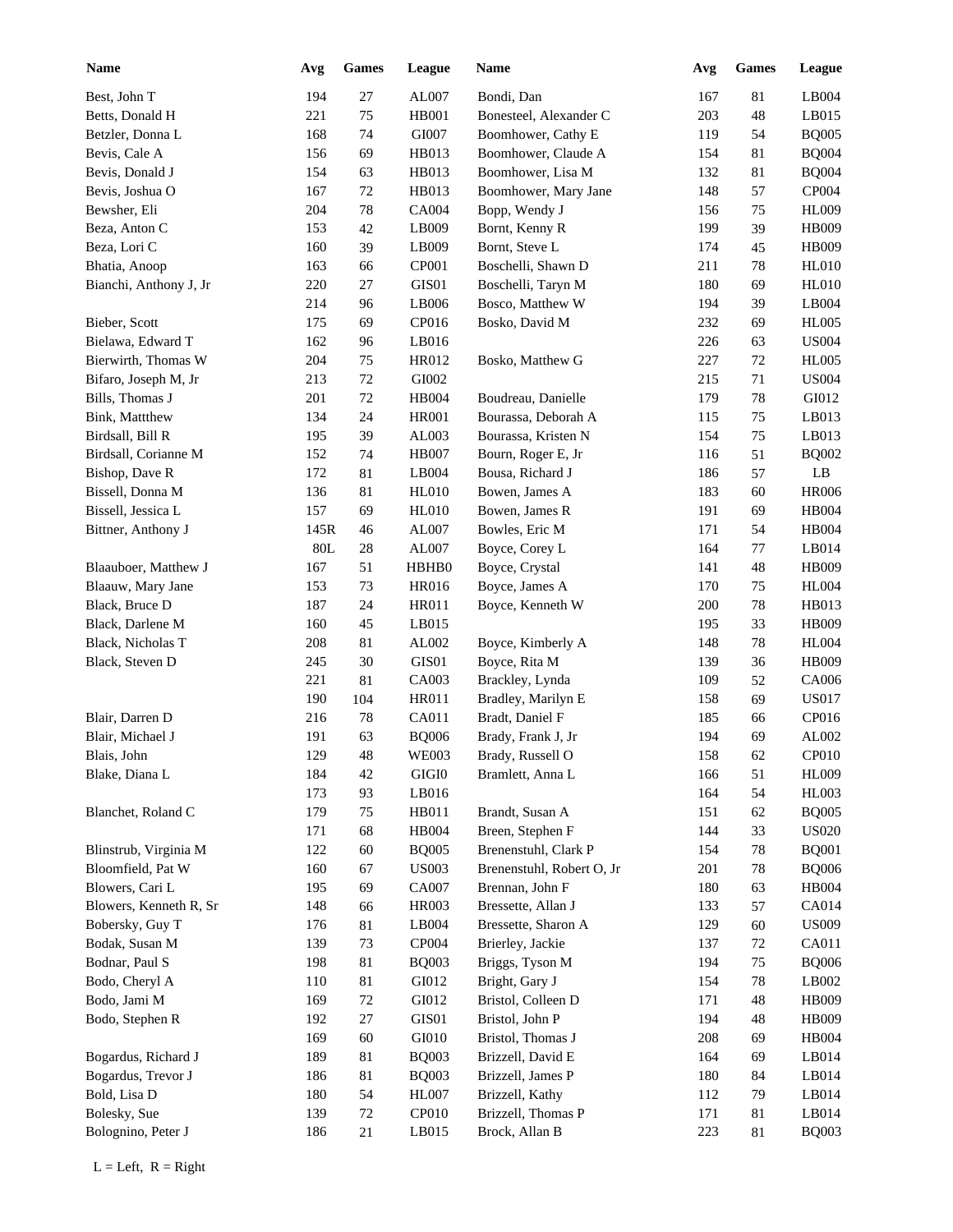| <b>Name</b>          | Avg     | <b>Games</b> | League       | Name                 | Avg | <b>Games</b> | League       |
|----------------------|---------|--------------|--------------|----------------------|-----|--------------|--------------|
|                      | 216     | 36           | <b>BQ002</b> |                      | 208 | 84           | <b>HL004</b> |
| Brock, Clinton A     | 215     | 81           | <b>BQ003</b> | Bullis, Thomas       | 150 | 60           | GI004        |
| Brock, Corey D       | 142     | $72\,$       | <b>BQ002</b> | Bullock, Patricia A  | 159 | 81           | CA009        |
| Brock, Daniel J      | 191     | 48           | <b>BQ003</b> | Bumpus, Domonique    | 136 | 54           | <b>US017</b> |
|                      | 186     | 86           | <b>BQ002</b> | Buono, Kristy M      | 109 | 75           | LB010        |
| Brock, David E       | 170     | $78\,$       | <b>BQ002</b> | Burger, Jason C      | 191 | 76           | <b>HR011</b> |
| Brock, Jerome L      | 157     | 30           | BQS01        | Burger, Kathleen E   | 141 | 69           | <b>WE005</b> |
| Broderick, Diane C   | 115     | 84           | CA009        | Burke, Carol A       | 140 | 75           | <b>US006</b> |
| Brogue, Barry W      | 212     | 60           | <b>BQ006</b> | Burke, Michele A     | 147 | 75           | CP004        |
| Brogue, Beverly      | 134     | 66           | <b>BQ005</b> | Burke, Richard J, Jr | 163 | 72           | <b>HR003</b> |
| Brogue, Theodore V   | 152     | 66           | <b>BQ006</b> | Burke, Ronald J      | 199 | 78           | <b>HB001</b> |
| Brophy, Kate A       | 142     | $72\,$       | HR012        | Burke, Shane T       | 210 | 75           | CP002        |
| Brothers, Laura      | 170     | 47           | <b>HL007</b> | Burke, Thomas P      | 156 | 51           | <b>WE002</b> |
| Browe, William T, Jr | 204     | 51           | <b>HR001</b> | Burkhart, Melynda J  | 198 | 42           | GI007        |
| Browe, William T, Sr | 177     | 57           | <b>HR001</b> | Burkhart, Stacy L    | 139 | 36           | <b>HB009</b> |
| Brown, Charles M     | 217     | 84           | AL002        | Burns, Donald G      | 151 | 24           | HB011        |
| Brown, Edward W      | 155     | 78           | <b>HL010</b> | Burns, Paul D        | 191 | 72           | HB011        |
| Brown, Frank C       | 196     | 72           | CP002        | Burns, Robert W      | 152 | 39           | $\rm GIGI0$  |
|                      | 193     | 67           | CP017        | Burrello, Paul D     | 228 | 78           | <b>HL006</b> |
| Brown, James A       | 186     | 69           | CA006        |                      | 227 | 75           | <b>HL005</b> |
| Brown, James L       | 227     | 72           | <b>HL005</b> |                      | 223 | 69           | <b>HB001</b> |
|                      | 217     | 75           | CP002        |                      | 219 | 69           | <b>US004</b> |
| Brown, Kyle R        | 222     | 81           | CA003        | Burt, James V, Jr    | 192 | 108          | <b>HR011</b> |
|                      | 221     | 75           | CA004        | Burton, Brooke A     | 169 | 78           | LB014        |
| Brownell, Matthew J  | 235     | 81           | <b>BQ003</b> | Burton, Dustin G     | 187 | 68           | LB014        |
|                      | 232     | 81           | <b>BQ001</b> | Burton, James J      | 230 | 30           | GIS01        |
|                      | 230     | 81           | <b>BQ006</b> |                      | 212 | 36           | LB006        |
| Brownell, Tammy L    | 142     | 78           | <b>HL007</b> | Busdiecker, James    | 167 | 42           | LB009        |
| Bruce, John R        | 168     | 69           | <b>WE002</b> | Busdiecker, Linda    | 122 | 33           | LB009        |
| Brun, Dawn           | 126     | 75           | CP010        | Bush, Kurt F         | 150 | 66           | <b>BQ004</b> |
| Brundige, Robert J   | 189     | 78           | GI002        | Bush, Nicole M       | 162 | 72           | <b>HL003</b> |
| Brundige, Scott M    | 195     | 39           | HB009        | Bussey, Edna E       | 111 | 84           | CA006        |
|                      | 188     | 33           | <b>HB001</b> | Buszta, John W       | 194 | 75           | AL003        |
| Bruni, Anthony M     | 175     | 29           | <b>HR004</b> | Butt, William C      | 182 | 21           | <b>HR001</b> |
| Bruni, Michael A     | 131     | $72\,$       | <b>HR004</b> | Buttermore, Brent    | 187 | 69           | CP001        |
| Bruno, Christopher M | $215\,$ | 81           | <b>CP008</b> | Button, Kevin D      | 198 | $70\,$       | <b>BQ002</b> |
| Bruno, James S       | 188     | 69           | GI002        |                      | 193 | 51           | <b>BQ006</b> |
| Brunson, Laquisha M  | 169     | 21           | GI007        |                      | 193 | 72           | <b>BQ003</b> |
| Brunt, Penelope G    | 199     | 69           | <b>HL007</b> | Button, Rebecca J    | 144 | 77           | LB016        |
| Bruso, Brian P       | 215     | 78           | CP002        | Byrd, Jayson J       | 146 | 78           | CP004        |
|                      | 214     | 84           | CP010        | Cahill, Christine E  | 144 | 39           | LB009        |
| Bruso, William A     | 194     | 78           | HR012        | Cahill, Timothy E    | 210 | 75           | <b>BQ003</b> |
| Bryan, Bruce W, Jr   | 157     | 67           | GI004        | Caivana, Helen L     | 156 | 81           | <b>HL004</b> |
|                      | 145     | 78           | <b>US019</b> | Caivana, Thomas G    | 185 | 78           | <b>HL004</b> |
| Bryant, Dennis P, Jr | 184     | 45           | <b>US012</b> | Calhoun, Ed J, Jr    | 213 | 69           | HL004        |
| Bryant, Michael D    | 161     | 68           | LB004        |                      | 194 | 42           | HB009        |
| Bryce, Deborah F     | 151     | 57           | <b>HR005</b> | Calhoun, Tammy       | 142 | 45           | HB009        |
| Buck, Bryan M        | 206     | 69           | HR009        | Callagan, Ryan C     | 155 | 72           | <b>US011</b> |
| Buck, John M         | 206     | 72           | HR009        | Callagan, Thomas     | 129 | 35           | <b>US011</b> |
| Buck, Jola           | 151     | 81           | HR009        | Callahan, Michael E  | 145 | $72\,$       | <b>HL004</b> |
| Budka, Dan, Jr       | 168     | $78\,$       | <b>US002</b> | Callahan, Priscilla  | 140 | 75           | <b>HL004</b> |
| Budka, Richard       | 169     | 54           | <b>US002</b> | Callahan, Walter W   | 217 | 81           | <b>BQ003</b> |
| Bufalini, Mark E     | 173     | 69           | LB004        |                      | 203 | 30           | BQS01        |
| Bull, Joshua T       | 153     | 69           | <b>BQ006</b> | Callander, Leonard G | 187 | 67           | <b>HR006</b> |
| Bullis, Kathy M      | 170     | 84           | <b>HL004</b> |                      | 180 | 81           | HR016        |
| Bullis, Roger A      | 214     | 83           | <b>HL010</b> | Callander, Ruth A    | 155 | 75           | HR016        |
|                      |         |              |              |                      |     |              |              |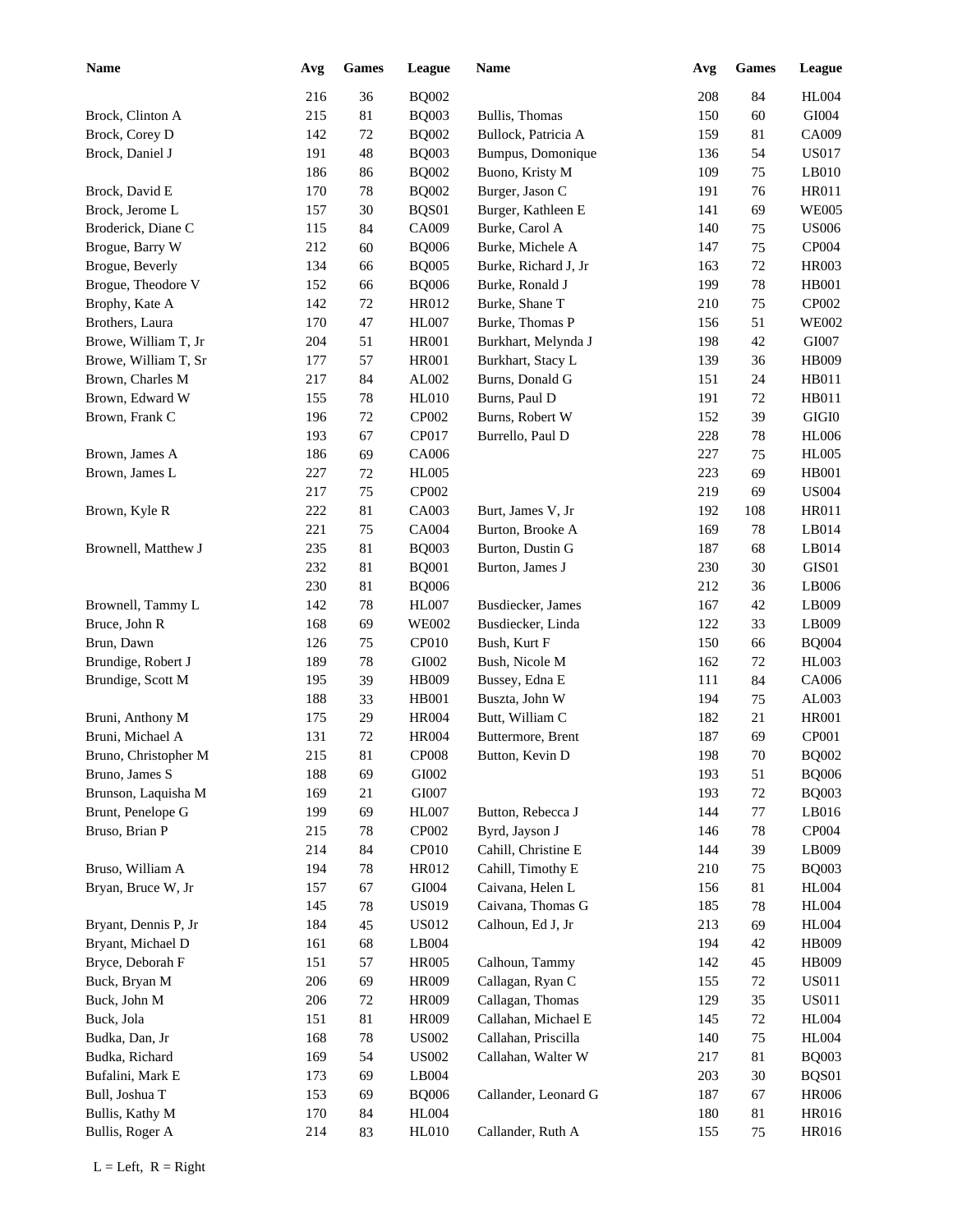| <b>Name</b>                             | Avg    | <b>Games</b> | League            | <b>Name</b>               | Avg | <b>Games</b> | League       |
|-----------------------------------------|--------|--------------|-------------------|---------------------------|-----|--------------|--------------|
|                                         | 150    | 66           | <b>HR006</b>      | Caron, Codie B            | 172 | $81\,$       | <b>BQ001</b> |
| Caloprete, Mario J                      | 161    | 72           | GI004             | Caron, Ron A              | 206 | $78\,$       | <b>BQ001</b> |
| Calvanese, Diane L                      | 143    | 60           | CP013             | Caron, Ronald A, Sr       | 164 | 72           | <b>BQ003</b> |
| Camadine, Cindy                         | 144    | 68           | HR014             | Carpenter, Scott C        | 179 | 45           | <b>HL004</b> |
| Caminiti, Michael S                     | 169    | 81           | US012             |                           | 177 | 27           | CP009        |
| Campana, William C                      | 182L   | 81           | GI001             | Carpentier, Christopher   | 143 | 45           | <b>WE004</b> |
|                                         | 177    | 81           | ALAL0             | Carpentier, Lynne M       | 140 | 57           | <b>WE001</b> |
| Canam, Linda                            | 112    | 63           | <b>HB007</b>      | Carreiro, Walter          | 141 | 71           | LB016        |
| Canam, Merl H                           | 167    | 69           | <b>HB007</b>      | Carrigan, Michael E       | 120 | 28           | HB011        |
|                                         | 164    | 54           | HBHB0             | Carroll, Nicole L         | 149 | 69           | GI007        |
| Canfield, Bliss C                       | 170    | 69           | <b>HL009</b>      | Carroll, Peter F, IV      | 195 | 83           | <b>US003</b> |
| Canfield, Ethan                         | 180    | 78           | CP009             | Carroll, Regina M         | 144 | 30           | <b>CA010</b> |
| Canfield, Marguerite S                  | 145    | 78           | CP009             | Carson, Bonnie S          | 148 | 73           | <b>HR006</b> |
| Cannistraci, Salvatore                  | 188    | 96           | LB016             | Carter, Homer M           | 167 | 81           | AL007        |
| Cannizzo, Thomas J, Sr                  | 172    | 80           | LB002             | Carter, Jonathan M, Sr    | 167 | 70           | AL007        |
| Cannon, Melissa L                       | 149    | 54           | CP004             | Carter, Robin M           | 134 | 81           | AL007        |
| Canty, Lucille R                        | 155    | 75           | <b>US017</b>      | Carter, Wayne M           | 165 | 41           | AL007        |
| Capano, Mary Agnes                      | 137    | 22           | CA009             | Carter, William T, Jr     | 189 | 47           | CP012        |
| Capece, Anthony J                       | 108    | 54           | <b>HR010</b>      | Carty, Sylvester          | 176 | 30           | <b>US008</b> |
| Capone, Andrew J                        | 183    | 78           | CP017             | Case, Joshua J            | 211 | 81           | <b>BQ002</b> |
| Capozzelli, Joseph P, Sr                | 169    | 78           | CA006             | Casey, Christopher R      | 174 | 81           | <b>HL010</b> |
| Capparello, Nick M                      | 164    | 81           | <b>HR003</b>      | Casey, Thomas F           | 95  | 21           | HBHB0        |
| Carabis, Robert J                       | 190    | 56           | AL003             | Cassella, Ann M           | 134 | 81           | CP007        |
| Carabis, Thomas C                       | 195    | 75           | GI002             | Casterella, John, Jr      | 224 | 81           | <b>HL010</b> |
| Carabis, Timothy C, Sr                  | 203    | 69           | AL003             |                           | 218 | 74           | <b>HL009</b> |
| Carabis, Timothy, Jr                    | 188    | 78           | AL003             |                           | 212 | 78           | <b>HL006</b> |
| Caravaty, Mark                          | 145    | 66           | CP004             | Castle, Timothy J         | 154 | 76           | LB005        |
| Carbonneau, Gary T, III                 | 207    | 84           | AL002             | Castlegrande, Rocco A     | 177 | 51           | CP017        |
| Carbonneau, Gary T, Jr                  | 192    | 53           | AL004             |                           | 170 | 51           | CP001        |
|                                         | 169    | 72           | AL002             | Castracane, Becki         | 133 | 66           | CA015        |
| Carbonneau, Laura L                     | 155    | 75           | AL002             | Castracane, Michael R, II | 194 | 67           | CA015        |
| Carcia, Daniel J                        | 181    | 75           | LB016             | Catalfamo, Amy N          | 141 | 81           | <b>HL009</b> |
| Card, Donald E                          | 160    | 75           | LB013             | Catalfamo, Derek S        | 204 | 78           | <b>HL009</b> |
| Card, Julie A                           | 142    | 40           | <b>US009</b>      | Catlin, Corey S           | 188 | 54           | <b>HR010</b> |
| Cardany, Barbara A                      | 142    | 72           | GI013             | Caulfield, Gary J         | 190 | 69           | <b>HB004</b> |
| Cardinal, Steven M                      | 184    | $72\,$       | <b>BQ002</b>      | Caulfield, Joseph P       | 147 | 78           | GI003        |
| Cardona, Carlos J                       | 150    | 94           | LB016             | Caulfield, Michael M      | 158 | 81           | GI003        |
| Cardona, Maria T                        | 121    | 84           | LB016             | Caverly, Brian C          | 216 | 83           | <b>HR001</b> |
| Carelli - Elwell, Roxanne M             | 105    | 45           | AL007             | Caverly, Steven F         | 216 | 75           | <b>HR001</b> |
| Carey, Diane M                          | 139    | 75           | <b>US011</b>      |                           | 199 | 104          | HR011        |
| Carey, James E                          | 168    | $72\,$       | CA011             | Cazasta, Robert           | 166 | 21           | LB009        |
| Carey, Matthew S                        | 165    | $81\,$       | CPCP <sub>0</sub> | Cea, Joseph R             | 197 | 72           | <b>CA014</b> |
| Carey, Patricia A                       | 146    | 72           | <b>US011</b>      | Ceremuga, Jack J          | 179 | 48           | <b>CP008</b> |
| Cargile, Anne M                         | 123    | 72           | <b>HL010</b>      | Cerone, Kim A             | 147 | 72           | LB010        |
| Cargile, Harry M                        | 187    | $78\,$       | <b>HL010</b>      | Cerone, Michael           | 175 | 78           | LB010        |
| Carhart, Kevin M                        | 208    | 75           | <b>US011</b>      | Cerulli, Patricia A       | 133 | 78           | GI010        |
| Carhart, Philip R, Jr                   | 179    | 69           | <b>US011</b>      | Chalachanis, Andrew J     | 175 | 36           | LB009        |
| Carhart, Ray J                          | 226    | 81           | CA004             | Chamberlain, Everett A    | 164 | 78           | <b>CP008</b> |
|                                         | 218    | $77\,$       | CA003             | Chamberlin, Sara E        | 74  | $40\,$       | <b>WE001</b> |
|                                         | $206L$ | $27\,$       | GIS01             | Chambertland, Chip        | 132 | 60           | CP017        |
| Carhart, Therese A                      | 156    | 58           | <b>US011</b>      | Charbonneau, Dean A       | 196 | 52           | <b>HL005</b> |
| Carlo, Steven M                         | 195    | 47           | HB013             |                           | 179 | 27           | CP012        |
| Carmody, Frank J                        | 164    | 48           | CPCP <sub>0</sub> | Charbonneau, Joseph A     | 174 | 48           | CP012        |
|                                         | 162    | 65           | HR015             | Charbonneau, Lawrence R   | 189 | 72           | GI013        |
| Carmody, Kevin J<br>Carnevale, Dennis C |        |              |                   |                           |     |              | <b>US014</b> |
|                                         | 186    | 66           | CP002             |                           | 180 | $81\,$       |              |
| Carney, Raymond A                       | 176    | 75           | <b>HB007</b>      | Charbonneau, Mary Lou     | 127 | $42\,$       | CP012        |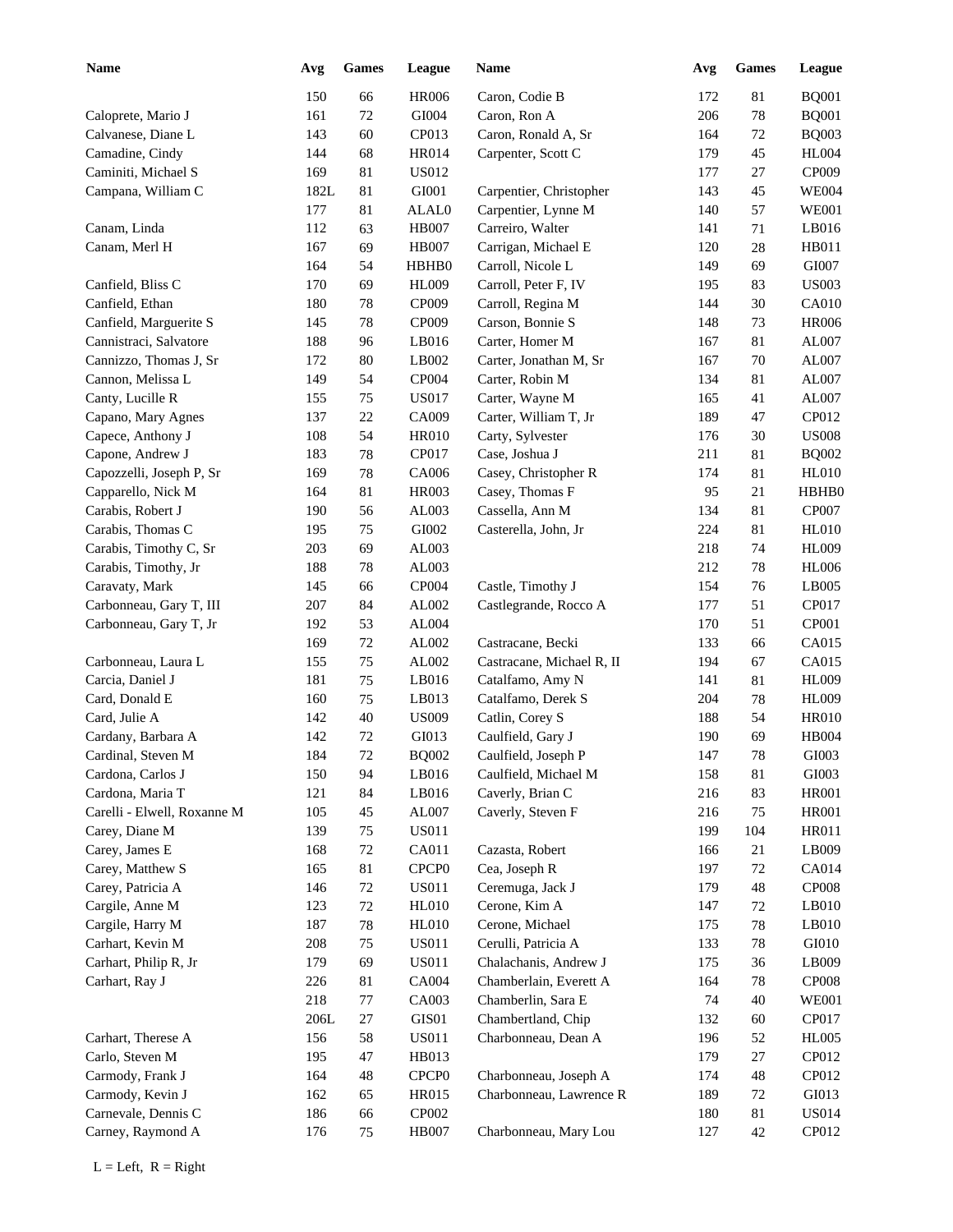| Name                     | Avg  | <b>Games</b> | League        | Name                   | Avg | <b>Games</b> | League       |
|--------------------------|------|--------------|---------------|------------------------|-----|--------------|--------------|
| Charette, Annie M        | 143  | 78           | CA011         | Clark, Joseph B        | 135 | 52           | LB002        |
| Charette, Lawrence M, Sr | 193  | 66           | <b>US009</b>  | Clark, Tanya L         | 118 | 51           | <b>BQ004</b> |
| Charette, Mark E         | 193  | 78           | CA011         | Clark, Tyler G         | 175 | 60           | <b>BQ001</b> |
| Charette, Michael A, Jr  | 158L | 66           | GI001         |                        | 169 | 71           | <b>BQ003</b> |
| Charette, Nicole M       | 132  | 75           | CA011         | Clark, Yvonne          | 164 | 75           | HR012        |
| Charles, Alicia M        | 143  | 66           | <b>HR002</b>  | Clarke, Bruce R        | 197 | 81           | CP001        |
| Charon, Daniel           | 195  | 66           | LB017         | Clarke, Colleen M      | 141 | 42           | LB010        |
| Charron, Christopher R   | 228  | 75           | <b>HL005</b>  | Clarke, Daniel R       | 211 | 78           | <b>HR015</b> |
|                          | 211  | 78           | CP002         |                        | 190 | 36           | <b>HR011</b> |
|                          | 211  | 93           | LB016         | Claus, Christopher H   | 227 | 69           | <b>HL006</b> |
| Chatterton, Bryan P      | 193  | 75           | CP017         |                        | 226 | 78           | <b>HL010</b> |
| Cheeley, Matthew B       | 202  | 69           | <b>US018</b>  |                        | 213 | 22           | <b>HL009</b> |
| Cheetham, Holly C        | 184  | 56           | LB017         | Claus, Lori A          | 195 | 84           | <b>HL010</b> |
| Cheetham, Michael D      | 174  | 87           | LB017         |                        | 189 | 38           | <b>HL009</b> |
| Chenail, Ray             | 142  | 81           | CA011         | Clementi, Beverly J    | 138 | 54           | GI012        |
| Cheney, John F           | 158  | 84           | GI003         | Clementi, Lisa         | 140 | 74           | <b>HR014</b> |
| Cherry, Ronald E         | 203  | 75           | <b>HB001</b>  | Clements, Kenneth H    | 171 | 78           | CP009        |
| Chestnut, Ryan M         | 222  | 45           | <b>US004</b>  | Clements, Maureen      | 130 | 45           | CP012        |
|                          | 216  | 69           | HB001         | Clements, Paul A       | 188 | 36           | <b>HL001</b> |
| Chiera, Salvatore M      | 218  | 42           | LB009         | Clements, Russell      | 124 | 45           | CP012        |
|                          | 213  | 78           | GI002         | Clemons, Craig M       | 192 | 99           | HR011        |
| Chiera, Salvatore P, Jr  | 209  | 42           | LB009         | Clemons, Michael E     | 185 | 84           | <b>HR011</b> |
|                          | 198  | 75           | GI002         | Clowe, William B       | 140 | 80           | HB011        |
| Chiera, Salvatore P, Sr  | 167  | 63           | GI002         | Cobberti, Daniel C     | 148 | 69           | <b>HL001</b> |
| Childs, Jeffery M        | 213  | 75           | CP001         | Cocca, Phil M          | 173 | 75           | <b>US011</b> |
| Childs, William R        | 189  | 75           | LB007         | Cocco, Eric J          | 204 | 75           | <b>US002</b> |
| Chiplock, Julia G        | 133  | 48           | CP012         | Cocco, Jason M         | 203 | 78           | <b>US002</b> |
| Chiplock, William S, Jr  | 183  | 51           | CP012         | Coelho, Stephen A      | 140 | 78           | <b>US015</b> |
| Chirasello, Nicole M     | 119  | 63           | <b>BQ005</b>  | Coghill, Andrew D      | 211 |              | <b>HL005</b> |
|                          |      |              |               |                        |     | 60           |              |
| Choquette, Thomas        | 192  | 51           | <b>HR005</b>  |                        | 188 | 62           | AL003        |
| Christian, Celina        | 119  | 63           | <b>US006</b>  | Coghill, David C       | 210 | $78\,$       | AL003        |
| Christiansen, Dale       | 225  | 30           | GIS01         | Cohen, Sharice C       | 116 | 21           | <b>US009</b> |
|                          | 210  | 78           | GI002         | Colburn, Amanda        | 120 | 72           | <b>HR003</b> |
|                          | 203  | $81\,$       | LB004         | Colclough, Pam         | 143 | 62           | CP007        |
| Christiansen, Zach D     | 198  | 75           | LB004         | Cole, Marta A          | 162 | 81           | GI007        |
| Chura, Eric C            | 171  | $78\,$       | GI012         | Cole, Michael A        | 106 | 66           | <b>WE001</b> |
| Church, Jake             | 123  | 75           | HR003         | Cole, Samantha L       | 133 | 69           | <b>BQ005</b> |
| Ciarlone, Frank M        | 184  | $78\,$       | ${\rm G}1004$ | Coleman, Jack R        | 147 | 48           | CA006        |
| Cicchinelli, Anthony D   | 201  | 36           | GI001         | Coleman, Kaven A       | 94  | 39           | HB009        |
| Cicchinelli, Joseph      | 206  | 42           | HB009         | Colino, Sara R         | 163 | 72           | LB014        |
|                          | 202  | 81           | CA003         | Collett, Patrick D     | 195 | 45           | GI001        |
| Cicora, Matthew D        | 179  | 81           | ${\rm GIO}01$ | Colliano, Jake M       | 218 | 36           | <b>BQ006</b> |
| Cipperly, Carl W         | 153  | 65           | <b>BQ001</b>  |                        | 217 | 49           | <b>BQ002</b> |
| Cipperly, Daryl T        | 210  | $80\,$       | <b>BQ006</b>  | Colliano, Samuel J     | 212 | 74           | <b>BQ003</b> |
| Cipperly, Joan M         | 130  | 63           | <b>BQ005</b>  |                        | 200 | $72\,$       | <b>BQ006</b> |
| Cipperly, William F, Jr  | 207  | $30\,$       | <b>BQ006</b>  | Collington, Aaron C    | 223 | $27\,$       | <b>US018</b> |
|                          | 191  | 75           | <b>BQ001</b>  | Collins, Alfred J, III | 189 | 72           | HL001        |
|                          | 186  | 81           | <b>BQ002</b>  | Collins, Brendan J     | 179 | 39           | <b>HL001</b> |
| Cisco, Francis E         | 202  | 51           | <b>CP008</b>  | Collins, James E       | 162 | $30\,$       | CP017        |
| Cisneroz, Connie         | 124  | 75           | <b>WE005</b>  | Collins, Ronald C      | 173 | 92           | HR011        |
| Ckark, Dave G            | 163  | $72\,$       | <b>BQ001</b>  | Collis, Brian R        | 171 | 63           | <b>US012</b> |
| Clancy, Edward P         | 181  | 69           | GI004         | Colvin, Angela F       | 155 | 39           | LB009        |
| Clark, Daniel S          | 141  | 68           | LB004         | Colvin, Brad G         | 216 | 78           | <b>BQ006</b> |
| Clark, David J           | 192  | 60           | CA011         | Colvin, Daniel         | 153 | 42           | LB009        |
| Clark, Guy H, III        | 184  | 72           | <b>BQ001</b>  | Colvin, Robert J       | 174 | 42           | LB009        |
|                          | 183  | 60           | <b>BQ003</b>  | Colvin, Tyler J        | 218 | 81           | <b>BQ006</b> |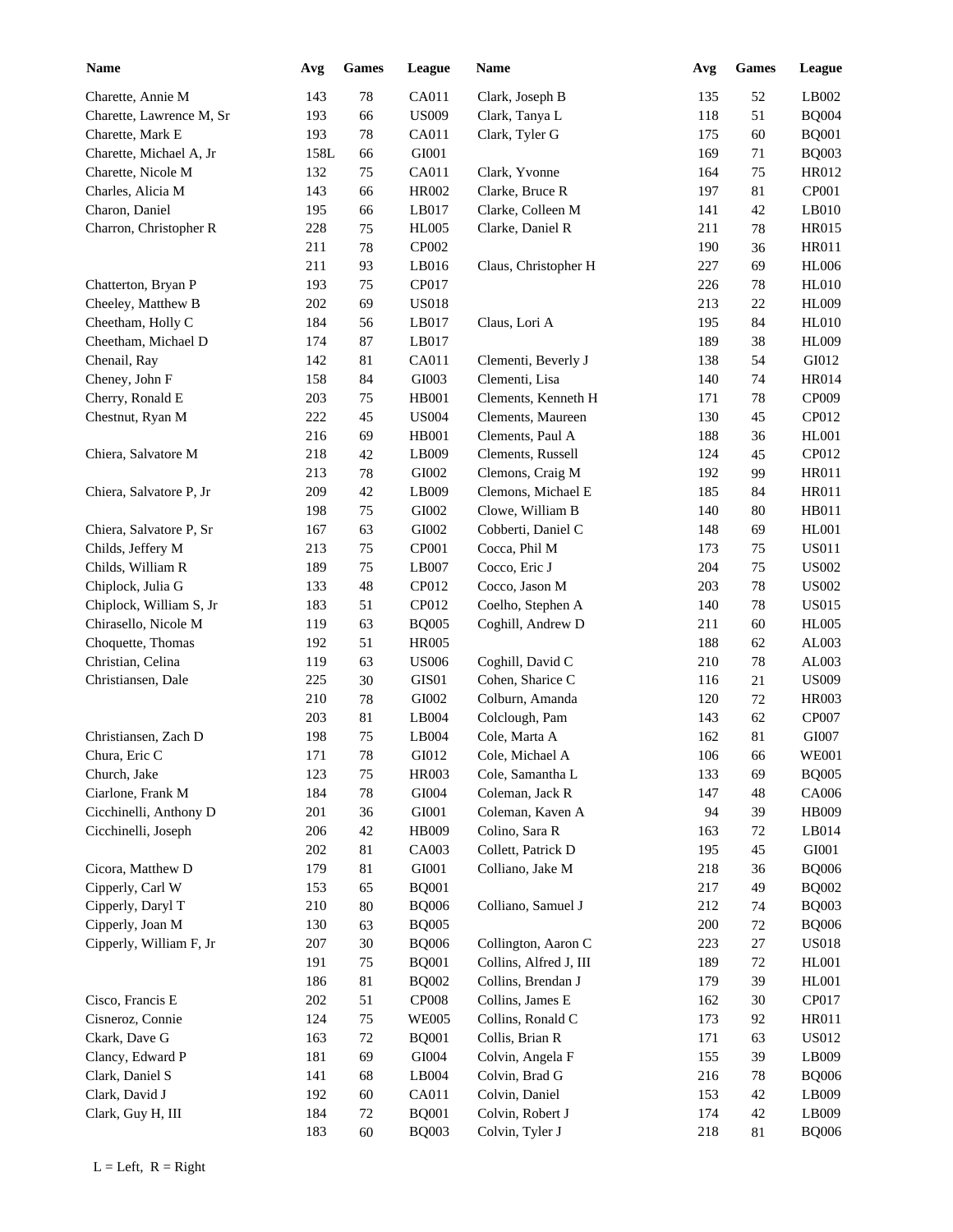| <b>Name</b>           | Avg | <b>Games</b> | League        | <b>Name</b>          | Avg | <b>Games</b> | League       |
|-----------------------|-----|--------------|---------------|----------------------|-----|--------------|--------------|
| Comtois, Kenneth L    | 185 | 80           | GI011         | Cotch, David L       | 178 | 75           | <b>US009</b> |
| Comtois, Roland E     | 198 | 78           | CA011         | Cotch, Erik D        | 226 | 75           | <b>US004</b> |
| Conde, Edward         | 178 | 63           | CP010         |                      | 225 | 75           | CA003        |
| Conde, Nancy D        | 133 | 72           | CP010         | Coughlin, Melissa A  | 123 | 66           | <b>WE005</b> |
| Conde, Sean M         | 196 | 78           | <b>US015</b>  | Coulter, Ryan M      | 167 | 21           | AL003        |
| Condon, Thomas E, Jr  | 174 | 42           | HB013         | Coutrer, Russell     | 163 | 60           | <b>HB005</b> |
| Conklin, Paula A      | 117 | 72           | <b>BQ005</b>  | Covey, Emily         | 110 | 78           | CA015        |
| Conklin, Robert W     | 166 | 75           | LB004         | Cowell, Angelique N  | 107 | 72           | <b>HR004</b> |
| Conley, Christopher S | 159 | 58           | <b>HR009</b>  | Cowles, Shannon T    | 180 | 27           | LB           |
| Conley, Diane L       | 119 | 36           | LB010         | Cox, Edward H        | 172 | 45           | <b>WE004</b> |
| Conlin, Thomas E, Jr  | 202 | 42           | LB015         | Cox, Lauren A        | 163 | 65           | CP004        |
|                       | 200 | 66           | LB            | Craft, Heath T       | 234 | 75           | <b>HL005</b> |
| Connelly, Jeremy J    | 166 | 36           | HL001         |                      | 226 | 69           | <b>HL006</b> |
|                       |     |              |               |                      |     |              | <b>HL007</b> |
|                       | 166 | 78           | <b>HL006</b>  | Craft, Lisa A        | 147 | 69           |              |
| Connery, Blake R      | 206 | 51           | <b>CA008</b>  | Cram, Michael J      | 226 | 69           | CP002        |
| Connolly, Ann S       | 145 | 81           | CP010         | Crandall, Bill F     | 130 | 75           | LB005        |
| Connolly, David F     | 169 | 84           | CP010         | Crandall, Colin G    | 172 | 21           | CP011        |
| Connors, William E    | 113 | 81           | <b>WE001</b>  | Crandall, Jennie M   | 122 | 77           | LB005        |
| Connors, William M    | 182 | 66           | LB001         | Crandall, Melissa A  | 126 | 76           | LB005        |
| Constable, Francis    | 158 | 78           | GI004         | Crandall, Richard J  | 201 | 75           | <b>HL001</b> |
| Cook, Samuel A        | 166 | $72\,$       | LB            | Craver, Pamela A     | 134 | 84           | <b>HL009</b> |
| Cooke, Paul A         | 151 | 78           | <b>US009</b>  | Craver, Ted L        | 122 | 84           | <b>HL009</b> |
| Cooke, Timothy J      | 175 | 24           | $\rm GIGI0$   | Crawmer, Arthur W    | 149 | 60           | AL007        |
| Coon, Richard M       | 216 | 72           | <b>HL006</b>  | Crawmer, Sonia M     | 89  | 30           | AL007        |
| Coon, Susan J         | 152 | 48           | CP012         | Crego, Don R         | 205 | 72           | CP001        |
| Coonan, Joseph D      | 219 | 27           | HBHB0         | Crier, Theodore R    | 119 | 60           | AL005        |
| Cooney, Kevin M       | 145 | 66           | <b>WE004</b>  | Crispell, Chris      | 158 | 62           | <b>US014</b> |
| Coonrad, Darrell M    | 237 | 27           | GIS01         | Cropsey, Merritt     | 173 | 81           | HR016        |
|                       | 223 | 84           | CA003         | Cross, Keith L       | 192 | 33           | <b>BQ002</b> |
| Coonradt, Mark D      | 210 | 75           | CA003         | Crowe, Ronald E      | 149 | 42           | <b>US007</b> |
| Coonradt, Mark D, Jr  | 184 | 81           | <b>US014</b>  | Crucetti, Paul G     | 157 | 69           | <b>WE002</b> |
| Coonradt, Nicole L    | 103 | 57           | <b>US014</b>  | Crucetti, William    | 176 | 66           | <b>WE004</b> |
| Cooper, Alice M       | 123 | 78           | CA006         | Cruver, Richard D    | 165 | 72           | CP017        |
| Cooper, Dwayne A      | 170 | 69           | CP004         | Culihan, Linda       | 133 | 57           | <b>WE003</b> |
| Cooper, John G, Jr    | 135 | 84           | <b>HR003</b>  | Cummings, Tanya M    | 112 | 78           | <b>BQ005</b> |
| Cooper, Julie         | 106 | 24           | ${\rm HL008}$ | Cummings, Theresa M  | 125 | 69           | CP013        |
| Cooper, Matthias A    | 186 | 84           | AL002         | Cummings, William H  | 216 | 78           | CP002        |
| Cooper, Scott         | 151 | 24           | <b>HL008</b>  | Cummins, Jenifer L   | 104 | 36           | <b>US011</b> |
| Cooper, Ted           | 145 | 66           | AL007         | Cunningham, Joe F    | 174 | 72           | LB004        |
| Corbeil, Mike J       | 200 | 78           | HL006         | Cunningham, Thomas A | 197 | 72           | $\rm GIO04$  |
| Corbisiero, Angela    | 139 | 60           | CP013         | Curran, Gerard       | 214 | 81           | <b>HB001</b> |
| Corcione, Michael     | 212 | 48           | LB006         |                      | 212 | 78           | <b>US004</b> |
|                       |     |              |               |                      |     |              |              |
| Cordell, Edward J     | 212 | 63           | CP004         | Curran, Shawn        | 190 | 66           | HL001        |
| Corey, Amanda L       | 83  | 75           | <b>BQ005</b>  | Curtis, Dale R       | 163 | 83           | GI012        |
| Cornelius, Paula A    | 153 | 70           | <b>HR005</b>  | Curtis, Janet M      | 139 | 75           | CA007        |
| Cornwell, James G, II | 184 | 27           | <b>WE002</b>  | Curtis, Jean         | 134 | 62           | HB002        |
| Corriveau, Katlyn B   | 116 | 39           | CP012         | Curtis, Nicholas F   | 160 | 39           | GI012        |
| Cosgrave, Brittany    | 203 | 66           | <b>HL010</b>  | Curtis, Rebecca      | 154 | 31           | GI012        |
| Cosgrave, Kimberly A  | 195 | 78           | <b>HL010</b>  | Curtis, Sully M      | 138 | $42\,$       | HB009        |
| Cosgrave, Timothy J   | 208 | 75           | <b>HL010</b>  | Curtis, Terry L      | 173 | 66           | <b>US008</b> |
| Cosgrove, Stephen F   | 202 | 48           | HB009         | Cusack, JoAnn U      | 114 | 33           | <b>US014</b> |
| Costantino, Johnnie A | 141 | 75           | <b>BQ005</b>  | Cusack, Jodi A       | 121 | 75           | <b>US014</b> |
| Costanzo, Carolyn M   | 140 | 51           | CP004         | Cusack, Kevin P      | 158 | 21           | AL003        |
| Costanzo, Salvatore C | 235 | 54           | <b>HL005</b>  | Cusack, Patrick M    | 171 | 75           | <b>US014</b> |
| Costello, Michael     | 119 | 46           | <b>CA008</b>  | Cushine, Todd        | 174 | 78           | <b>US012</b> |
| Costello, Michael J   | 170 | 51           | LB            | Cushman, Eugene J    | 157 | 24           | HB009        |
|                       |     |              |               |                      |     |              |              |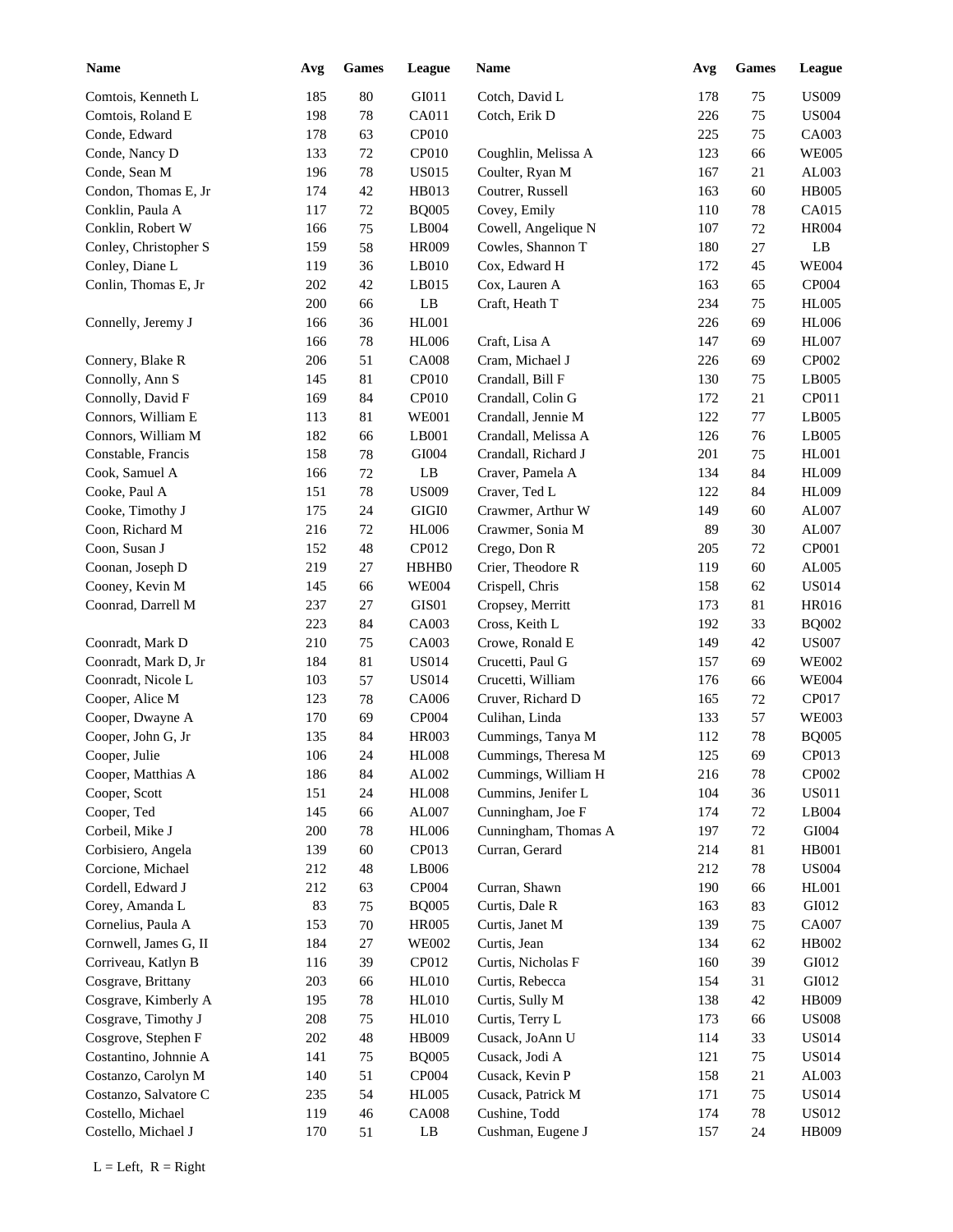| <b>Name</b>              | Avg | <b>Games</b> | League         | <b>Name</b>             | Avg        | <b>Games</b> | League                |  |
|--------------------------|-----|--------------|----------------|-------------------------|------------|--------------|-----------------------|--|
| Cuva, Fred J, Jr         | 183 | 78           | CP009          | Day, Rory C             | 192        | 75           | <b>BQ003</b>          |  |
| Cuva, Fred J, Sr         | 83  | 75           | CP009          | De Fruscio, Scott A     | 199        | $78\,$       | CA011                 |  |
| Cuzmanov, Stacy          | 130 | 54           | CP016          | De Genero, Angelo T     | 190        | 78           | <b>HR015</b>          |  |
| Czamara, Ann M           | 139 | 71           | <b>HB007</b>   |                         | 186        | 75           | <b>HR005</b>          |  |
| Czamara, Nathan E        | 199 | 75           | <b>HB007</b>   | De Genero, Dave         | 205        | 74           | <b>HR005</b>          |  |
|                          | 193 | 75           | AL003          | De Giorgio, Lori A      | 163        | 78           | AL007                 |  |
| Czech, Matthew P         | 222 | 68           | LB008          | De Lair, Carolanne      | 134        | 78           | <b>HR003</b>          |  |
| Czesnik, Andrew W        | 143 | 78           | GI002          | De Lucia, Theodore, Jr  | 186        | 63           | LB                    |  |
| D'Agostino, Pamela M     | 109 | 54           | LB010          | De Midio, Vincent J     | 166        | 39           | GI003                 |  |
| D'Agostino, Sally A      | 136 | 24           | <b>US020</b>   | Dean, Jean A            | 93         | 71           | <b>WE003</b>          |  |
| Daigle, Cary J           | 175 | 45           | CP012          | DeCitise, Charles P, Jr | 192        | 45           | HB009                 |  |
| Daigle, Virginia         | 113 | 81           | CP007          | Decker, Edward L        | 156        | 36           | $\rm GIGI0$           |  |
| Daigneault, James M      | 190 | 83           | GI012          | Deere, Mary C           | 152        | 72           | GI007                 |  |
| Daigneault, John A       | 214 | 54           | HB004          | Deerfield, Denise M     | 153        | 74           | GI011                 |  |
| Daigneault, Nicholas J   | 224 | 71           | <b>CA004</b>   | Deerfield, Robert       | 161        | 67           | HR016                 |  |
|                          | 221 | 30           | GIS01          | Deerfield, Thomasine    | 149        | 84           | HR016                 |  |
| Daigneault, Robert A, Jr | 232 | 84           | CA003          | Degnan, Kerry           | 99         | 54           | AL007                 |  |
|                          | 228 | 30           | GIS01          | Delaney, James A        | 169        | 48           | HL011                 |  |
|                          | 224 | 78           | <b>US004</b>   | Delaney, Robin A        | 108        | 48           | HL011                 |  |
| Daigneault, Robert A, Sr | 204 | 78           | <b>HL005</b>   | DellaCioppa, Angelo     | 201        | 87           | GI010                 |  |
|                          | 198 | 23           | <b>CA010</b>   | Delossantos, Dan R      | 142        | 72           | <b>HL001</b>          |  |
|                          | 142 | 33           | LB009          | Deluca, Brian B         | 185        |              | <b>BQ006</b>          |  |
| Daley, Carol D           |     | 24           | HR016          | DeMarco, Brian P        | 183        | 75           | <b>CA010</b>          |  |
| Daley, Lisa F            | 114 |              |                |                         |            | 24           |                       |  |
| Daley, Paul M            | 155 | 81           | HR016<br>LB009 | Demarte, Nick J         | 165<br>194 | 39           | <b>HR010</b><br>AL003 |  |
| Daley, Robert C          | 157 | 27           |                | Demetros, Robert E, Jr  |            | 77           |                       |  |
| Dalheim, Linda C         | 129 | 66           | <b>HL003</b>   |                         | 189        | 63           | <b>HB007</b>          |  |
| D'Aloia, Angelo J        | 152 | 66           | HL011          | Dempsey, Ian T          | 157        | 75           | GI004                 |  |
| D'Aloia, Peggy E         | 157 | 75           | HL011          | Denison, Lester E       | 152        | 81           | <b>US002</b>          |  |
| Dalpe, Leo P, Jr         | 188 | 81           | <b>CP008</b>   | Denue, Diane Marie      | 149        | 27           | <b>WE001</b>          |  |
| Dames, Robert R          | 177 | 51           | GI002          | Denue, Susan L          | 117        | 72           | <b>WE005</b>          |  |
| Dan, Andy                | 130 | 90           | LB017          | Denue, Thomas R         | 179        | 35           | <b>WE004</b>          |  |
| Dan, Sherri L            | 131 | 90           | LB017          | Derby, David E          | 114        | 57           | <b>HL001</b>          |  |
| Danbury, Chris S         | 182 | 72           | <b>US006</b>   | Derby, Debbie           | 92         | 63           | <b>HL001</b>          |  |
| Danbury, Jane            | 140 | 60           | <b>US006</b>   | Derocher, Joseph A, Jr  | 215        | 69           | CA003                 |  |
| Dane, John A             | 193 | 87           | <b>BQ002</b>   |                         | 213        | 24           | GIS01                 |  |
| Danforth, Kenneth J      | 164 | 21           | CP017          | Derubertis, Daniel V    | 189        | 72           | <b>HB004</b>          |  |
| Danzy, Robert, Jr        | 226 | 78           | HB001          | DeSain, Douglas J       | 172        | 77           | CP001                 |  |
| Darmanjian, Nicholas J   | 140 | 78           | HR016          | Desautels, Mark K       | 177        | 63           | CP017                 |  |
| Davendonis, Paul J       | 200 | 60           | <b>BQ002</b>   | Deschaine, Leonard I    | 158        | 75           | <b>HB006</b>          |  |
| Davidson, Paul H         | 183 | 27           | GI002          | Desnoyers, Shawn E      | 200        | 78           | <b>US004</b>          |  |
| Davis, Catherine C       | 141 | 69           | HR016          | Desso, Debra J          | 155        | 78           | HR012                 |  |
| Davis, Edward F          | 167 | 78           | AL003          | DeTraglia, Frank H      | 138        | 75           | GI013                 |  |
| Davis, Florence          | 91  | 54           | AL007          | Deucker, Brian M        | 155        | 57           | <b>HR007</b>          |  |
| Davis, Frank             | 181 | 72           | CP001          | Deuel, Louis R          | 213        | $78\,$       | HR015                 |  |
| Davis, Keith J           | 133 | 75           | HR016          | Deuel, Michele M        | 158        | 72           | <b>WE005</b>          |  |
| Davis, Kyle A            | 156 | 30           | HR015          | Devaren, Paul M         | 205        | 30           | GIS01                 |  |
| Davis, Lisa A            | 122 | 56           | <b>BQ005</b>   |                         | 202        | 78           | <b>US004</b>          |  |
| Davis, Ray H             | 146 | 66           | LB004          |                         | 199        | 81           | <b>CA004</b>          |  |
| Davis, Robert M          | 163 | 69           | CP008          | Devery, Phyllis         | 113        | 78           | <b>HR008</b>          |  |
| Dawson, Denise G         | 172 | 78           | HR012          | Devoe, Connor J         | 161        | 72           | CP010                 |  |
| Day, Angel               | 170 | $30\,$       | BQS01          | DeVoe, Craig W          | 221        | 69           | CP011                 |  |
|                          | 162 | 57           | <b>BQ005</b>   | DeVoe, Danielle M       | 218        | 78           | CP002                 |  |
| Day, Robert W            | 208 | 42           | <b>BQ002</b>   |                         | 212        | 71           | CP010                 |  |
|                          | 204 | 30           | BQS01          | DeVoe, James W          | 211        | 72           | CP011                 |  |
|                          | 198 | 72           | <b>BQ003</b>   | DeVoe, Jasmine          | 186        | 78           | LB011                 |  |
| Day, Ronald J            | 198 | 72           | CP004          | DeVoe, Lawrence W       | 165        | 65           | CP011                 |  |
|                          |     |              |                |                         |            |              |                       |  |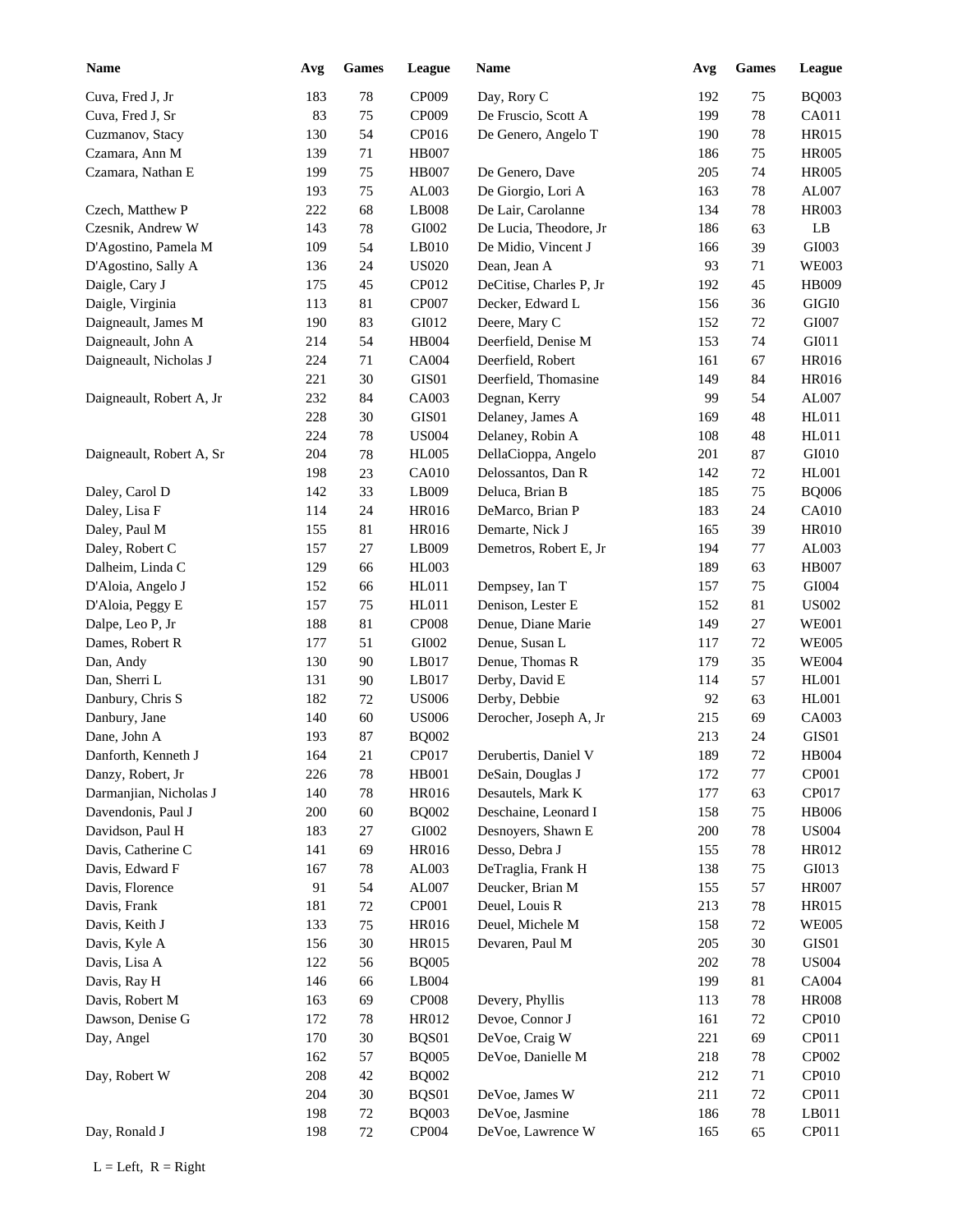| <b>Name</b>            | Avg        | <b>Games</b> | League                 | Name                 | Avg        | Games    | <b>League</b>                |
|------------------------|------------|--------------|------------------------|----------------------|------------|----------|------------------------------|
| DeVoe, Ronald G        | 211        | 78           | CP002                  | Dowd, Jerry F        | 157        | 81       | <b>HR016</b>                 |
|                        | 208        | 66           | <b>HL005</b>           | Dowd, Joseph P       | 198        | 78       | HB011                        |
|                        | 207        | 78           | CP010                  | Dowd, Rosemary       | 128        | 33       | <b>HR016</b>                 |
| DeVoe, Stephen V       | 191        | 60           | CP010                  | Downey, Holly E      | 115        | 33       | <b>BQ005</b>                 |
| Dewey, Harry           | 174        | 36           | LB                     | Doyle, John T        | 120        | 30       | BQS01                        |
| Di Giulio, David M     | 197        | 63           | LB004                  | Doyle, Karin R       | 76         | 27       | BQS01                        |
| Di Novo, Adam T        | 206        | 78           | CA004                  | Doyle, Warren F      | 184        | 66       | <b>HR010</b>                 |
| Di Nuzzo, Janice       | 152        | 71           | HB002                  | Dozois, Raymond      | 171        | 79       | CP010                        |
| Di Nuzzo, Martha H     | 121        | 60           | HL010                  | Dragonette, Angelo   | 164        | 72       | <b>HL001</b>                 |
| Di Nuzzo, Robert F     | 235        | 75           | <b>HL010</b>           | Dragt, Dwayne D      | 208        | 81       | <b>HL006</b>                 |
|                        | 233        | 75           | <b>HL006</b>           |                      | 203        | 84       | <b>HL010</b>                 |
| Dickinson, Charlotte   | 148        | 69           | <b>HL004</b>           | Dragt, Michele M     | 184        | 84       | <b>HL010</b>                 |
| Dickinson, Thomas D    | 182        | 48           | HB009                  | Drake, Kowen         | 144        | 78       | <b>CP008</b>                 |
| Dickson, Mitchell A    | 160        | 66           | LB016                  | Drescher, John C, Sr | 169        | 69       | <b>CP008</b>                 |
| DiDonna, Tia           | 144        | 81           | <b>HR003</b>           | Drescher, John J, Jr | 132        | 39       | <b>CP008</b>                 |
| Dietlein, Richard A    | 169        | 81           | LB004                  | Drescher, Joshua R   | 196        | 23       | CP009                        |
| Dietrich, Todd W       | 149        | 66           | <b>HR007</b>           |                      | 194        | 84       | <b>HL004</b>                 |
| Dietz, Jane L          | 170        | 81           | CP009                  | Driscoll, Mark W     | 170        | 30       | <b>BQ002</b>                 |
| DiFabio, Peter         | 97         | $72\,$       | <b>WE004</b>           | Drumm, James J       | 185        | 81       | LB004                        |
| Diiorio, Jen           | 155        | 78           | <b>HR005</b>           | Drzymala, Peter S    | 132        | 81       | <b>WE001</b>                 |
| Dillon, Matthew J      | 113        | 24           | <b>HR010</b>           | Du Bray, Deborah     | 159        | 81       | <b>US014</b>                 |
| DiMura, Paul M         | 148        | $78\,$       | GI013                  | Du Bray, Michael W   | 182        | 78       | <b>US014</b>                 |
| Dinallo, Darin         | 164        | 75           | CP001                  | Duchowny, Luke S     | 184        | 81       | <b>US014</b>                 |
| Dinardo, Jeff          | 197        | 72           | ALAL0                  | Dufek, Florence J    | 186        | 75       | <b>HL007</b>                 |
| DiNova, Anthony J      | 191        | 75           | LB005                  | Duff, Robert A       | 184        | 73       | CP001                        |
| DiNova, Michael V      | 200        | 81           | LB005                  | Duff, Shane          | 191        | 72       | CP001                        |
| Disque, Mary B         | 135        | 30           | LB005                  | Duffer, Kayla        | 123        | 54       | <b>BQ005</b>                 |
| Dobert, Christopher J  | 167        | 51           | CP012                  | Dufresne, David E    | 133        | 78       | CA014                        |
| Dobert, Daniel M       | 151        | 66           | <b>HR006</b>           | Dufresne, John F     | 144        | 87       | GI010                        |
| Dobert, Dennis C       | 184        | 81           | <b>HR015</b>           | Duma, Peter M        | 183        | 30       | GIS01                        |
| Dobert, Marlene L      | 110        | 60           | <b>HR007</b>           |                      | 183        | 69       | <b>CA008</b>                 |
| Dobert, Mary E         | 175        | 72           | <b>HR006</b>           | Dumas, Paul G, Jr    | 213        | 81       | <b>HB001</b>                 |
|                        |            |              |                        |                      |            |          | <b>US004</b>                 |
| Dobis, Jolene          | 128        | 77           | CP009                  | Dumas, Paul G, Sr    | 195        | 27       |                              |
| Dodge, Charles M       | 185<br>178 | $77\,$<br>45 | <b>HR010</b>           |                      | 217<br>212 | 75<br>78 | <b>US004</b><br><b>HB001</b> |
|                        |            | $74\,$       | HR012                  |                      | 115        | 68       |                              |
| Dodge, Jeremy J        | $208\,$    |              | <b>HR010</b>           | Duncan, Carol M      |            |          | HB002                        |
|                        | 192        | 66           | HR012                  | Duncan, Charles W    | 166        | 66       | <b>CA008</b>                 |
| Dodge, Tammy L         | 123        | $78\,$       | <b>BQ005</b>           |                      | 156        | $27\,$   | CA010                        |
| Doesburg, Doreen M     | 157        | $72\,$       | HL003                  | Duncan, Kirk E       | 176        | 54       | <b>US006</b>                 |
| Doesburg, Michael J    | 180        | 69           | HL003                  | Duncan, Mandy M      | 163        | 61       | CA007                        |
| Dolan, Andrew F        | 117        | 21           | HBHB0                  | Duncan, Matthew, III | 200        | 64       | CA004                        |
| Dolan, John J          | 194        | $80\,$       | <b>US003</b>           |                      | 186        | 21       | CA010                        |
| Dolder, Josephine      | 138        | $72\,$       | <b>WE005</b>           | Duncan, Penny        | 149        | 69       | <b>US009</b>                 |
| Dombroski, Stephen T   | 155        | $72\,$       | $\mathbf{L}\mathbf{B}$ | Duncan, Robert E     | 148        | 24       | <b>HB007</b>                 |
| Donlon, Patrick J, Jr  | 118        | 51           | <b>WE003</b>           | Dunham, Steven D     | 180        | $27\,$   | <b>HB007</b>                 |
| Dooley, E. John        | 194        | 64           | ${\rm GIO}01$          | Dunn, Warren C       | 207        | 64       | LB006                        |
| Doremus, Albert F      | 148        | 63           | <b>WE004</b>           | Dunn, William G, III | 206        | $30\,$   | GIS01                        |
| Doriski, Allene        | 180        | $\sqrt{48}$  | CA009                  |                      | 202        | 78       | <b>US004</b>                 |
| Dorman, Gabriella      | 136        | 59           | <b>BQ005</b>           |                      | 200        | 81       | CA003                        |
| Dorman, Phillip T      | 184        | $75\,$       | <b>BQ006</b>           | Dupont, Robert P     | 148        | 81       | CP010                        |
| Dorsey, Samuel A       | 129        | $42\,$       | CP008                  | Dupont, Susan J      | 135        | 84       | <b>US007</b>                 |
| Dorstek, Henry A       | 206        | $78\,$       | <b>US004</b>           | Dupont, Susan J      | 130        | 72       | CP010                        |
| Doty, James A, Jr      | 183        | 81           | <b>HL006</b>           | Dupuis, Delaney J    | 111        | 75       | <b>BQ001</b>                 |
| Douglas, Lester H, III | 207        | 56           | HB004                  | Duquette, Homer E    | 100        | 76       | CA006                        |
| Douglas, Lester H, IV  | 206        | $60\,$       | HB004                  | Durante, Tania M     | 173        | 87       | LB014                        |
| Dow, Linda M           | 120        | 75           | <b>WE005</b>           | Durfee, Janice       | 176        | 34       | GI007                        |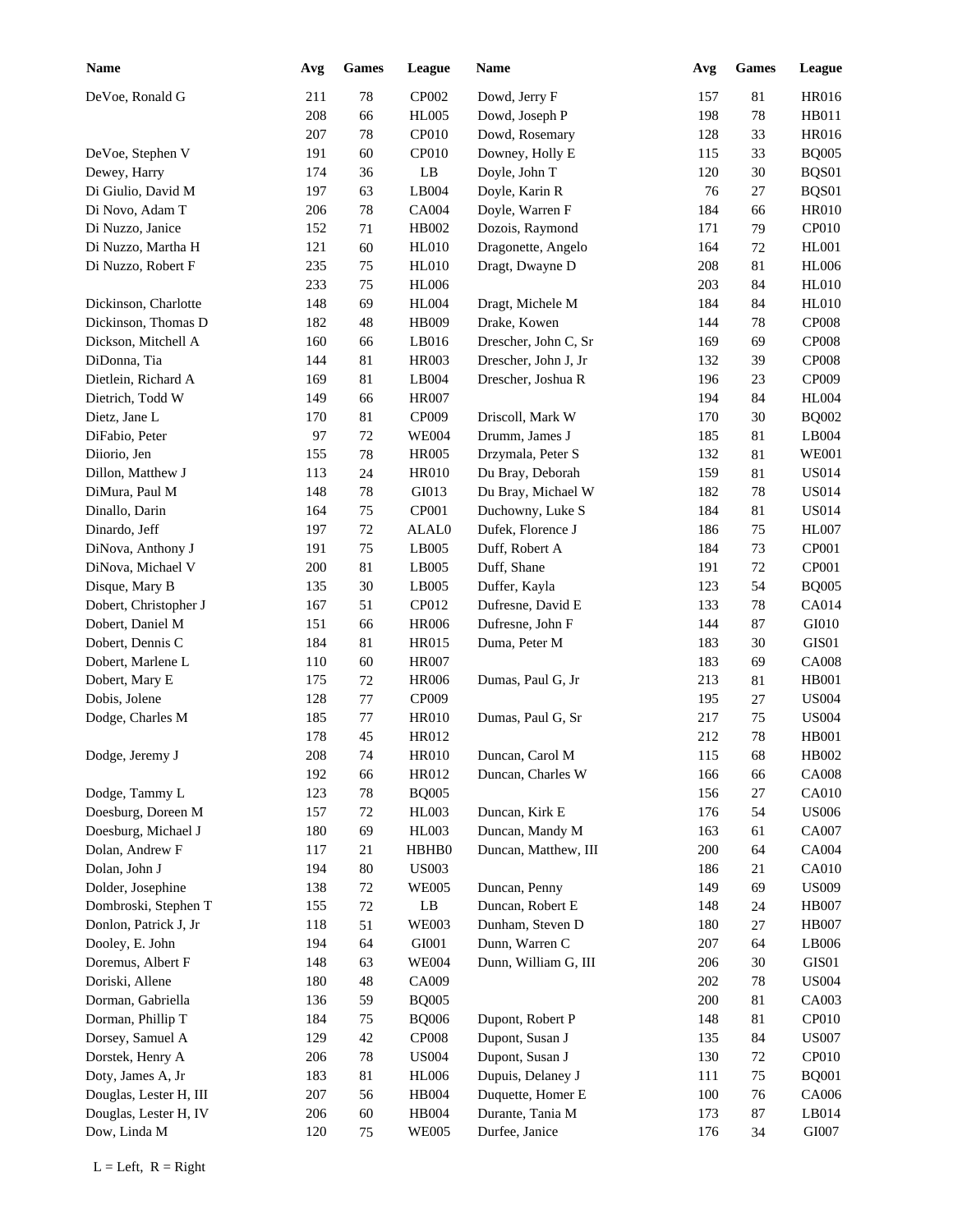| <b>Name</b>          | Avg | <b>Games</b> | League        | <b>Name</b>               | Avg | <b>Games</b> | League       |
|----------------------|-----|--------------|---------------|---------------------------|-----|--------------|--------------|
| Durivage, Joanne I   | 161 | 61           | GI013         | Falato, James J           | 182 | 81           | CA014        |
| Durkin, James M      | 191 | 54           | HB013         | Farinaccio, Michael J, Sr | 185 | 39           | CP012        |
| Dushane, David J, Jr | 195 | 81           | AL007         | Farinaccio, Rita J        | 136 | 42           | CP012        |
| Dushane, David J, Sr | 133 | 81           | AL007         | Farley, Timothy D         | 208 | 81           | <b>HR001</b> |
| Dushane, Tammy L     | 155 | 81           | AL007         | Farmer, Douglas R         | 191 | 30           | LB005        |
| Duval, Elizabeth M   | 144 | 26           | CP012         | Farrell, Suzanne E        | 122 | 54           | <b>BQ005</b> |
| Dyer, Charles F, Jr  | 183 | 71           | <b>HL006</b>  | Farrell, Todd C           | 183 | 63           | GI004        |
| Dyer, William J      | 188 | 24           | <b>HL009</b>  | Farrell, Victoria L       | 117 | 44           | GI010        |
| Dynko, Michael D     | 202 | 81           | <b>CA008</b>  | Favreau, Brien R          | 215 | 29           | GIS01        |
| Dzembo, Mary J       | 150 | 77           | <b>HR008</b>  |                           | 206 | 63           | CA004        |
| Earl, John T         | 223 | 92           | LB006         |                           | 187 | 30           | <b>US004</b> |
| Eaton, William E     | 201 | 84           | CA003         | Favro, Gary M             | 183 | 54           | HBHB0        |
| Eberle, Robert L     | 185 | 31           | CA003         | Fecura, Jason M           | 203 | 64           | CA014        |
| Edwards, Alison J    | 137 | 39           | CP012         | Fecura, Patrick M         | 206 | 39           | <b>CA008</b> |
| Edwards, Haywood, Jr | 164 | 81           | <b>US008</b>  | Fecura, Robert E, Jr      | 189 | 66           | GI003        |
| Edwards, Jordan M    | 180 | 75           | ${\rm GIO}01$ | Fedden, Chris M           | 223 | 104          | LB006        |
| Edwards, Richards L  | 142 | 39           | CP012         |                           | 213 | 75           | <b>US004</b> |
| Edwards, Roger H     | 146 | 81           | LB004         | Fedler, Condon W          | 180 | 78           | <b>BQ001</b> |
|                      |     |              |               |                           |     |              |              |
| Einbinder, Eric B    | 178 | 27           | GI002         | Fehily, Angela R          | 156 | 48           | <b>HL007</b> |
| Elegiser, Catherine  | 100 | 75           | <b>HR008</b>  | Felitte, Joseph J         | 223 | 81           | <b>HL006</b> |
| Ellett, George E     | 203 | 57           | CA011         |                           | 217 | 42           | <b>HL008</b> |
|                      | 197 | 66           | <b>CA004</b>  | Felitte, Kim              | 108 | 42           | <b>HL008</b> |
| Ellinger, Mark E     | 194 | 78           | <b>CP008</b>  | Feltt, AnneMarie          | 142 | 57           | LB017        |
| Elliot, Ray          | 131 | 33           | <b>HR005</b>  | Fernadez, Paul M          | 113 | 66           | <b>BQ001</b> |
| Ellis, Jason J       | 152 | 72           | CP001         | Ferrari, David            | 194 | 75           | <b>CP001</b> |
| Ellis, Mary Jane     | 150 | 69           | CA006         | Ferraro, Joan             | 137 | 72           | CP013        |
| Ellison, Nancy J     | 169 | 78           | <b>HL009</b>  | Ferrucci, Frank P, Jr     | 215 | 66           | LB001        |
| Ely, Tina M          | 164 | 78           | <b>BQ004</b>  | Ferrucci, Frank P, Sr     | 173 | 75           | LB001        |
|                      | 161 | 78           | <b>BQ005</b>  | Fifield, Amanda R         | 186 | 71           | <b>BQ001</b> |
| Emanatian, Anthony P | 200 | 24           | GIS01         |                           | 185 | 75           | <b>BQ004</b> |
|                      | 200 | 78           | <b>US004</b>  | Fifield, Craig S          | 199 | 72           | <b>BQ001</b> |
| Embree, Patti        | 126 | 30           | <b>HB007</b>  |                           | 194 | 53           | <b>BQ004</b> |
| Engel, Richard A     | 219 | 63           | <b>HR015</b>  | Fifield, Gene P           | 175 | 57           | <b>BQ001</b> |
| Engeln, Derek C      | 207 | 78           | CP017         | Filuta, Anne M            | 125 | $81\,$       | AL005        |
|                      | 203 | 75           | CP001         | Filuta, Jennifer A        | 190 | $42\,$       | <b>HR004</b> |
| Erickson, William J  | 188 | $72\,$       | CP004         | Filuta, John M            | 198 | 69           | AL005        |
| Eriksen, David P     | 162 | 45           | <b>BQ002</b>  | Finch, Justin M           | 169 | 65           | LB014        |
| Ernest, Jonathan     | 167 | 27           | <b>HR001</b>  | Firetog, Heather          | 140 | 45           | CP012        |
| Erno, Anne E         | 141 | $75\,$       | <b>HB007</b>  | Fisher, Joshua K          | 185 | 72           | <b>HR010</b> |
| Espey, Crystal W     | 136 | 51           | CP012         | Fisher, William R         | 175 | 72           | <b>HR010</b> |
| Espey, Donald R      | 182 | 51           | CP012         | Fiske, Brittany E         | 74  | 78           | <b>BQ004</b> |
| Esteves, Naime A     | 194 | 78           | CP017         | Fitch, Madeline M         | 167 | 69           | <b>US017</b> |
|                      | 192 | $75\,$       | CP001         | Fitch, Praphai T          | 206 | 78           | CP002        |
| Ethier, Zac J        | 155 | $46\,$       | <b>CA008</b>  |                           | 205 | 75           | <b>HL005</b> |
| Etman, Marcia        | 156 | 78           | GI012         | Fitzgerald, Barbara E     | 121 | 75           | GI013        |
| Evans, Carl          | 189 | 78           | <b>HR001</b>  | Fitzpatrick, John M       | 181 | 69           | GI011        |
| Evans, Debra         | 136 | $81\,$       | <b>HR008</b>  | Fitzpatrick, William      | 162 | 60           | <b>WE004</b> |
| Evans, John P        | 164 | 78           | <b>HR001</b>  | FitzPatrick, William J    | 230 | 24           | GIS01        |
| Evans, Laura C       | 129 | $72\,$       | HR002         |                           | 220 | 78           | CA004        |
|                      |     |              |               |                           |     |              |              |
| Evans, Robert J, Jr  | 208 | $75\,$       | <b>HL005</b>  |                           | 216 | 78           | CA011        |
| Evans, Stephen       | 122 | 81           | LB004         | Fitzsimmons, Donna        | 173 | 81           | <b>US015</b> |
| Every, John          | 158 | $75\,$       | <b>HR005</b>  |                           | 171 | 78           | <b>US009</b> |
| Ewing, Shannon R     | 144 | $72\,$       | <b>BQ005</b>  | Fitzsimmons, Michael H    | 182 | 78           | <b>US009</b> |
| Facteau, Karl F      | 178 | 68           | AL007         |                           | 180 | 84           | <b>US015</b> |
| Fahey, Michael J     | 195 | 36           | HB009         | Fitzsimmons, Regina N     | 86  | 62           | <b>HR005</b> |
| Falasco, Joseph M    | 169 | 75           | GI004         | Fitzsimmons, Walter J     | 230 | 81           | <b>BQ003</b> |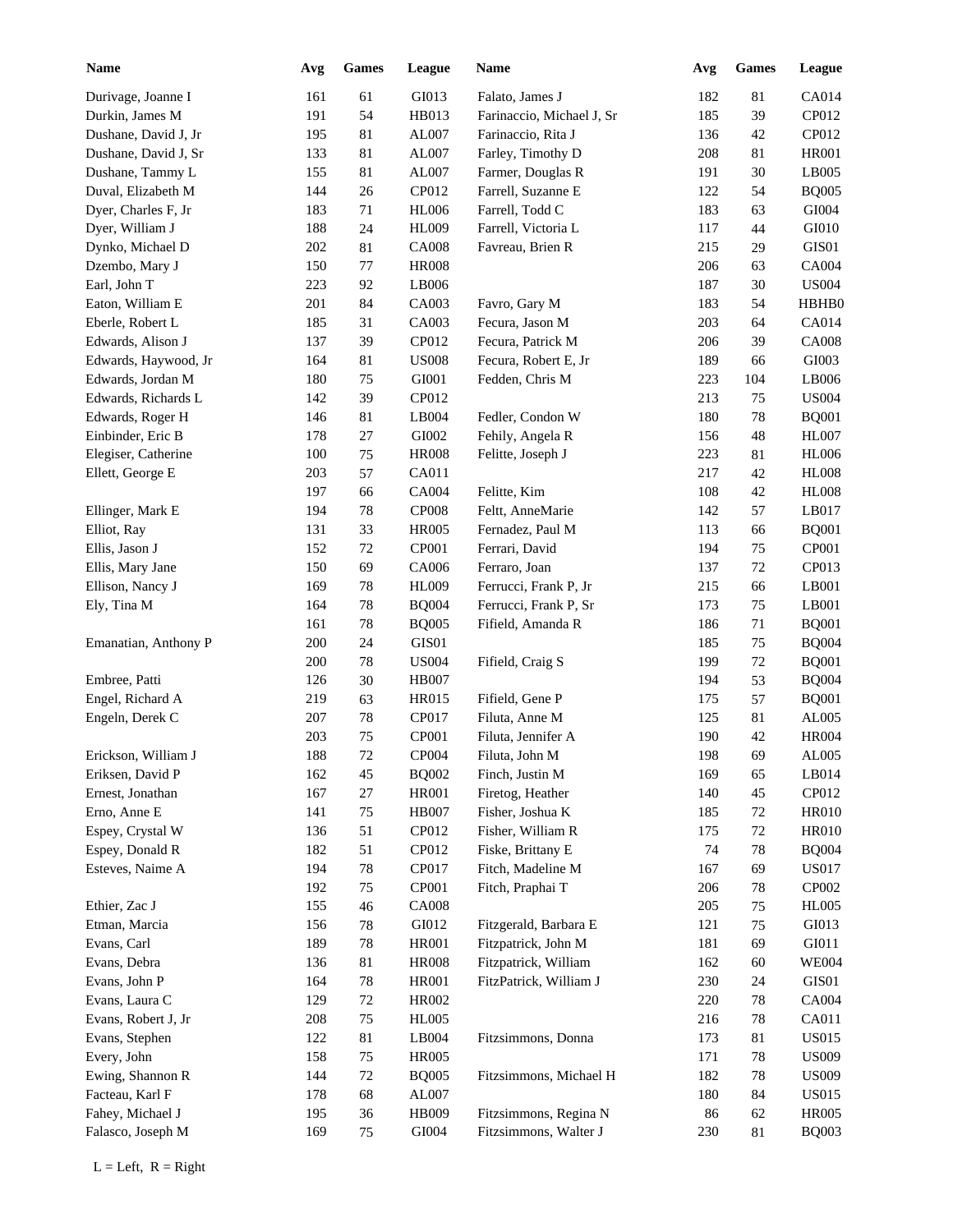| <b>Name</b>           | Avg | <b>Games</b> | League            | <b>Name</b>          | Avg | <b>Games</b> | League            |
|-----------------------|-----|--------------|-------------------|----------------------|-----|--------------|-------------------|
| Flanigan, Elizabeth J | 99  | 24           | HR012             | Frenger, David M     | 185 | 63           | GI004             |
| Flickinger, Mark      | 137 | 72           | CP010             | Frenger, Henry L     | 177 | 42           | GI004             |
| Flood, Milton F       | 202 | 72           | LB                | Friedman, Elliot L   | 160 | 48           | LB001             |
| Flowers, Matthew, Jr  | 198 | 83           | <b>US018</b>      | Fronczek, Susan M    | 149 | 63           | <b>HL007</b>      |
| Flynn, Jim            | 128 | 36           | HR014             | Frontera, Michael S  | 184 | 54           | <b>CP008</b>      |
| Focitag, Maryann      | 125 | 87           | CPCP <sub>0</sub> | Frontera, Richard    | 191 | 72           | <b>CP008</b>      |
| Fogarty, Peter R      | 193 | 54           | HB004             | Frost, Stephen E     | 172 | 38           | CP001             |
| Fogarty, Timothy J    | 161 | 66           | <b>HB004</b>      | Fruscio, Carmen P    | 170 | 78           | $\rm GIO04$       |
| Foley, Brian J        | 210 | 57           | <b>HL005</b>      | Fryer, Candace M     | 156 | 81           | <b>US014</b>      |
|                       | 204 | 33           | CP002             | Fuller, Jeffrey A    | 216 | 79           | <b>HR001</b>      |
| Foley, Michael R      | 179 | 72           | <b>US011</b>      | Fuller, Ryan P       | 140 | 75           | <b>US005</b>      |
| Follett, Michael J    | 146 | 78           | GI002             | Funaro, Kathryn M    | 159 | 72           | CP004             |
| Fonda, Kenneth R, Jr  | 216 | 75           | GI001             | Funaro, Richard J    | 225 | 63           | <b>HL005</b>      |
|                       | 203 | 64           | GI004             | Furlano, Joseph      | 177 | 30           | <b>CA010</b>      |
|                       | 172 |              |                   |                      |     |              | LB005             |
| Foote, Jeff M         |     | 69           | <b>HL001</b>      | Fusci, Kenneth G     | 152 | 81           |                   |
| Foote, Marianne       | 128 | 69           | HL001             | Fusci, Rozanne C     | 141 | 39           | LB005             |
| Foote, Steven D       | 171 | 69           | <b>CP008</b>      | Fusco, Michael A     | 198 | 85           | LB016             |
| Forbes, Robert A      | 218 | 78           | CP002             | Fusco, Tamara J      | 133 | 83           | LB016             |
|                       | 214 | 72           | <b>HL005</b>      | Gabree, Nicole E     | 113 | 45           | CP012             |
| Forbes, Steven C, Jr  | 231 | 69           | <b>HL005</b>      | Gabriel, Patricia L  | 159 | 78           | <b>US008</b>      |
|                       | 226 | 72           | CP002             | Gabriel, Steven J    | 234 | 75           | <b>HL005</b>      |
| Ford, Amanda R        | 119 | 51           | CP012             |                      | 221 | 39           | <b>HL009</b>      |
| Ford, Thomas E, Jr    | 181 | 48           | CP012             | Gabriele, Anthony D  | 182 | 72           | CP001             |
| Fordley, Debra L      | 116 | 42           | LB009             | Gabriele, Thomas M   | 154 | 81           | LB004             |
| Fordley, Michael J    | 155 | 39           | LB009             | Gaedje, John W       | 169 | 83           | CPCP <sub>0</sub> |
| Forner, Jane E        | 150 | 69           | <b>US006</b>      | Gaetano, Michael L   | 224 | 60           | <b>HL005</b>      |
| Forrest, Andrew C     | 158 | 56           | <b>BQ006</b>      | Gaffney, Andrea C    | 169 | 68           | CP013             |
| Fort, Christopher S   | 123 | 30           | <b>US020</b>      | Gaghich, Matthew P   | 208 | 81           | <b>BQ003</b>      |
| Fosmire, Lisa A       | 186 | 81           | CA011             | Gagliardi, Nichola W | 176 | 96           | <b>HR011</b>      |
| Fossett, Bruce J      | 211 | 63           | <b>HL010</b>      | Gagliardi, Tammy T   | 143 | 72           | <b>HR014</b>      |
| Foster, Barry         | 129 | 57           | CA015             | Gagnon, Edward       | 118 | 57           | <b>HL003</b>      |
| Foster, Marybeth      | 145 | 39           | HB009             | Gahan, Ryan M        | 228 | 64           | <b>HB001</b>      |
| Foster, Matthew M     | 159 | 30           | GI004             | Gaige, Carol L       | 153 | 93           | LB017             |
| Foster, William E     | 152 | 42           | HB009             | Gaige, Christopher L | 187 | 93           | LB017             |
| Foucher, Andre F      | 188 | 72           | CA015             | Gaige, Joyce M       | 154 | 83           | LB017             |
| Fountaine, Mary Alice | 129 | 69           | HL007             | Gaige, Kevin J       | 199 | $50\,$       | <b>CP008</b>      |
| Fountaine, Theodore J | 129 | 72           | CP011             |                      | 185 | 84           | LB017             |
| Fournier, Gerald E    | 193 | 78           | ${\rm GIO}02$     | Gaige, Robin L       | 173 | 92           | LB017             |
|                       | 191 | 81           | HR015             | Gailor, Tammy D      | 144 | 63           | CP013             |
| Fournier, Jeffrey T   |     |              |                   |                      |     |              |                   |
|                       | 200 | 81           | HR015             | Galarneau, George R  | 126 | 48           | GI013             |
|                       | 191 | 63           | <b>HR007</b>      | Galarneau, Kenneth R | 206 | 69           | <b>HB004</b>      |
| Fox, Brett W          | 150 | 24           | <b>CA010</b>      | Galasso, Kimberly A  | 137 | 66           | <b>WE001</b>      |
| Fox, Cassandra A      | 164 | 63           | CA007             | Galinski, David S    | 206 | 92           | LB016             |
| Fox, Thomas E         | 209 | 68           | HB004             |                      | 205 | 42           | LB015             |
| Fox, Vince W          | 186 | 67           | ${\rm GIO}02$     | Galinski, Scott C    | 185 | 90           | LB016             |
| Frament, Barbara      | 186 | 81           | CA011             |                      | 178 | 60           | LB005             |
| Francese, Vincent J   | 169 | 39           | $\rm GIGI0$       | Gallup, Mel W        | 187 | 81           | <b>BQ003</b>      |
| Francis, Keith M      | 181 | $42\,$       | GI012             | Gara, Patrick J      | 161 | 33           | $\rm LB$          |
| Francis, Tina         | 122 | 47           | AL007             | Garafola, Laurie M   | 141 | 32           | <b>HL008</b>      |
| Franco, Anthony W     | 190 | 72           | GI010             | Gardner, Melissa A   | 113 | 60           | <b>BQ005</b>      |
|                       | 188 | 78           | ${\rm GIO}04$     | Gardner, Ronald P    | 226 | 24           | GIS01             |
| Frederick, Ray C      | 159 | 69           | LB005             |                      | 225 | 78           | <b>HB001</b>      |
| Fredricks, Edward E   | 133 | 62           | HR012             |                      | 215 | $72\,$       | <b>US004</b>      |
| Fredricks, Thomas F   | 180 | 78           | HR012             | Gardner, Shane G     | 140 | 59           | <b>HL010</b>      |
| French, Charles W     | 210 | 81           | CP001             | Gardner, Thomas      | 150 | 74           | GI001             |
| French, Darin P       | 184 | 75           | CP001             | Garelick, Ellen      | 136 | 71           | CP004             |
|                       |     |              |                   |                      |     |              |                   |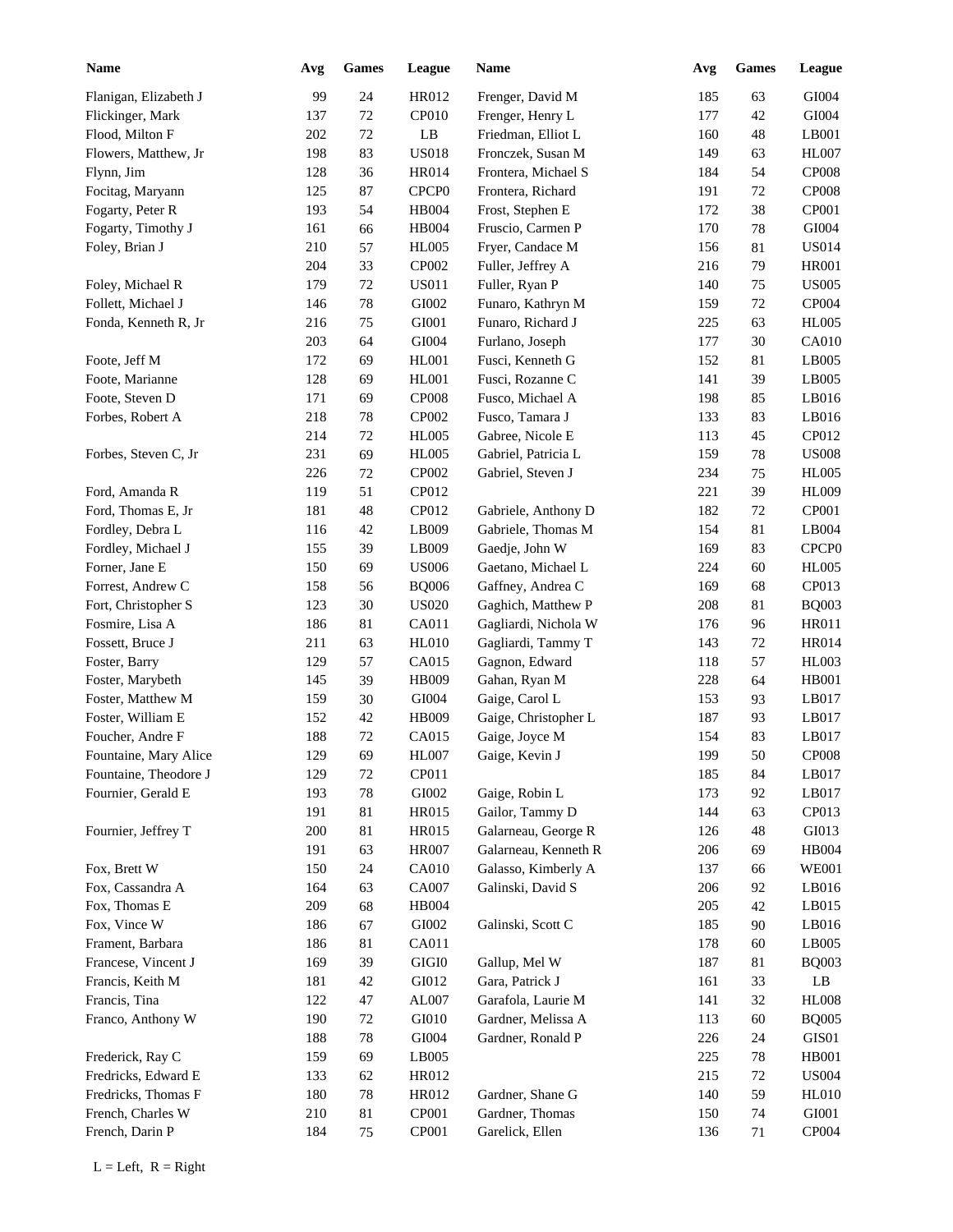| <b>Name</b>             | Avg | <b>Games</b> | League            | Name                      | Avg | <b>Games</b> | League       |
|-------------------------|-----|--------------|-------------------|---------------------------|-----|--------------|--------------|
| Garland, Anthony J, II  | 197 | 84           | CPCP <sub>0</sub> | Gladding, Marc R          | 174 | 63           | CP011        |
| Garland, Linda M        | 145 | 59           | <b>HL007</b>      | Gleeson, John P           | 135 | 72           | CP017        |
| Garner, Antoinette M    | 142 | 60           | HR002             | Glynn, Bernadette         | 135 | 48           | GI012        |
| Garrity, Christine R    | 163 | 36           | HR012             | Glynn, Christopher B      | 207 | 78           | GI012        |
| Garrity, David P, Jr    | 158 | 51           | HR012             | Glynn, Richard W          | 185 | 48           | GI012        |
| Garrity, Matthew T      | 220 | 84           | CA003             | Goedtel, Edward R         | 202 | 84           | LB014        |
|                         | 219 | 81           | CA004             | Gokey, Joseph F           | 183 | 81           | AL007        |
| Garrity, Roberta R      | 99  | 68           | HR012             | Golding, Patricia J       | 117 | 66           | LB013        |
| Garrity, Thomas G, Jr   | 216 | 81           | CA003             | Goldstein, Josh R         | 162 | 45           | <b>CP008</b> |
|                         | 208 | 78           | HB001             | Gomes, John A             | 135 | 72           | US012        |
| Garry, Brian M          | 199 | 81           | <b>HL006</b>      | Gomez, Steven             | 163 | 69           | CP016        |
| Gaspie, Dennis M        | 200 | 63           | <b>HL010</b>      | Gongoleski, Chester R     | 203 | 81           | CA003        |
| Gates, Raymond G        | 167 | 87           | <b>BQ002</b>      | Gonzalez, Carlsbury       | 171 | 38           | LB           |
|                         | 165 | 24           | BQS01             | Goodell, Erik J           | 121 | 27           | <b>US020</b> |
| Gatus, Carol            | 121 | 69           | <b>BQ005</b>      | Goodermote, Donald J, Jr  | 191 | 81           | <b>BQ003</b> |
| Gauthier, Daniel R      | 195 | 45           | ${\rm GIO}02$     | Goodermote, Kathryn L     | 197 | 78           | <b>BQ003</b> |
| Gauthier, Paul J        | 182 | 75           | GI004             | Goodermote, Kenneth L, Jr | 158 | 45           | <b>HR005</b> |
| Gawinski, Judith A      | 126 | 66           | CP004             | Goodermote, Lester E      | 194 | 81           | <b>BQ006</b> |
| Gaynor, Mary D          | 143 | 81           | <b>HB005</b>      | Goodness, Stephen E, Jr   | 199 | 69           | <b>HR003</b> |
| Gazzetta, Marshall V    | 166 | 75           | CA011             | Goodness, Stephen E, Sr   | 169 | 69           | <b>HR003</b> |
| Gazzetta, Ronald C      | 181 | 51           | CA011             | Goodwin, Barbara A        | 167 | 81           | <b>HL009</b> |
| Gearhart, Kassandra M   | 117 | 75           | CP009             | Gordon, Kelly A           | 142 | 69           | <b>HB007</b> |
| Geary, Patrica A        | 121 | 57           | CP009             | Gordon, Kevin             | 182 | 54           | <b>HB004</b> |
| Geary, Wade A           | 206 | 66           | CP009             | Gorman, Carol L           | 124 | 54           | <b>BQ005</b> |
| Geene, Jeffrey          | 173 | 33           | <b>HB009</b>      | Gorman, George B, III     | 236 | 27           | GIS01        |
| Geene, Maria            | 183 | 33           | <b>HB009</b>      |                           | 219 | 78           | <b>US004</b> |
| Geleta, Tim C           | 223 | 75           | <b>US004</b>      |                           | 214 | 84           | CA003        |
|                         | 214 | 51           | CA003             |                           | 210 | 36           | <b>HB001</b> |
|                         | 213 | 72           | <b>HB001</b>      | Gorman, George B, Jr      | 225 | 78           | <b>US004</b> |
| Genevive, Mary E        | 152 | 69           | <b>HR008</b>      | Gorman, Heather A         | 150 | 84           | <b>US009</b> |
| Gensicki, Adelheid L    | 114 | 78           | <b>HR008</b>      | Gorman, Keith R           | 188 | 60           | <b>WE002</b> |
| Genthner, George M      | 206 | 54           | HBHB0             | Gorman, Pat               | 166 | 25           | LB001        |
| Georgopoulos, Eleanor C | 143 | 62           | HB002             | Gorman, Peter J           | 162 | 81           | <b>US009</b> |
| Geren, Joshua M         | 139 | 69           | HB013             | Gould, Robin M            | 120 | 78           | <b>US019</b> |
| Geren, Timothy J        | 161 | 63           | HB013             | Gourlay, Robert V         | 220 | 72           | <b>CP001</b> |
| Germain, Jason C        | 180 | $75\,$       | LB002             | Gowett, John R            | 180 | $78\,$       | <b>US009</b> |
| Gernsh, Timothy P       | 163 | 75           | CA011             | Goyer, James H            | 132 | 71           | <b>HB006</b> |
| Gervais, Matthew M      | 138 | 81           | CP010             | Goyer, Noelle C           | 117 | 69           | <b>HB006</b> |
| Gerwin, Joseph, Jr      | 204 | 72           | HB004             | Grabowski, William S      | 172 | $42\,$       | CA011        |
| Giachetti, Frank N, Jr  | 205 | 75           | CP001             | Graf, Danny               | 189 | 27           | LB001        |
| Gibson, Nora N          | 133 | 57           | HB007             | Graham, Edward A          | 159 | 64           | CP001        |
| Gilbert, Michael E      | 198 | 81           | CA004             | Graham, Gary              | 127 | 81           | AL007        |
| Gill, Charles W, Jr     | 217 | 75           | HB001             | Grattan, Gloria J         | 178 | 57           | GI007        |
| Gillick, Carol M        | 155 | 81           | <b>US014</b>      | Grattan, Wayne G          | 143 | 26           | <b>WE004</b> |
|                         | 154 | 78           | GI013             | Graves, David J           | 183 | 90           | LB017        |
|                         | 151 | 84           | CA006             | Gray, Charles M           | 178 | 69           | AL004        |
| Gillick, Michael J      | 189 | 84           | CA006             |                           | 171 | 92           | LB017        |
|                         | 188 | 75           | CA011             | Gray, Janis I             | 131 | 92           | LB017        |
|                         | 185 | 78           | GI013             | Gray, Joshua J            | 211 | 80           | <b>HL006</b> |
|                         |     |              |                   |                           |     |              | CP001        |
|                         | 181 | 81           | <b>US014</b>      | Gray, Mike G              | 161 | 69           |              |
| Gillick, Nathan M       | 228 | 81           | CA004             |                           | 147 | 36           | GI012        |
| Gillick, Sarene L       | 127 | 21           | CA010             | Gray, Patricia A          | 149 | 78           | <b>US008</b> |
|                         | 123 | 66           | CA007             | Green, Jena               | 154 | 93           | LB016        |
| Gilroy, Desmond J       | 132 | 72           | CA011             | Green, Joseph D           | 197 | 45           | CP001        |
| Gingras, Jason M        | 159 | $72\,$       | LB007             | Gregware, Aaron E         | 217 | 72           | CP010        |
| Giroux, Karen A         | 181 | 56           | CA011             |                           | 215 | 39           | CP002        |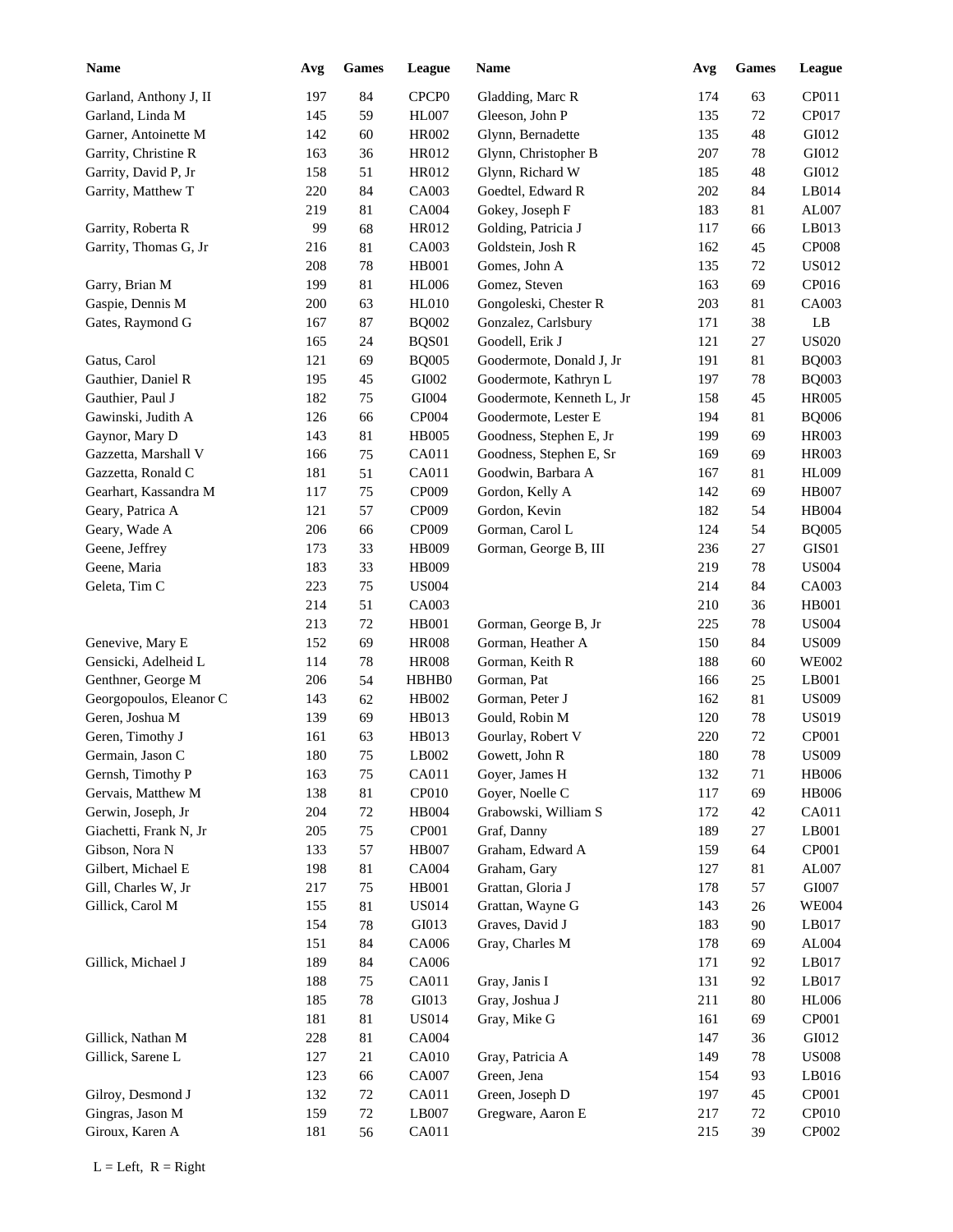| <b>Name</b>           | Avg | Games  | League                 | Name                     | Avg | <b>Games</b> | League        |
|-----------------------|-----|--------|------------------------|--------------------------|-----|--------------|---------------|
| Gregware, James E, Jr | 170 | 78     | AL003                  | Hanor, Robert D          | 153 | 84           | LB002         |
| Greiner, Kevin W      | 146 | 93     | LB016                  | Hansen, Barbara          | 141 | 54           | <b>HR005</b>  |
| Greiner, Wendy J      | 109 | 93     | LB016                  | Hansen, Heather L        | 131 | 69           | <b>HL004</b>  |
| Grennon, Edward W     | 205 | 69     | <b>HL005</b>           | Hansen, Lisa             | 122 | 33           | <b>US020</b>  |
|                       | 203 | 75     | <b>HL006</b>           | Hansen, Mark W           | 160 | 63           | GI012         |
|                       | 197 | 72     | CP002                  | Hanson, Karl A           | 160 | 72           | CP017         |
| Grennon, Nancy P      | 131 | 63     | CP016                  | Hanson, Terry            | 136 | 33           | <b>US014</b>  |
| Greve, Theodore R     | 159 | 42     | LB004                  | Hanson, Thomas           | 175 | 31           | LB007         |
| Grey, Richard R       | 185 | 87     | <b>BQ002</b>           | Harding, Matthew J       | 198 | 104          | <b>HR011</b>  |
| Grieco, Ben O         | 155 | 60     | CP009                  | Hare, Jessica N          | 162 | 75           | AL002         |
| Grignon, Paula L      | 177 | 92     | LB014                  | Hare, Paul W             | 185 | 69           | CP001         |
| Grimmick, Heather M   | 115 | 69     | CP004                  | Hare, Phil A             | 203 | 72           | HB011         |
| Griswold, Jerry B     | 163 | 81     | <b>BQ001</b>           |                          | 199 | 69           | ALAL0         |
| Groat, Robert         | 190 | 66     | HL001                  |                          | 198 | 72           | AL002         |
| Groff, Brett E        | 188 | 66     | LB005                  | Harkins, Joshua E        | 201 | 36           | LB006         |
| Groudine, Stephen M   | 155 | 23     | <b>HR010</b>           | Harko, Paul P            | 122 | 63           | <b>WE003</b>  |
| Grugan, Milton, Jr    | 154 | 60     | <b>HB005</b>           | Harnson, Jessica         | 100 | 72           | LB016         |
|                       | 150 | 46     | <b>US003</b>           | Harrington, Kurt M       | 201 | 81           | <b>HL010</b>  |
| Guerin, Rock F        | 138 | 24     | CA006                  | Harrington, Laure A      | 145 | 75           | <b>HL010</b>  |
| Guile, John B         | 127 | 84     | <b>BQ002</b>           | Harrington, Michael J    | 191 | 72           | <b>HL010</b>  |
| Guilianelli, Ursula M | 147 | 70     | <b>US014</b>           | Harrington-Bacon, Risa A | 158 | 71           | <b>BQ005</b>  |
| Gundlach, Rich G      | 182 | 77     | <b>HR001</b>           | Harris, Maria E          | 108 | 69           | <b>BQ004</b>  |
| Gundrum, Patricia L   | 152 | 36     | LB009                  | Harris, Nick J           | 229 | 78           | CA003         |
| Gundrum, Steven M     | 172 | 30     | LB009                  | Harris, Richard G        | 193 | 75           | LB004         |
| Gunther, Ryan A       | 96  | 36     | <b>HB006</b>           | Harris, Roberta E        | 175 | 68           | CA009         |
| Gurbey, Arthur L      | 198 | 72     | GI012                  | Harrison, Gloria J       | 122 | 46           | AL005         |
| Gustafson, Peter H    | 166 | 78     | LB004                  | Hart, Karl A             | 190 | 78           | CP017         |
| Guthier, Jo           | 111 | 52     | <b>HR004</b>           | Hartloff, William M      | 204 | 21           | CP002         |
| Guthier, Vince        | 185 | 60     | <b>HR004</b>           | Hartmann, Thomas J       | 202 | 78           | <b>US004</b>  |
| Gwinn, Kenneth F      | 166 | 75     | HR012                  | Hartnett, Daniel L       | 129 | 77           | HR012         |
| Haberland, Matthew C  | 177 | 65     | <b>US005</b>           | Harvin, Carol            | 136 | 57           | <b>US017</b>  |
| Hackett, Joseph E     | 213 | 80     | <b>BQ001</b>           | Harwood, Liz             | 123 | $78\,$       | GI013         |
| Hakala, E J J         | 166 | 48     | GI003                  | Haschytz, Peter J, II    | 188 | 45           | <b>US020</b>  |
| Haldeman, Richard J   | 130 | 54     | <b>HR003</b>           | Hathaway, Elaine M       | 155 | 66           | <b>HR006</b>  |
| Hale, Gary L          | 173 | 84     | LB002                  | Hathaway, Keith R        | 212 | 75           | <b>BQ002</b>  |
| Hale, Margaret        | 150 | $81\,$ | $\operatorname{LB}002$ | Haupt, Michele A         | 166 | 42           | LB017         |
| Hall, Corey J         | 192 | $72\,$ | CP017                  | Haupt, Raymond E         | 193 | $78\,$       | LB017         |
| Hall, Kenneth W       | 213 | 104    | LB006                  | Hauser, Charles          | 165 | 81           | AL005         |
| Hall, Sharon R        | 126 | $78\,$ | <b>BQ005</b>           | Hauser, Rebecca A        | 107 | $77\,$       | ${\rm AL005}$ |
| Hallenbeck, Donald E  | 188 | $78\,$ | CP010                  | Havens, Ethel            | 134 | 69           | LB005         |
| Hallenbeck, Jessica L | 183 | 84     | AL002                  | Haws, Noreen A           | 110 | 75           | CA011         |
| Hallum, Anne Marie    | 134 | $81\,$ | <b>HL009</b>           | Hawthorne, Peter G       | 173 | 63           | LB008         |
| Halpin, Clifford J    | 214 | 58     | <b>HR006</b>           | Hayes, Patricia          | 128 | 61           | <b>BQ005</b>  |
| Hamill, Edna F        | 113 | $75\,$ | CA006                  | Hayes, Timothy F         | 207 | $30\,$       | BQS01         |
| Hamilton, Joseph M    | 215 | $73\,$ | <b>BQ003</b>           | Hayner, Glenn E          | 218 | $78\,$       | <b>HL006</b>  |
| Hamlin, Krystal       | 141 | $78\,$ | <b>US014</b>           | Hayner, Willis J         | 202 | 63           | CP008         |
| Hammer, Caitlin M     | 131 | $42\,$ | LB009                  | Hazelton, Matthew        | 154 | 66           | <b>WE002</b>  |
| Hammond, Gregory A    | 170 | 51     | <b>HR010</b>           | Heaphy, Travis J         | 194 | 33           | $\rm GIGI0$   |
|                       | 165 | $38\,$ | <b>US007</b>           |                          | 194 | $72\,$       | LB007         |
| Hammond, Jeffery S    | 158 | $45\,$ | LB005                  | Heaphy, William J, III   | 222 | 44           | LB006         |
| Hammond, Kelly A      | 131 | 63     | <b>HR005</b>           |                          | 222 | 66           | <b>HL005</b>  |
| Hankle, Erick J       | 195 | 53     | ${\rm GIO}01$          |                          | 214 | $78\,$       | LB007         |
| Hankle, Kevin F, Jr   | 168 | 65     | ${\rm GIO}01$          | Hebert, Jason            | 151 | 81           | LB014         |
| Hankle, Kevin F, Sr   | 163 | 37     | ${\rm GIO}01$          | Hebert, Matthew C        | 211 | $78\,$       | CP002         |
| Hankle, Owen          | 197 | 51     | ${\rm GIO}01$          | Hebert, Nadine M         | 145 | 60           | <b>US009</b>  |
| Hanley, Steven L      | 215 | 21     | CA015                  | Hebert, Tanner W         | 225 | 69           | HL010         |
|                       |     |        |                        |                          |     |              |               |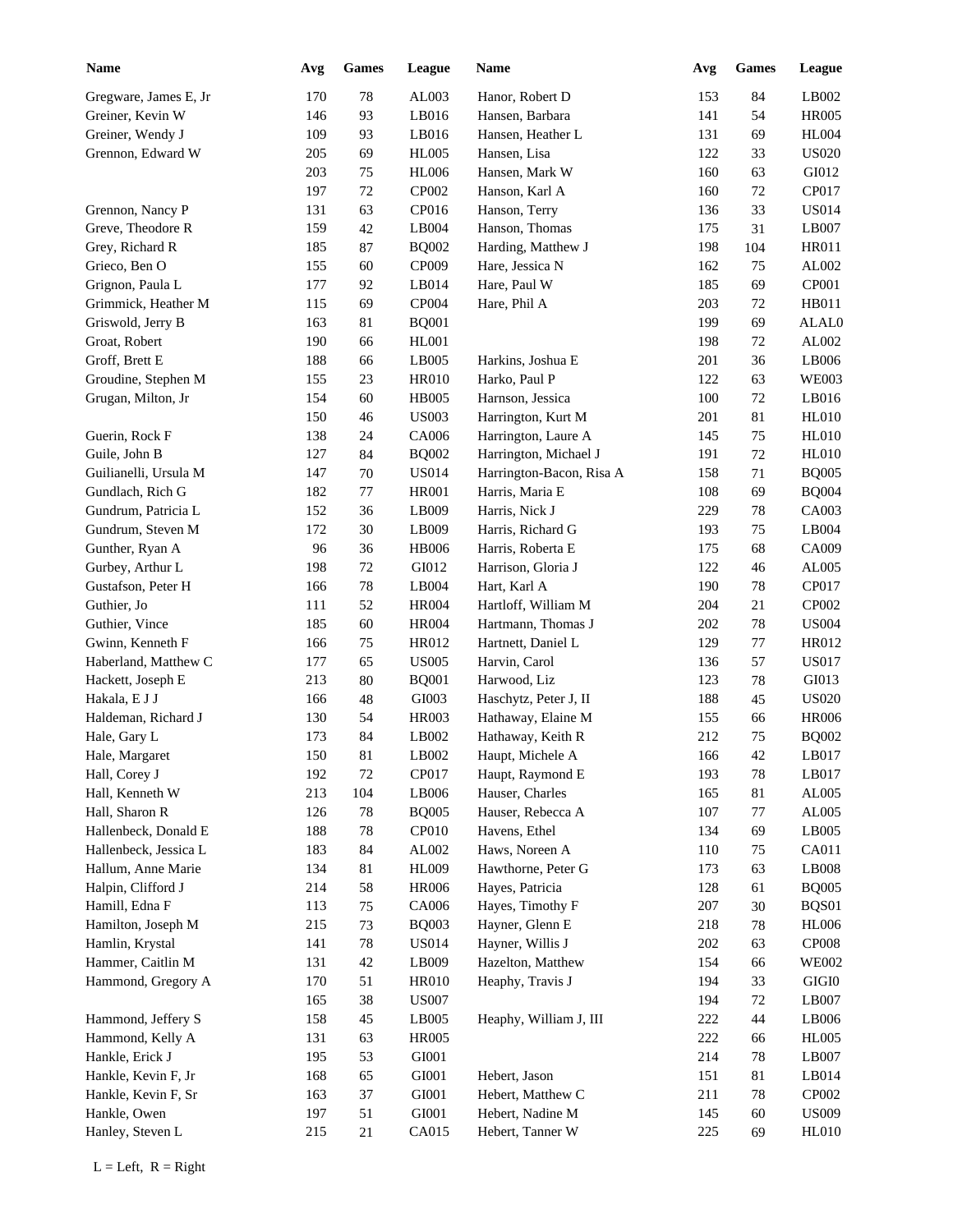| <b>Name</b>            | Avg | Games  | League        | <b>Name</b>           | Avg | Games | League       |
|------------------------|-----|--------|---------------|-----------------------|-----|-------|--------------|
|                        | 219 | 72     | <b>HL005</b>  |                       | 204 | 108   | HR011        |
| Heekin, Matt J         | 198 | $81\,$ | LB004         | Hoffmann, Patricia    | 144 | 78    | <b>HR008</b> |
| Heer, David W, Jr      | 210 | 72     | <b>HB001</b>  | Hogan, Kevin T        | 179 | 59    | GI011        |
| Heer, Diane M          | 222 | 72     | <b>HB001</b>  | Holbrook, Robert W    | 207 | 78    | LB007        |
|                        | 218 | 66     | <b>HB007</b>  |                       | 201 | 84    | LB014        |
| Heffern, Rita C        | 185 | 81     | GI007         | Holcomb, Ginny B      | 131 | 75    | GI013        |
| Heffern, Thomas J      | 160 | 24     | AL003         | Holcomb, Karel        | 113 | 30    | <b>BQ005</b> |
| Henderson, Bonnie J    | 105 | 48     | HB009         | Holland, Allison      | 111 | 42    | CP012        |
| Henderson, Carl D      | 196 | 48     | HB009         | Holland, Andrew S     | 136 | 24    | HB009        |
| Henderson, Taylor      | 204 | 75     | <b>BQ006</b>  | Holland, Chris D      | 193 | 51    | CP012        |
| Henkel, Brian J        | 205 | 48     | HB001         | Holmes, John          | 140 | 42    | LB005        |
| Henkel, Kristina M     | 144 | 44     | <b>HB007</b>  | Holmes, Maria A       | 175 | 67    | <b>US017</b> |
| Hennessey, Gerald J    | 193 | 81     | LB011         | Hommel, June A        | 141 | 54    | <b>BQ005</b> |
| Henry, Roger S         | 196 | 60     | LB011         | Honsinger, James G    | 152 | 78    | HB011        |
| Herald, Joseph C       | 181 | 81     | LB017         | Honsinger, James S    | 100 | 75    | HB011        |
| Heritage, Tyler B      | 180 | 65     | HR010         | Hopkins, Kasandra A   | 146 | 45    | <b>HR005</b> |
| Hernandez, Hector F    | 178 | 104    | HR011         | Horn, Caral F         | 167 | 30    | <b>CA010</b> |
| Heroux, Jacqueline     | 119 | 75     | CA006         |                       | 163 | 69    | CA007        |
| Heroux, Philomena      | 101 | 84     | CA006         | Horn, Samantha M      | 187 | 21    | <b>CA010</b> |
| Herrington, David L    | 161 | 72     | HB013         |                       | 184 | 63    | CA007        |
| Herrington, Donald R   | 214 | 96     | LB006         | Horner, Mary V        | 152 | 81    | CP007        |
| Hewitt, Annetta A      | 137 | 81     | <b>US014</b>  | Horner, Michele S     | 149 | 79    | CP007        |
| Hewitt, Charles E      | 211 | 48     | CP002         | Hornick, Geraldine    | 128 | 69    | LB016        |
| Hewitt, Dave           | 139 | 72     | <b>BQ003</b>  | Horton, Ruth E        | 150 | 84    | <b>HR009</b> |
| Higgins, Deanna M      | 128 | 65     | <b>HB007</b>  | Horton, Steven J      | 218 | 72    | <b>US004</b> |
| Higgins, Trudy W       | 140 | 78     | <b>HR008</b>  | Horvath, Thomas S     | 219 | 24    | <b>HL005</b> |
| Highfill, Beau D       | 217 | 27     | GIS01         | Hotaling, Chris L     | 126 | 58    | <b>HR010</b> |
|                        | 213 | 100    | LB006         | Houghtaling, James E  | 142 | 81    | AL005        |
| Hildreth, Edward F     | 205 | 81     | GI003         | Houghtaling, Kevin M  | 218 | 24    | GIS01        |
|                        | 204 | 81     | GI001         |                       | 205 | 66    | <b>US009</b> |
|                        | 196 | 81     | GI004         | Houghtaling, Sherry J | 103 | 51    | AL005        |
| Hildreth, Michelle     | 165 | 34     | GI007         | Houghton, Walter J    | 147 | 77    | <b>US003</b> |
| Hill, Matthew T        | 227 | 78     | HR015         | Houle, Tim J          | 154 | 87    | LB016        |
|                        | 226 | 75     | <b>HB001</b>  | House, Randall        | 162 | 51    | <b>HL006</b> |
|                        | 183 | 100    | HR011         | Houser, Edward J, Jr  | 207 | 84    | <b>US009</b> |
| Hill, Theodore C, III  | 209 | 69     | HR015         | Hout, Anthony R       | 159 | 93    | LB017        |
| Hill, Theodore C, Jr   | 164 | 72     | HR015         | Hout, Jacquelyn A     | 185 | 84    | LB017        |
| Hillman, Diane         | 137 | 69     | CA006         | Hover, Todd E         | 208 | 69    | <b>BQ003</b> |
| Hipenbecker, Leslie D  | 139 | 33     | GIGI0         |                       | 207 | 21    | <b>BQ002</b> |
| Hisgen, Tom            | 170 | 84     | CP010         | Howansky, Robert A    | 206 | 100   | LB006        |
| Hisgen, Troy M         | 160 | 79     | CP010         | Hoyt, Matthew B       | 184 | 69    | GI011        |
| Hoag, Rosanne M        | 148 | 45     | <b>HB007</b>  | Hoyt, Rebecca L       | 131 | 63    | GI011        |
| Hodges, William D, III | 183 | $75\,$ | CP001         | Huba, Kevin M         | 147 | 93    | LB016        |
| Hodlik, Devan F        | 206 | 72     | CA004         | Huber, Stephen J      | 148 | 81    | LB           |
|                        | 194 | 100    | HR011         | Hudson, Alice L       | 166 | 69    | GI011        |
| Hodlik, Matthew E      | 201 | 63     | CA004         | Hudson, James C       | 171 | 51    | GI011        |
|                        | 197 | 56     | ${\rm G}1004$ | Hudson, Lee W, Jr     | 225 | 75    | CP002        |
| Hodlik, Michael A      | 194 | 81     | CA004         | Hudson, Theodore S    | 192 | 72    | GI011        |
|                        | 191 | 72     | ${\rm GIO}04$ | Hudspath, Jason J     | 191 | 66    | HR015        |
| Hoefer, David          | 190 | 81     | CP001         | Hudspath, Paul A      | 205 | 81    | HR015        |
| Hoefer, Gregory S      | 193 | 72     | CP001         | Hudspath, Tracey L    | 149 | 81    | HR009        |
| Hoey, Denise M         | 162 | 78     | CA011         | Huehn, Bruce W        | 194 | 60    | <b>HL010</b> |
| Hoffay, Michael J      | 173 | 100    | HR011         | Huehn, Caitlyn R      | 136 | 63    | <b>HL010</b> |
| Hoffman, Eric R        | 187 | 81     | LB004         | Huehn, Tina M         | 131 | 69    | <b>HL010</b> |
| Hoffman, Thomas J, Jr  | 196 | 78     | LB016         | Huerter, John J       | 183 | 42    | HR015        |
| Hoffmann, Arthur P, Sr | 230 | $75\,$ | <b>HR010</b>  | Hughes, Cheryl T      | 152 | 68    | <b>HR006</b> |
|                        |     |        |               |                       |     |       |              |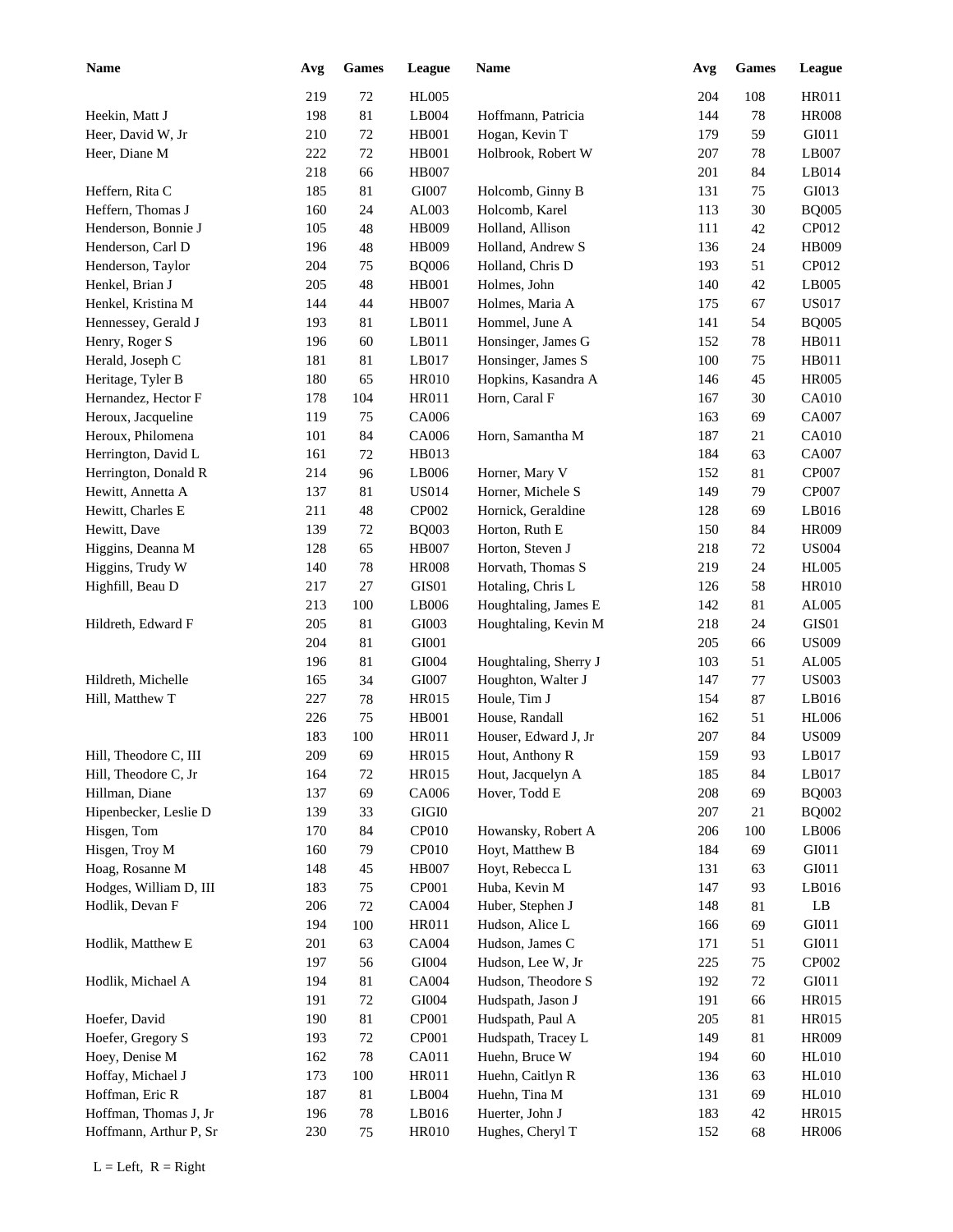| <b>Name</b>            | Avg | ${\bf Games}$ | League                        | Name                   | Avg | <b>Games</b> | League            |
|------------------------|-----|---------------|-------------------------------|------------------------|-----|--------------|-------------------|
| Hughes, Donald C       | 218 | 69            | HR015                         | Jacques, Nicole M      | 168 | $90\,$       | CPCP <sub>0</sub> |
| Hughes, Patrick J      | 136 | 57            | <b>HL010</b>                  | James, Joshua R        | 197 | 30           | GIS01             |
| Hughes, Tyler J        | 174 | 78            | GI001                         | James, Mark T          | 219 | 69           | <b>HB001</b>      |
| Hulbert, Carl P, Jr    | 150 | 30            | BQS01                         | Jankowski, Kate W      | 121 | 26           | <b>HR004</b>      |
|                        | 142 | 87            | <b>BQ002</b>                  | Jansen, Justin A       | 177 | 57           | <b>US002</b>      |
| Hulett, John M         | 173 | 84            | $\mathbf{L}\mathbf{B}$        | Jansen, Ralph L        | 185 | 81           | <b>US002</b>      |
| Hull, Jeffrey G        | 220 | 45            | HB009                         | Jarvis, Herbert G      | 190 | 78           | AL007             |
|                        | 212 | 81            | HB001                         | Jarvis, Michael        | 165 | 78           | AL002             |
| Hull, Loren M          | 220 | 48            | HB001                         | Jarvis, Robert         | 170 | 81           | AL002             |
|                        | 215 | 78            | <b>US004</b>                  | Jarvis, Susan          | 185 | 72           | AL002             |
|                        | 212 | 72            | HB004                         | Jay, Thomas W          | 182 | 45           | CP012             |
| Hull, Victoria J       | 137 | 45            | GI007                         |                        | 174 | 78           | <b>CP008</b>      |
| Humphery, Dawn         | 75  | 81            | AL007                         | Jenkins, Dana E        | 204 | 78           | CP001             |
| Huneau, Kelleigh M     | 174 | 62            | CA007                         | Jenkins, Taylor P      | 184 | 77           | CP001             |
| Huneau, Mark S         | 207 | 81            | CA003                         | Jensen, Daphne A       | 165 | 78           | GI007             |
| Hunt, Brad             | 220 | 77            | CA004                         | Jensen, Donald         | 161 | 75           | <b>HR009</b>      |
| Hunt, Michael D        | 112 | 81            | <b>BQ001</b>                  | Jensen, Douglas J, Sr  | 223 | 36           | HB009             |
| Hunt, Tracy D          | 169 | 75            | <b>BQ001</b>                  |                        | 221 | 75           | <b>HB001</b>      |
| Hunter, Dawn M         | 155 | 60            | GI013                         |                        | 215 | 66           | HB004             |
|                        | 145 | 81            | <b>US014</b>                  | Jensen, Harry B        | 165 | 75           | LB001             |
| Hunter, Gisele M       | 126 | 77            | <b>HB005</b>                  | Jensen, Kevin A        | 204 | 75           | <b>HR009</b>      |
| Hunter, Judy           | 104 | 45            | <b>HB005</b>                  | Jerard, Frank R        | 203 | 57           | LB001             |
| Hunter, Russell        | 227 | 30            | GIS <sub>01</sub>             | Jerkins, John M        | 162 | 69           | CP017             |
|                        | 215 | 81            | CA003                         | Jerome, Anastasia M    | 124 | 33           | <b>HL008</b>      |
|                        | 211 | 104           | LB006                         | Jerome, Andrew M       | 129 | 32           | <b>HL008</b>      |
| Hurd, Andrew J         | 209 | 33            | <b>HL008</b>                  | Jevanian, Phyllis      | 114 | 81           | CA011             |
|                        | 209 | 72            | CP017                         | Johnson, Jesse N       | 126 | 69           | <b>HL009</b>      |
| Hurd, Jennifer A       | 129 | 33            | <b>HL008</b>                  | Johnson, Linda J       | 148 | 63           | HB002             |
| Hurd, Linda R          | 182 | 69            | CA011                         | Johnson, Matthew C     | 170 | 66           | HL010             |
| Hurlburt, Francis J    | 198 | 72            | <b>BQ002</b>                  | Johnson, Monica A      | 137 | 75           | LB002             |
| Hurley, Paul           | 153 | 81            | LB016                         | Johnson, Nicole E      | 147 | 72           | <b>HL007</b>      |
| Huskie, David M        | 148 | $72\,$        | GI001                         |                        | 147 | 72           | <b>HL009</b>      |
| Huston, April A        | 160 | 66            | <b>HL010</b>                  | Johnson, Tammy L       | 123 | 72           | <b>HL009</b>      |
| Hutton, Tom F          | 207 | 75            | CPCP <sub>0</sub>             | Jones, Bryan P         | 133 | 75           | <b>US005</b>      |
| Hyde, Milo P, Jr       | 205 | 66            | <b>HR001</b>                  | Jones, Cheryl A        | 127 | 30           | CA010             |
| Hyde, Paul F           | 180 | 63            | <b>BQ004</b>                  | Jones, David J, Jr     | 216 | 51           | ${\rm US020}$     |
| Hynd, David W          | 186 | 27            | BQS01                         | Jones, Douglas G       | 187 | 81           | CP010             |
| Hypnarowski, Rhonda A  | 110 | 66            | $\ensuremath{\mathrm{USO08}}$ | Jones, Eugene F        | 199 | $78\,$       | <b>US018</b>      |
| Iachetta, Frank J      | 169 | 57            | AL007                         | Jones, Mary V          | 162 | $75\,$       | <b>US017</b>      |
| Iannone, Louis         | 149 | 87            | GI010                         | Jones, Penny E         | 123 | 59           | <b>HB007</b>      |
| Iannone, Sandy M       | 134 | 51            | GI010                         | Jones, Russell         | 150 | 54           | CP004             |
| Imperial, Joe          | 198 | 69            | CP001                         | Jones, Terry S         | 179 | 84           | CP010             |
| Impicciatore, Joseph M | 200 | 72            | CA014                         | Jones, Tiffany P       | 142 | 62           | CP010             |
| Irvine, John J         | 213 | $81\,$        | <b>HL009</b>                  | Jones, Vaughn A        | 217 | 27           | GIS01             |
|                        | 197 | 72            | <b>WE002</b>                  |                        | 198 | $75\,$       | <b>US018</b>      |
| Irvine, Mary Anne      | 131 | 75            | <b>WE005</b>                  | Jones, Wayne W         | 194 | 30           | CA010             |
| Irvine, Melanie B      | 145 | 81            | <b>HL009</b>                  | Jordan, Philip P       | 166 | 60           | GI004             |
| Irvine, Ralph E        | 169 | 69            | <b>WE002</b>                  | Joslin, Alan D         | 165 | 72           | CP001             |
| Irwin, John F          | 176 | 63            | CP001                         | Joslin, Douglas H      | 184 | $75\,$       | CP001             |
| Irwin, Thomas J        | 140 | 38            | <b>WE002</b>                  | Joslin, William J      | 200 | $78\,$       | CP002             |
| Izzo, Jack             | 156 | 31            | GI003                         | Jourdanais, Karen M    | 125 | 62           | HL003             |
| Jacob, Dawn A          | 134 | $78\,$        | CP004                         | Jourdanais, Thomas, Sr | 161 | 75           | HL003             |
| Jacob, William R       | 137 | $78\,$        | CP004                         | Jozwiak, Edie M        | 129 | 36           | LB009             |
| Jacobs, Jason E        | 218 | 75            | HB001                         | Jozwiak, Richard S, Jr | 170 | 39           | LB009             |
| Jacques, Daniel A      | 193 | $78\,$        | CP001                         | Julian, Noretta        | 130 | 78           | CA006             |
| Jacques, Darrin J      | 197 | 78            | CP001                         | Juliano, Kyle C        | 200 | 69           | <b>HL006</b>      |
|                        |     |               |                               |                        |     |              |                   |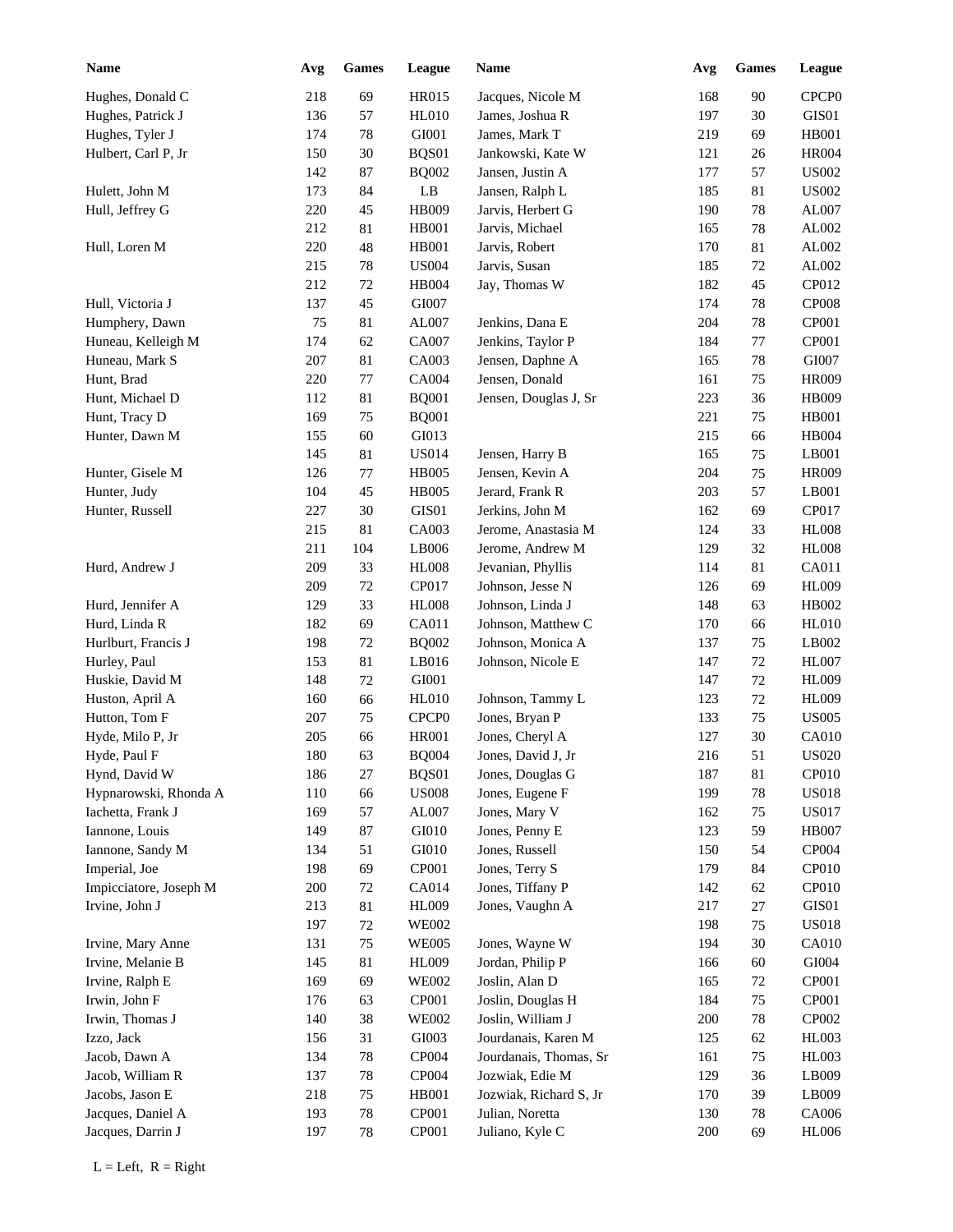| <b>Name</b>            | Avg | <b>Games</b> | League            | <b>Name</b>                                | Avg | <b>Games</b> | League            |
|------------------------|-----|--------------|-------------------|--------------------------------------------|-----|--------------|-------------------|
| Junco, Evan P          | 139 | 42           | GIGI0             | Kepner, Eric J                             | 212 | 81           | HB001             |
| Jung, Charles A        | 177 | 81           | LB                | Kepner, Mark E, Sr                         | 213 | $78\,$       | <b>US004</b>      |
| Jung, David M          | 181 | 64           | LB                | Kern, Ernest L                             | 170 | 84           | <b>US005</b>      |
| Jung, Michael D        | 190 | 78           | LB                |                                            | 167 | 72           | CA006             |
| Kakyle, Donald M       | 175 | 72           | <b>BQ006</b>      | Kern, John A                               | 173 | 90           | <b>US005</b>      |
| Kalinchiak, Harold M   | 174 | 75           | LB014             | Kern, Sheila M                             | 114 | 81           | CA006             |
| Kallner, Adrienne L    | 134 | 84           | LB002             | Kervan, Francis W                          | 185 | 75           | <b>US012</b>      |
| Kalwasinski, Keith     | 232 | 33           | HL010             | Kervan, Michael F                          | 203 | 84           | <b>US012</b>      |
|                        | 231 | 81           | <b>HL006</b>      | Kewley, William J                          | 200 | 75           | <b>HB004</b>      |
|                        | 229 | 75           | <b>HL005</b>      | Keyoskey, Debbie J                         | 144 | 68           | CP009             |
| Kampf, Jeff M          | 167 | 68           | <b>US005</b>      | Keyoskey, Matthew W                        | 196 | 72           | CP009             |
| Kane, Debora A         | 154 | 71           | HR014             |                                            | 188 | 56           | <b>HL003</b>      |
| Kane, Patrick E        | 174 | $78\,$       | HR015             | Keyoskey, Patrick F                        | 193 | 69           | CP016             |
| Kapron, Robert         | 183 | 75           | <b>BQ003</b>      | Keyoskey, Thomas F                         | 197 | 81           | GI012             |
|                        | 180 | 24           | BQS01             | Kielb, Catherine M                         | 138 | 74           | CPCP <sub>0</sub> |
| Kapusnik, Barbara A    | 148 | 66           | <b>WE005</b>      | Kilcullen, John T                          | 161 | 62           | LB011             |
| Kapusnik, James, Sr    | 152 | 63           | <b>WE002</b>      | Kilinski, Ernest L                         | 165 | 78           | CP017             |
| Karas, Stanley J       | 207 | 81           | HL011             | Kilmer, Margaret L                         | 134 | 72           | CP007             |
|                        | 206 | 78           | <b>HL005</b>      | Kindlon, Jean C                            | 108 | 93           | LB016             |
| Karas, Tanya M         | 159 | $81\,$       | HL011             | Kindlon, Thomas F, Sr                      | 160 | 96           | LB016             |
| Kaufmann, Eugene R     | 126 | 60           | <b>HL003</b>      | King, Charity                              | 157 | 78           | <b>BQ005</b>      |
| Kawola, Daniel D       | 130 | 63           | <b>WE004</b>      | King, Michael V                            | 182 | 81           | <b>BQ006</b>      |
| Keating, Daniel F      | 195 | 90           | CPCP <sub>0</sub> | King, Wayne F                              | 204 | 24           | <b>BQ001</b>      |
| Keefe, Jameson T       | 123 | 75           | GI012             |                                            | 199 | 84           | <b>BQ002</b>      |
| Keefe, Sarah M         | 122 | 78           | GI012             | Kingsley, Christopher                      | 194 | 78           | <b>HL006</b>      |
| Keefer, Bryan T        | 168 | 78           | LB014             | Kingsley, Michael A                        | 197 | 39           | HB009             |
| Keefer, Kenneth E, Sr  | 164 | 57           | <b>WE002</b>      | Kipp, Patricia M                           | 154 | 73           | <b>HR008</b>      |
| Keegan, Kyle T         | 200 | 63           | <b>HR004</b>      | Kirkpatrick, Edward L                      | 186 | 75           | <b>HL004</b>      |
|                        | 172 | 104          | HR011             | Kisselburgh, Jim                           | 169 | 59           | HR012             |
| Kehn, Donald           | 177 | 66           | GI003             | Kisselburgh, Ursula M                      | 132 | 69           | HR012             |
| Kehn, Donald J, III    | 141 | 81           | GI003             | Klar, James J, Jr                          | 203 | 100          | <b>HR011</b>      |
| Kehn, Justin F, Jr     | 197 | $72\,$       | <b>HR004</b>      | Klar, James J, Sr                          | 170 | 78           | <b>CA008</b>      |
|                        | 196 | 75           | HR015             |                                            | 168 | 30           | CA010             |
| Kehn, Robert L         | 185 | 57           | <b>US005</b>      |                                            | 168 | $78\,$       | CA004             |
| Kehn, Thomas M         | 198 | 68           | <b>HR001</b>      | Klein, Dan                                 | 166 | 42           | $\rm GIGI0$       |
|                        | 143 | $75\,$       | CP009             | Klein, Pat                                 | 124 |              | $\rm GIGI0$       |
| Keiper, Pamela J       |     |              |                   |                                            |     | 42           |                   |
| Keiper, Robert D, III  | 188 | 75           | CP009             | Klimkewicz, Edward<br>Klonowski, Michael J | 192 | 69           | ALAL0<br>CP010    |
| Keiper, Robert D, Jr   | 166 | 75           | CP009             |                                            | 199 | 56           |                   |
| Keith, Andrew          | 186 | 81           | <b>US002</b>      | Knapek, Rebecca M                          | 106 | 36           | CA007             |
| Keith, James W         | 166 | 42           | <b>US020</b>      | Knapp, Christopher P                       | 191 | 90           | CPCP <sub>0</sub> |
| Keith, Kenneth K       | 177 | 33           | <b>US020</b>      | Knapp, Jennifer M                          | 150 | 90           | CPCP <sub>0</sub> |
| Keith, Melanie A       | 152 | 36           | <b>US020</b>      | Knapp, Jesse C                             | 219 | 78           | CA003             |
| Keller, Eric           | 210 | $42\,$       | <b>HR005</b>      | Knapp, Linda C                             | 108 | 39           | CP012             |
| Keller, John E         | 127 | 41           | HL011             | Knapp, Lou J                               | 130 | 48           | CP012             |
| Keller, Raymond H      | 186 | $72\,$       | HL011             | Knapp, Patrick                             | 138 | 78           | CPCP <sub>0</sub> |
| Kellogg, Timothy R     | 188 | 57           | <b>WE002</b>      | Knapp, Sandra M                            | 148 | 72           | CPCP <sub>0</sub> |
| Kelly, Betty R         | 143 | 45           | HR002             | Knott, John                                | 144 | $30\,$       | $\rm GIGI0$       |
| Kelly, Dawne P         | 171 | 60           | LB013             | Knox, Kayci B                              | 101 | 72           | <b>WE001</b>      |
| Kelly, Frank           | 204 | 45           | ALAL0             | Koenig, Kristen L                          | 181 | $88\,$       | HR011             |
| Kelp, Mark E           | 172 | 72           | LB002             | Kokernak, Joseph A                         | 205 | 69           | CA011             |
| Kennedy, Brian P       | 205 | 75           | CA011             |                                            | 201 | 69           | <b>CA004</b>      |
| Kennedy, Farrah E      | 144 | 69           | CP004             | Koktowski, William M                       | 239 | 24           | GIS01             |
| Kennedy, Joseph M      | 188 | 84           | CA005             | Kolakowski, John J                         | 168 | 81           | <b>CA008</b>      |
| Kennedy, Michael N, Jr | 177 | $80\,$       | HR003             | Koniowka, Delvena A                        | 161 | 84           | HL009             |
| Kent, William J        | 185 | 83           | <b>US003</b>      | Koniowka, Derek M                          | 208 | 84           | <b>HL009</b>      |
| Keough, Kevin P, II    | 188 | 78           | <b>BQ001</b>      | Koniowka, Frank L                          | 196 | 78           | <b>HL009</b>      |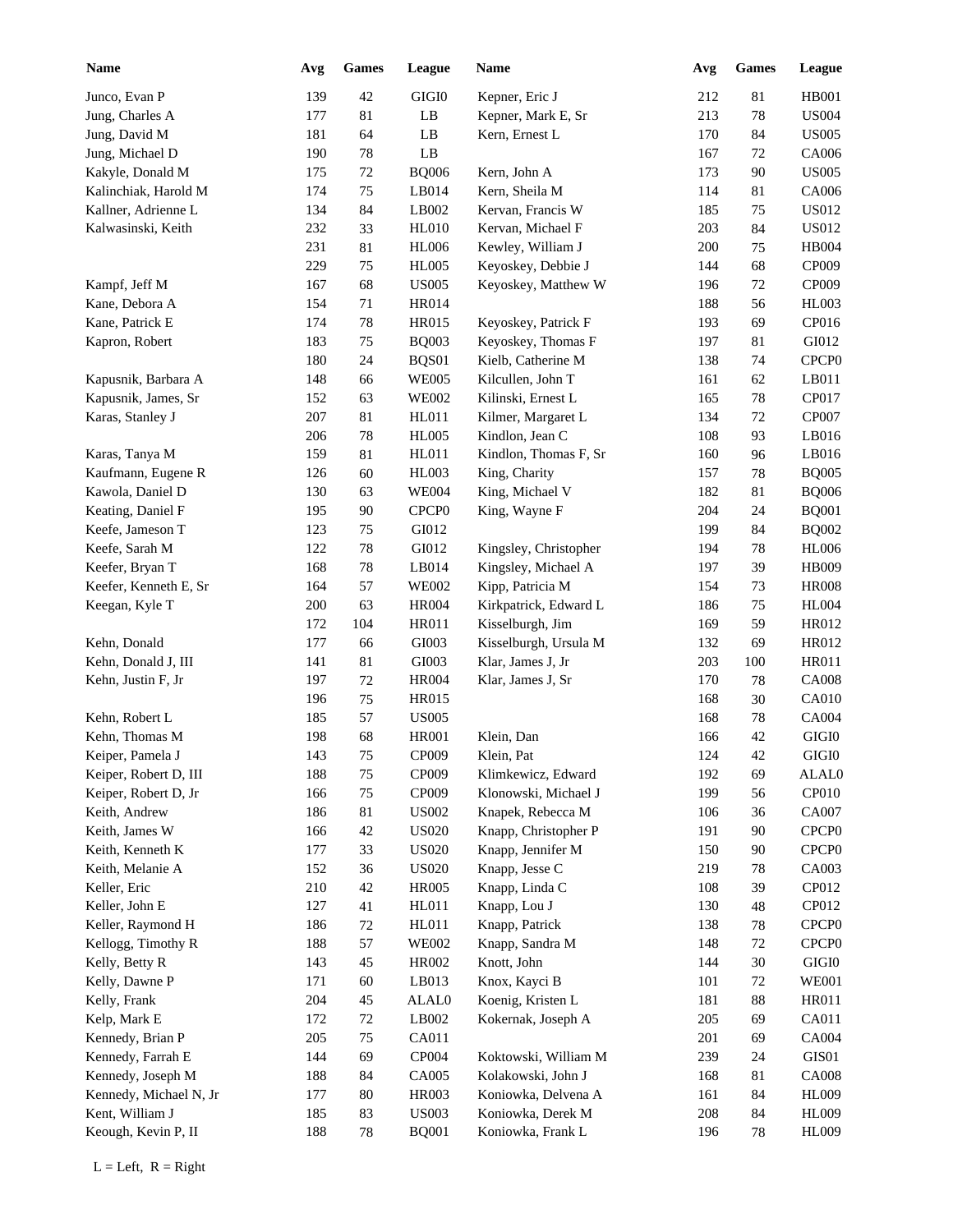| <b>Name</b>              | Avg     | <b>Games</b> | League        | Name                  | Avg  | <b>Games</b> | League                      |
|--------------------------|---------|--------------|---------------|-----------------------|------|--------------|-----------------------------|
| Koniowka, Kevin          | 179     | $72\,$       | AL003         | LaJeunesse, Karah     | 133  | 81           | CA011                       |
| Koniowka, Larry J        | 175     | 84           | HL009         | LaJeunesse, Karen     | 126  | 75           | CA011                       |
| Koniowka, Mary E         | 139     | 81           | CA009         | LaJeunesse, William G | 211  | 72           | CA011                       |
| Korkemaz, Joseph S       | 113     | 66           | <b>WE003</b>  |                       | 206  | 68           | <b>CA004</b>                |
| Koslosky, Mark F         | 203     | 75           | LB011         | Lake, Lauren P        | 126  | 52           | <b>HL010</b>                |
| Kowalchyk, Paulette T    | 129     | 30           | CA010         | LaMalfa, Laura P      | 152  | 42           | LB015                       |
| Kowalchyk, Theodore J    | 195     | 30           | CA010         |                       | 145  | 79           | LB016                       |
| Kramek, Cathy M          | 126     | 55           | HL001         | LaMalfa, Robert W, Sr | 180  | 45           | LB015                       |
| Kramek, Mark E           | 127     | 27           | <b>HL001</b>  |                       | 179  | 90           | LB016                       |
| Kraus, Elaine M          | 126     | 21           | CP010         | LaMalfa, Robert, Jr   | 179  | 84           | LB016                       |
| Kraus, Elsa              | 118     | 76           | CP010         | Lamb, Edward D        | 213  | 57           | <b>HB001</b>                |
| Kraus, Roy               | 167     | 82           | CP010         | Lamb, Randy A         | 210  | 78           | <b>BQ006</b>                |
| Krause, Michelle M       | 122     | 69           | <b>WE005</b>  | Lamb, Terry A         | 205  | 81           | <b>BQ006</b>                |
| Krill, Vernon M          | 141     | 42           | LB010         | Lamere, Christina     | 95   | 38           | LB017                       |
| Kritz, Mark J            | 155     | 36           | LB009         | LaMora, Edward L      | 140  | 66           | GI003                       |
| Kritz, Teri L            | 154     | 32           | LB009         | Lance, Kim A          | 142  | 69           | <b>US015</b>                |
| Krolak, James            | 163     | 72           | <b>CP008</b>  | Lance, Patrick M      | 214  | 45           | CA015                       |
| Krolak, Todd J           | 199     | 66           | <b>CP008</b>  | Landor, Cindy L       | 150  | $42\,$       | CP012                       |
| Kron, Randy W            | 184     | 75           | GI001         | Landry, John E        | 207  | 64           | <b>HL006</b>                |
| Krosky, Stephen W        | 188     | 60           | CP011         | Lane, Beatrice        | 109  | 71           | CP007                       |
| Kruegler, Mark S         | 165     | 92           | LB016         | Lane, Roberta B       | 165  | 75           | <b>HL007</b>                |
|                          |         |              |               |                       |      |              |                             |
|                          | 163     | 45           | LB015         | Lange, Rodney P       | 198  | 65           | CP002                       |
| Krutka, Michele M        | 128     | 75           | GI010         | Lansing, Heidel       | 119  | 27           | <b>HR008</b><br>$\rm GIGI0$ |
| Krutka, Patti            | 115     | 54           | <b>CA007</b>  | Lansing, Lisa M       | 138  | 24           |                             |
| Kryzak, Daniel J         | 227     | 75           | <b>US004</b>  | Lansing, Richard S    | 212  | 86           | LB016                       |
| Kuebler, Kris A          | 147     | 81           | <b>BQ006</b>  |                       | 205  | 36           | $\rm GIGI0$                 |
| Kussius, Keith           | 166     | 84           | <b>HL009</b>  | LaPlante, Gina        | 138  | 83           | LB016                       |
| Kussius, Susan A         | 141     | 81           | <b>HL009</b>  | LaPlante, Kristal M   | 116  | 84           | LB016                       |
| La Chance, Ron J         | 178     | 81           | <b>HR015</b>  | LaPointe, Robert T    | 182  | 74           | AL003                       |
| La Chapelle, Betty       | 142     | 84           | <b>US019</b>  | Laranjo, Dennis       | 173  | 60           | HBHB0                       |
| La Due, Mary Beth        | 173     | 23           | CA010         | LaRowe, Bonnie M      | 128  | 63           | LB016                       |
|                          | 170     | 45           | CA007         | Lasky, Kim            | 120  | 35           | LB009                       |
| La Due, Robert C, Jr     | 150     | 78           | CA014         | Lasky, Ray            | 187  | 30           | LB009                       |
|                          | 140     | $27\,$       | CA010         | Lassone, Mike L       | 101L | 66           | LB007                       |
| La Due, Robert C, Sr     | 210     | 24           | <b>CA010</b>  | Latham, Lee J         | 139  | 21           | <b>HR010</b>                |
| La Due, Stephanie        | $180\,$ | 32           | CA007         | Laurin, Fred V        | 114  | $81\,$       | CA006                       |
| La Mar, Errol R          | 181     | 66           | ${\rm G}1004$ | Lavazzo, Vincent P    | 193  | 81           | <b>HL010</b>                |
| LaBarge, Robert          | 117     | $78\,$       | LB005         | Lavigne, Kenneth J    | 223  | 81           | <b>HL006</b>                |
| Labelle, Chris E         | $210\,$ | $75\,$       | <b>HL010</b>  | Lavigne, Robert J     | 227  | 72           | <b>HL006</b>                |
| LaBelle, Josh D          | 195     | $77 \,$      | HL010         |                       | 222  | 39           | <b>HL005</b>                |
| LaClair, Deborah L       | 118     | 30           | HR012         | Lavigne, Thomas W, Jr | 226  | $27\,$       | GIS01                       |
| LaCroix, Jay A           | 178     | 84           | <b>BQ002</b>  |                       | 221  | 98           | CA005                       |
| Ladlee, Ryan C           | 227     | 75           | <b>HB001</b>  |                       | 204  | 60           | CA003                       |
|                          | 223     | $78\,$       | <b>HL005</b>  | Lavoie, Raymond E     | 166  | 75           | HL001                       |
| LaFave, Jeffrey          | 225     | $72\,$       | <b>HL005</b>  | Layman, Christopher S | 189  | 84           | <b>US005</b>                |
| Laferriere, Robert J     | 185     | 24           | <b>HR010</b>  | Lazzaro, Stephen C    | 173  | $42\,$       | LB009                       |
| LaFontaine, Josh S       | 191     | 90           | <b>US005</b>  | Lazzaro, Theresa A    | 113  | 66           | GI013                       |
| LaFountain, Alyssa M     | 183     | $72\,$       | CP016         | Lazzaro, Virginia     | 162  | 36           | LB009                       |
| LaFountain, Robert J, Jr | 174     | 69           | CP016         | Le Blanc, William F   | 192  | 60           | CP001                       |
| LaFountain, Ronald K, Jr | 205     | $77 \,$      | <b>HL005</b>  | Le May, Steven J      | 200  | 77           | CA004                       |
| LaFountain, Shane T      | 216     | 48           | <b>HL005</b>  | Leary, Mark P         | 202  | 78           | <b>BQ003</b>                |
|                          | 211     | 24           | <b>HL006</b>  | Leathem, Joseph H, Jr | 202  | 93           | LB017                       |
|                          | 209     | 45           | HL001         | Leatso, Louis W, Jr   | 162  | 63           | CP001                       |
| Lagace, Kathy J          | 129     | 63           | HL011         |                       | 161  | 78           | CP017                       |
| Lagace, Thomas D         | 165     | 69           | HL011         | Lebretore, Evelyn A   | 123  | 75           | CA006                       |
| LaJeunesse, Bryan        | 159     | 69           | CA011         | LeClaire, Eugene A    | 197  | 56           | <b>HL006</b>                |
|                          |         |              |               |                       |      |              |                             |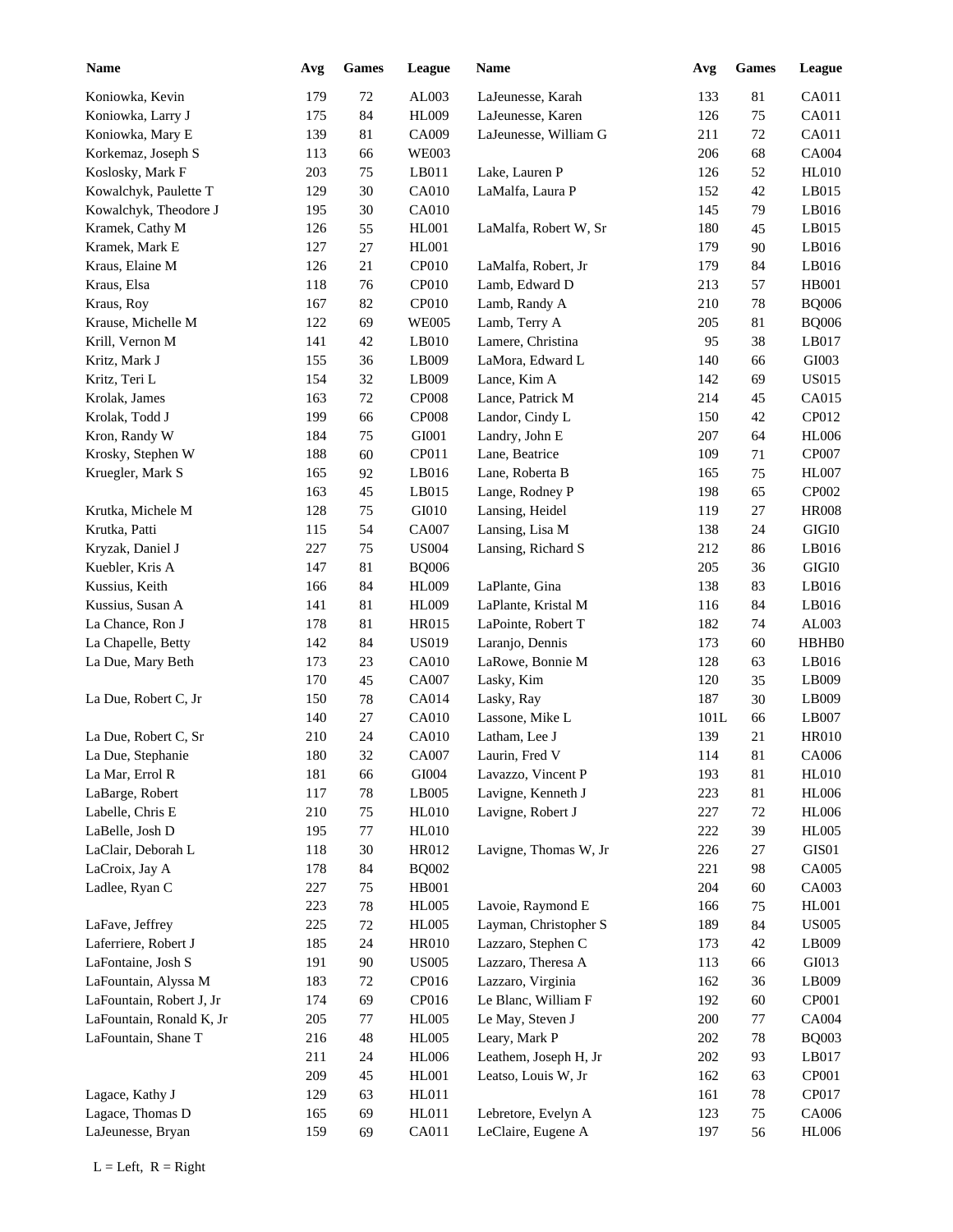| <b>Name</b>           | Avg     | <b>Games</b> | League                        | Name                  | Avg | <b>Games</b> | League         |
|-----------------------|---------|--------------|-------------------------------|-----------------------|-----|--------------|----------------|
| LeClaire, Eugene P    | 165     | 57           | <b>HL006</b>                  | Long, Cathy           | 127 | 78           | <b>HR008</b>   |
| Lee, James R          | 154     | 47           | <b>WE001</b>                  | Long, Kelly L         | 116 | 24           | <b>WE001</b>   |
| Lee, James R, II      | 162     | 81           | <b>WE001</b>                  | Lopez, Julio          | 209 | 45           | <b>HL005</b>   |
| Lee, Robert E, Jr     | 182     | 81           | HB011                         | Loss, William         | 200 | 75           | LB             |
| Lee, Robert E, Sr     | 170     | 51           | HB011                         | Lounello, James V     | 167 | 42           | $\rm GIGI0$    |
| Lefebvre, Kathy A     | 124     | 69           | LB013                         | Loveland, Angie M     | 74  | 27           | BQS01          |
| LeFleur, William      | 178     | 63           | <b>HR005</b>                  | Lovly, Eric C         | 194 | 81           | CP001          |
| Lefner, Ernest, III   | 205     | 67           | <b>HL006</b>                  | Lubinski, Jason A     | 162 | 39           | <b>WE001</b>   |
| Legace, Thomas D, Jr  | 157     | 64           | <b>HL011</b>                  | Luce, Francis P       | 196 | 78           | <b>US015</b>   |
| Legault, Brandon T    | 175     | 74           | GI004                         | Luce, Jeffrey M       | 194 | 60           | AL002          |
| Legault, Jerry W      | 164     | 42           | GI004                         | Luce, John K, Sr      | 188 | 78           | <b>US006</b>   |
| Legault, John J       | 199     | 66           | GI004                         | Luce, Shirley A       | 151 | 66           | <b>US015</b>   |
| Legault, John J, Jr   | 188     | 72           | GI004                         | Ludwig, Douglass C    | 162 | 63           | <b>CP008</b>   |
| Legg, Edward E, Jr    | 201     | 78           | <b>BQ001</b>                  | Ludwin, Jeff J        | 155 | 45           | LB015          |
| Leibach, Daria        | 146     | 69           | CA015                         | Lundquist, Denise V   | 183 | 75           | <b>HL007</b>   |
| Leibach, Darryl S     | 180     | 78           | CA015                         | Lyman, Kimberly A     | 98  | 53           | HL011          |
|                       | 171     | 75           | CA014                         | Lyman, Sandra Lee T   | 135 | 84           | HL011          |
| Lelinfelder, Meghan   | 64      | 21           | <b>HR004</b>                  | Lynch, Bob V          | 185 | 27           | LB             |
| LeMay, Arthur J       | 208     | 75           | <b>HR001</b>                  | Lynch, Bruce M        | 220 | 81           | HR015          |
| LeMay, Chris A        | 184     | 72           | <b>HB004</b>                  |                       | 217 | 78           | <b>US004</b>   |
| Lemay, John E         | 192     | 78           | CA011                         |                       | 216 | 78           | <b>HB001</b>   |
| Lemieux, Erin E       | 125     | 72           | <b>BQ005</b>                  |                       | 192 | 100          | <b>HR011</b>   |
| Lemire, Judy M        | 118     | 42           | <b>HL008</b>                  | Lynch, Kevin A        | 129 | 81           | HR015          |
| Lemire, Rick J        | 199     | 21           | <b>HL010</b>                  | Lynch, Leo            | 232 | 69           | <b>HL005</b>   |
|                       | 196     | 81           | <b>HL006</b>                  | Lynch, Mike           | 191 | 69           | LB             |
|                       | 192     | 39           | HL008                         | Lynch, Robert A       | 124 | 30           | HR015          |
| Lenge, Eric C         | 205     | 21           | CA004                         | Lyons, Joseph D       | 145 | $42\,$       | LB009          |
|                       | 200     | 81           | CA011                         | Lyons, Patrick J      | 170 | 75           | HB013          |
| Lenge, Robert J       | 184     | 75           | CA011                         | Lysogorski, Matthew D | 175 | 84           | GI003          |
| Lennox, John M        | 218     | 75           | <b>HL006</b>                  | Mac Cue, Timothy E    | 161 | 72           | <b>US009</b>   |
| Lennox, Mark A        | 218     | 75           | <b>HL006</b>                  | Mac Donald, Janice M  | 118 | 58           | CA009          |
|                       | 216     | 72           | <b>HL005</b>                  | Mac Gregor, Carole    | 119 | 69           | <b>HR008</b>   |
| Leo, Gabriel W        | 155     | $72\,$       | CP001                         | Mac Murray, Rachel G  | 109 | 78           | LB017          |
| Leonard, Daniel J     | 186     | 75           | CP009                         | Macarevey, James A    | 198 | 65           | CP001          |
| Leonard, Ralph N, Jr  | 189     | 42           | LB001                         | Macey, Robert S       | 217 | 75           | <b>HL005</b>   |
| Lewandusky, Robert J  | $227\,$ | 66           | CA004                         | Machia, Kelly A       | 123 | 51           | <b>HB005</b>   |
| Lewis, Caleb          | 131     | 63           | HL003                         | Macksey, Susan A      | 164 | 42           | HR012          |
| Lewis, Pamela         | 158     | 69           | HL003                         | MacNary, Nikole M     | 170 | 78           | LB017          |
| Liberty, Louise       | 129     | 78           | <b>HR008</b>                  | Macpherson, Michael J | 178 | $75\,$       | <b>WE004</b>   |
| Libudziewski, Walter  | 152     | 62           | <b>WE004</b>                  | Madsen, William C     | 182 | 72           | <b>HR005</b>   |
| Lieberman, Matthew P  | 212     | 72           | HB001                         | Magee, Charles H      | 155 | 81           | ${\rm G I}011$ |
| Light, James P        | 181     | 75           | $\mathbf{L}\mathbf{B}$        | Magee, Mary E         | 117 | 72           | ${\rm G I}011$ |
| Light, Marianne       | 100     | 75           | <b>WE005</b>                  | Magisano, Joshua M    | 226 | 22           | <b>BQ002</b>   |
| Lind, Julianne E      | 133     | 75           | GI011                         |                       | 224 | 81           | <b>BQ003</b>   |
| Lind, Laura S         | 202     | 80           | LB014                         |                       | 221 | 81           | <b>BQ006</b>   |
| Lindell, George       | 159     | 60           | CP <sub>010</sub>             | Mahsejian, Samuel     | 151 | 60           | $\rm LB$       |
| Liotta, Joseph A, Sr  | 183     | 78           | $\ensuremath{\mathrm{USO08}}$ | Maiello, Brian V      | 166 | 65           | HL001          |
| Livingston, Stephanie | 164     | 48           | HL010                         | Mailloux, Joshua G    | 198 | $42\,$       | HB004          |
|                       | 162     | 38           | LB009                         | Mailloux, Nicole      | 149 | 60           | <b>WE001</b>   |
| Locci, Frank J        | 168     | 78           | <b>HL009</b>                  | Mainella, Dominick M  | 199 | 66           | HR012          |
| Locke, Amanda L       | 143     | 72           | <b>US009</b>                  | Malary, June K        | 103 | 81           | CP009          |
| Locke, Jo E           | 157     | 81           | <b>US009</b>                  | Malary, Wayne G       | 154 | 72           | CP009          |
| Locke, Leslie J       | 175     | 81           | <b>US009</b>                  | Malette, Stephanie A  | 186 | 69           | LB007          |
| Locken, Geoffrey D    | 136     | 78           | GI003                         |                       | 179 | 88           | LB016          |
| Lofrumento, Valina A  | 176     | 69           | <b>HB007</b>                  | Mallory, Amiee L      | 144 | 60           | <b>HR007</b>   |
| Loiselle, Rebeeca     | 151     | 48           | GI012                         | Maloney, Joyce M      | 161 | 63           | CP016          |
|                       |         |              |                               |                       |     |              |                |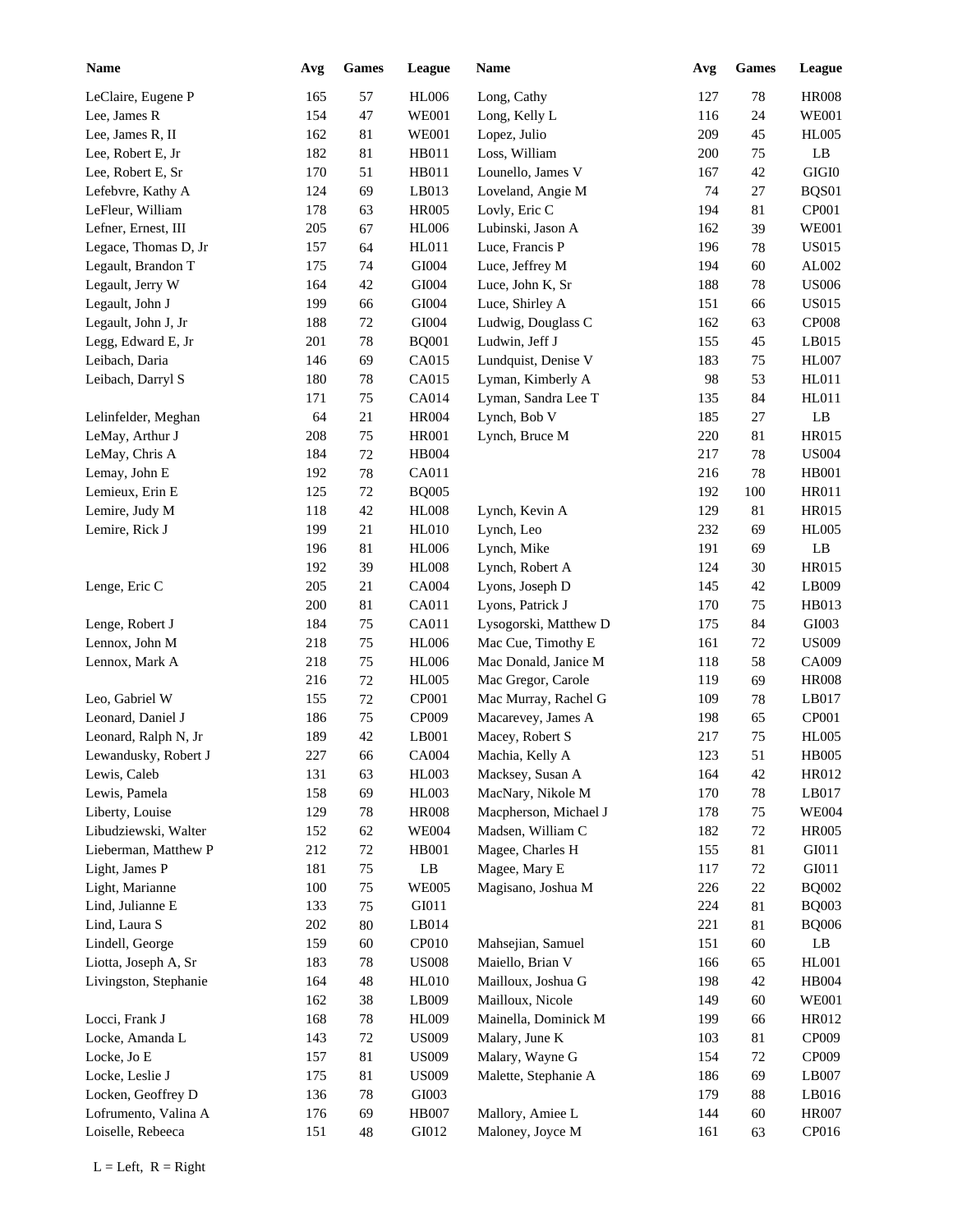| <b>Name</b>          | Avg | <b>Games</b> | League       | Name                   | Avg | <b>Games</b> | League        |
|----------------------|-----|--------------|--------------|------------------------|-----|--------------|---------------|
| Maloney, Katie       | 150 | 81           | CA011        | Massoth, Glenn R, Jr   | 192 | $78\,$       | AL002         |
| Maloney, Melissa M   | 118 | 63           | CP016        |                        | 191 | 81           | <b>US014</b>  |
| Maloney, Patrick F   | 194 | 75           | LB014        | Massoth, Victoria J    | 144 | 81           | <b>US014</b>  |
| Maloney, Tracy       | 95  | 61           | <b>WE003</b> | Massoud, Sami          | 152 | 65           | CA015         |
| Maloney, Tricia M    | 127 | 79           | LB014        | Masterson, Cody C      | 144 | 24           | AL004         |
| Mamone, Sal          | 175 | 80           | HR011        | Masterson, James C     | 142 | 74           | AL004         |
| Mancini, Tony        | 215 | 27           | GIS01        | Masterson, Joy         | 144 | 78           | AL004         |
|                      | 208 | 81           | CA003        | Masterson, Kimberly M  | 144 | 51           | CP012         |
| Mangene, David H     | 204 | 45           | HB009        | Masterson, Todd J      | 182 | 51           | CP012         |
| Mangene, Erin E      | 142 | 44           | HB009        | Mastropietro, Donald P | 199 | 60           | <b>HL006</b>  |
| Manning, Karen A     | 133 | 81           | <b>HL009</b> | Mastropietro, Jason H  | 214 | 24           | <b>HL006</b>  |
| Manny, Meghan A      | 152 | 39           | HB009        | Mastropietro, Nathan S | 186 | 75           | <b>HL004</b>  |
| Mantello, Michael S  | 195 | 39           | HB004        | Mastropietro, Shawn A  | 209 | 66           | <b>HL006</b>  |
| Manzer, Kevin L      | 199 | 81           | GI004        | Mateunas, Mark P       | 152 | 73           | LB004         |
| Marbot, Kenneth J    | 202 | 23           | BQS01        | Matte, Nicole J        | 151 | 51           | <b>BQ004</b>  |
|                      | 199 | 75           | <b>BQ001</b> |                        | 148 | 63           | <b>BQ005</b>  |
| Marbot, Mikaela J    | 192 | 24           | BQS01        | Matthews, Jeffery A    | 179 | 30           | <b>US007</b>  |
| Marbot, Tim          | 159 | 78           | <b>BQ001</b> | Maxon, Deborah D       | 122 | 54           | <b>BQ005</b>  |
| Marbot, Wendy J      | 164 | 36           | <b>BQ001</b> | Maxon, Karen K         | 138 | 78           | <b>BQ005</b>  |
|                      | 160 | 65           | <b>BQ005</b> | Maxwell, Helen M       | 115 | 60           | CA006         |
| Marchewa, Kris       | 132 | 36           | $\rm GIGI0$  | May, Paul T            | 164 | 81           | <b>HL009</b>  |
| Margosiian, Derrick  | 147 | 42           | CP012        | Mayer, Ashley C        | 136 | 69           | <b>BQ005</b>  |
| Mariano, Brian J     | 234 | 72           | HL005        | Mayo, Scott M          | 211 | 75           | <b>HL006</b>  |
|                      | 226 | 72           | <b>US004</b> | Mazuryk, Joe J         | 229 | 78           | <b>HB001</b>  |
| Mariano, Gary M      | 176 | 36           | $\rm GIGI0$  | Mazzacco, John N, Sr   | 162 | 81           | GI004         |
| Mariano, James A, Sr | 163 | 75           | AL003        |                        | 161 | 104          | CA005         |
| Mariano, Terry D     | 169 | 30           | $\rm GIGI0$  | Mc Allister, Mary Anne | 151 | 36           | <b>HL010</b>  |
| Marino, John W       | 177 | 51           | CP017        | Mc Cabe, Patricia A    | 151 | 41           | HL010         |
|                      | 172 | 81           | CP001        | Mc Cart, Jean P        | 135 | 29           | <b>BQ005</b>  |
| Markell, Debra A     | 154 | 69           | HR012        | Mc Devitt, Pamela S    | 187 | 69           | <b>US006</b>  |
| Marois, John P       | 214 | 75           | CA003        | Mc Donald, Patsy A     | 160 | 81           | <b>US017</b>  |
|                      | 213 | 78           | HB001        | Mc Gill, Jeanne D      | 155 | 78           | GI013         |
| Marra, Anthony J     | 176 | 45           | CA011        | Mc Guirk, Madeline     | 126 | 51           | HB002         |
| Marrazo, Carol L     | 143 | 63           | CP013        | Mc Isaac, Jane A       | 159 | 78           | <b>US009</b>  |
| Marro, Michael       | 151 | 75           | HR016        | Mc Laughlin, Janette M | 203 | 58           | <b>HL007</b>  |
| Marshall, Glenn A    | 183 | 75           | CP009        | Mc Laughlin, Thomas H  | 161 | 60           | LB010         |
| Marshall, Sherry L   | 99  | 24           | <b>HL009</b> | Mc Loughlin, David C   | 165 | 45           | CP012         |
| Martin, Allen M      | 191 | 76           | LB017        | Mc Loughlin, Leslie M  | 110 | 48           | CP012         |
| Martin, Arleen M     | 151 | 72           | HL003        | Mcallister, Thomas I   | 112 | 71           | $L$ B010      |
| Martin, Christina M  | 135 | 90           | LB017        | McBride, Marjorie A    | 136 | 81           | CA006         |
| Martin, Cynthia A    | 145 | 44           | HB007        | McCann, Stephanie A    | 124 | 69           | <b>HR006</b>  |
| Martin, Jason E      | 167 | 60           | HR015        | McCart, Donna L        | 146 | 66           | <b>BQ004</b>  |
| Martin, John C       | 196 | 87           | LB017        | McCart, Timothy R      | 234 | 30           | BQS01         |
| Martin, Shirley M    | 165 | 72           | GI007        |                        | 227 | 72           | <b>BQ004</b>  |
| Martin, Susan J      | 157 | 71           | <b>HR008</b> |                        | 224 | 69           | <b>HB001</b>  |
| Martineau, Paul      | 155 | 81           | <b>CP008</b> | McCarthy, Penny        | 116 | 24           | <b>HB005</b>  |
| Martinez, Gloria A   | 150 | 66           | <b>BQ005</b> | McCarty, Sean J        | 130 | 64           | LB007         |
| Martterer, Joseph J  | 204 | 63           | <b>US011</b> | McCollum, Don J        | 170 | 33           | GIGI0         |
| Marziani, Ernie F    | 182 | 78           | GI002        | McCollum, Joseph       | 172 | 36           | GIGI0         |
| Mashall, Marianne    | 130 | 75           | CP009        | McCollum, Matthew      | 198 | 33           | GIGI0         |
| Mason, Carl J, Sr    | 184 | 76           | AL005        | McCollum, Steven J     | 194 | $77\,$       | ${\rm G}1003$ |
| Mason, J B           | 168 | 33           | <b>US009</b> |                        | 192 | 42           | GIGI0         |
| Mason, Kathy M       | 153 | 66           | <b>US009</b> | McCormack, Patrick     | 198 | 36           | LB006         |
| Mason, Nicholes A    | 138 | 24           | AL005        | McCormick, William P   | 172 | 71           | CA006         |
| Mason, Paul A        | 190 | $\bf 84$     | <b>BQ002</b> | McCray, Lonnel         | 197 | 48           | HL001         |
| Massaro, Ben J       | 174 | 72           | CP001        | McCrea, Ruth           | 90  | 51           | <b>HB007</b>  |
|                      |     |              |              |                        |     |              |               |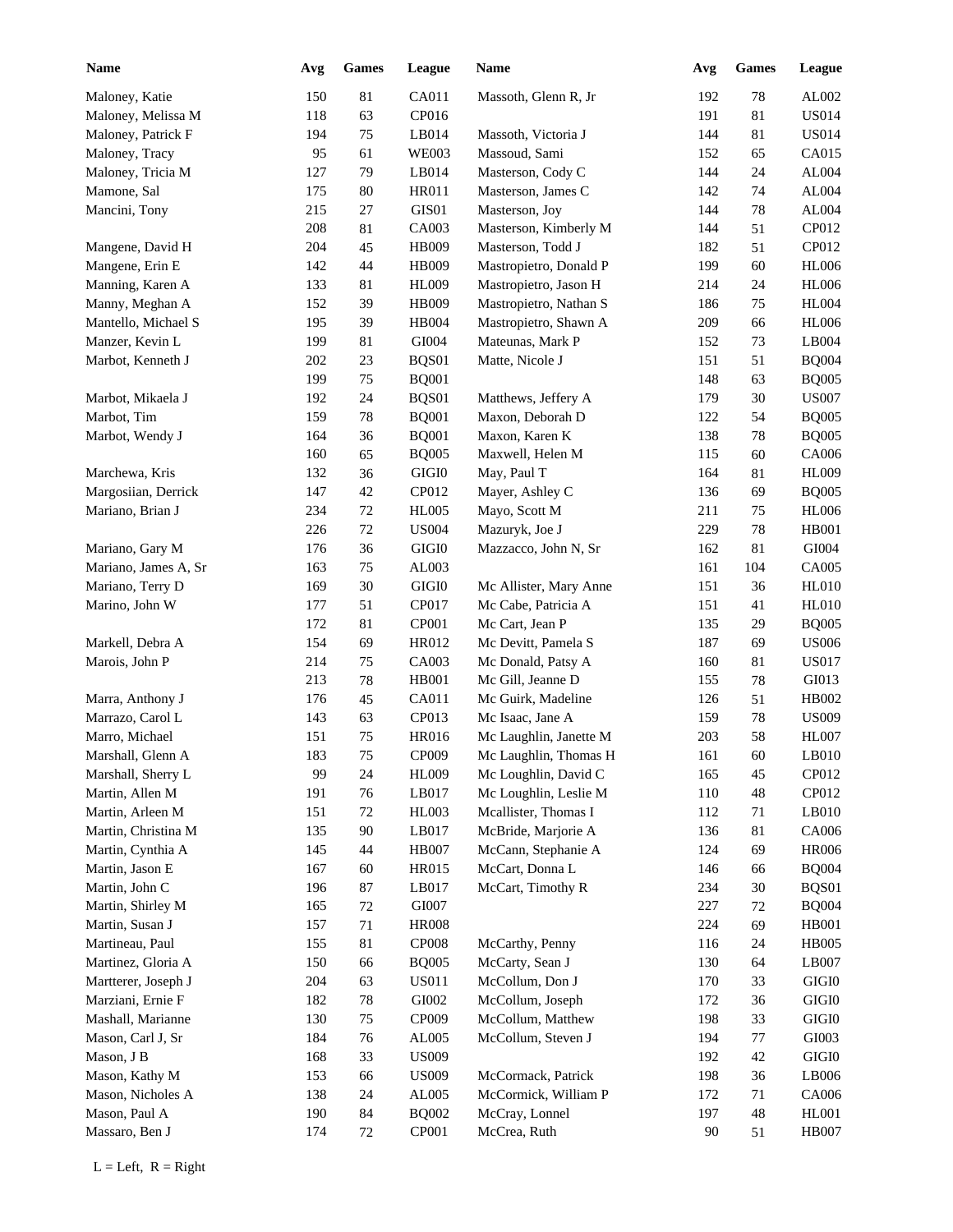| <b>Name</b>                             | Avg | <b>Games</b> | League       | Name                                 | Avg        | <b>Games</b> | League            |
|-----------------------------------------|-----|--------------|--------------|--------------------------------------|------------|--------------|-------------------|
| McCrea, Timothy M                       | 158 | 39           | <b>HB007</b> | Merolla, Diane                       | 125        | 63           | CP007             |
| McCumber, Chelsea S                     | 101 | 66           | LB017        | Merrills, Daniel C, Jr               | 209        | 81           | <b>BQ002</b>      |
| McDaniel, Belton C                      | 166 | 57           | CP017        |                                      | 203        | 24           | BQS01             |
| McDermott, Robert C                     | 214 | 66           | <b>US004</b> | Merriman, Steven S                   | 130        | 30           | <b>HR001</b>      |
|                                         | 209 | $72\,$       | <b>HB001</b> | Messick, Thomas M                    | 220        | 60           | CP011             |
| McDermott, Robert J                     | 144 | 78           | LB004        |                                      | 209        | 90           | CPCP <sub>0</sub> |
| McDonald, Brian C                       | 127 | 63           | CA011        | Messier, David W                     | 196        | 84           | GI003             |
| McDonald, Derek A                       | 174 | 71           | <b>BQ003</b> | Messier, Joseph I                    | 184        | 75           | CP001             |
| McDonald, Joshua J                      | 174 | 81           | <b>US008</b> | Messitt, Lynda M                     | 176        | 75           | <b>HL007</b>      |
| McDonald, Marian I                      | 149 | 79           | <b>US008</b> | Messitt, Peter J                     | 184        | 81           | <b>HL006</b>      |
| McDonald, Sammie L, Sr                  | 191 | $72\,$       | CA004        | Meyer, Jackie K                      | 119        | 75           | LB005             |
|                                         | 183 | 81           | AL002        | Michalski, Dennis J                  | 112        | 33           | <b>WE004</b>      |
| McElwee, John W                         | 146 | 81           | GI003        | Michalski, Donald M                  | 217        | 72           | CA004             |
| McFarland, Keith A                      | 180 | 69           | <b>HR004</b> |                                      | 211        | 60           | CA003             |
| McFarland, Kevin S                      | 182 | 48           | <b>HR004</b> | Michalski, Janis Lynn                | 185        | 75           | CA004             |
| McFarland, Maria A                      | 124 | 75           | <b>HR004</b> |                                      | 176        | 78           | GI007             |
| McFarland, Timothy J                    | 215 | 75           | <b>HR004</b> | Michaud, Matthew E                   | 212        | 72           | CA003             |
|                                         | 187 | 108          | HR011        | Mickel, James P                      | 189        | 82           | <b>US003</b>      |
| McGeary, Darren                         | 225 | 30           | GIS01        | Mickiewicz, Thomas S                 | 176        | 72           | GI004             |
|                                         | 220 | 78           | CA004        | Micklas, Erlene G                    | 149        | 81           | <b>HL010</b>      |
|                                         | 219 | 75           | CA003        | Micklas, Theresa M                   | 130        | 75           | CP007             |
| McHarg, Craig D                         | 114 | 72           | <b>US008</b> | Middleton, Douglas J                 | 194        | 69           | HB004             |
| McHarg, Jean                            | 115 | 78           | <b>US008</b> | Midura, Gene F                       | 191        | 90           | LB017             |
| Mcharg, Timothy C                       | 141 | 81           | <b>US008</b> | Milanese, Anthony G                  | 205        | 72           | HR015             |
| McHarg, Timothy E                       | 169 | 78           | <b>US008</b> | Milanese, Marc F                     | 198        | 69           | HR012             |
| McHugh, Leonard E                       | 138 | 42           | <b>US005</b> | Milanese, Sharon M                   | 123        | 75           | HR012             |
| McKay, Cherri                           | 107 | 62           | AL007        | Milette, Thomas R                    | 208        | 80           | LB006             |
| McKee, Jay                              | 148 | 81           | LB004        | Miller, Eric S                       | 153        | 75           | <b>HR010</b>      |
| McKee, John H                           | 156 | 78           | LB004        |                                      | 152        | 75           | <b>HR005</b>      |
| McLaughlin, Lorrie A                    | 145 | 72           | GI011        | Miller, Martin A                     | 216        | $81\,$       | <b>HB001</b>      |
| McLaughlin, Robert V                    | 216 | 69           | <b>HL004</b> |                                      | 214        | 69           | <b>HB004</b>      |
|                                         | 214 | 66           | <b>HL006</b> | Miller, Patrick M                    | 206        | 63           | <b>HL006</b>      |
| McMahon, Carla M                        | 98  | 45           | CP012        | Miller, Robert A                     | 141        | 81           | <b>HR014</b>      |
| McMahon, Daniel E                       | 200 | 78           | HB011        | Miller, Ronald                       | 180        | 84           | HR014             |
| McMahon, Earl H                         | 154 | 48           | CP012        | Miller, William                      | 146        | 30           | HBHB0             |
| McMahon, Earl H, Jr                     | 123 | 51           | CP012        | Miller, Yvonne F                     | 170        | 54           | HR002             |
|                                         | 163 | 48           | CP012        |                                      | 161        | 75           | <b>BQ002</b>      |
| McMahon, Janice D<br>McMahon, Michael T | 123 | 51           | GI013        | Milliman, Glenn M<br>Millis, Glenn M | 195        | 72           | <b>CP008</b>      |
|                                         | 168 |              | CA015        | Millis, Michael J                    | 207        | 48           | <b>CP008</b>      |
| McMahon, Pete<br>McNab, Michael C       | 210 | 24<br>78     | CP001        |                                      | 184        | 93           | LB017             |
| McNally, Ken J                          | 190 | 42           | LB009        | Millis, Stacey M                     | 159        | 90           | LB017             |
| McNany, Dalton R                        | 171 | 78           | LB017        | Mincher, Gregory J                   |            |              | CP012             |
| Mehalich, David C                       | 191 | 66           | <b>US009</b> | Mincher, Sandra L                    | 156<br>122 | 36<br>48     | CP012             |
| Mehalich, Mary S                        | 174 | 51           | <b>US009</b> | Mineau, David A                      | 233        | 72           | <b>HL010</b>      |
| Mehalich, Priscilla R                   | 193 |              | <b>US009</b> |                                      | 230        | 81           | <b>HL006</b>      |
|                                         |     | 66           |              |                                      |            |              | <b>HL009</b>      |
| Meierdiercks, Andrew J                  | 184 | 63           | CP011        |                                      | 226        | 82           |                   |
| Meierdiercks, Jonathan W                | 163 | 63           | CP011        |                                      | 224        | 75           | <b>HL005</b>      |
| Mein, Wesley M                          | 181 | $72\,$       | CP011        | Miner, Henry A                       | 158        | 78           | HR003             |
| Meister, Jeffrey K                      | 205 | 78           | CP001        | Miner, Jean L                        | 149        | 54           | CP013             |
| Melesky, Robert M                       | 193 | 78           | <b>BQ006</b> | Minichiello, Rose K                  | 136        | 69           | CA006             |
| Mellon, James F, Jr                     | 160 | 69           | <b>HL006</b> | Minkler, Justin D                    | 161        | 69           | HB013             |
| Mellon, Lynn A                          | 184 | 57           | HL007        | Mitchell, Michael C                  | 170        | 87           | LB017             |
| Mellon, Michael                         | 165 | 60           | <b>HL010</b> | Mitchell, Pat                        | 127        | 36           | LB009             |
| Mellon, T.J.                            | 188 | 52           | <b>HL006</b> | Mitchell, Robert E                   | 184        | 39           | LB009             |
| Mero, Charles G, Jr                     | 216 | 24           | HR015        | Mitchum, Judy A                      | 140        | 69           | LB013             |
| Mero, Daniel J                          | 207 | $78\,$       | HR015        | Moak, Beverly A                      | 131        | 39           | $\rm GIGI0$       |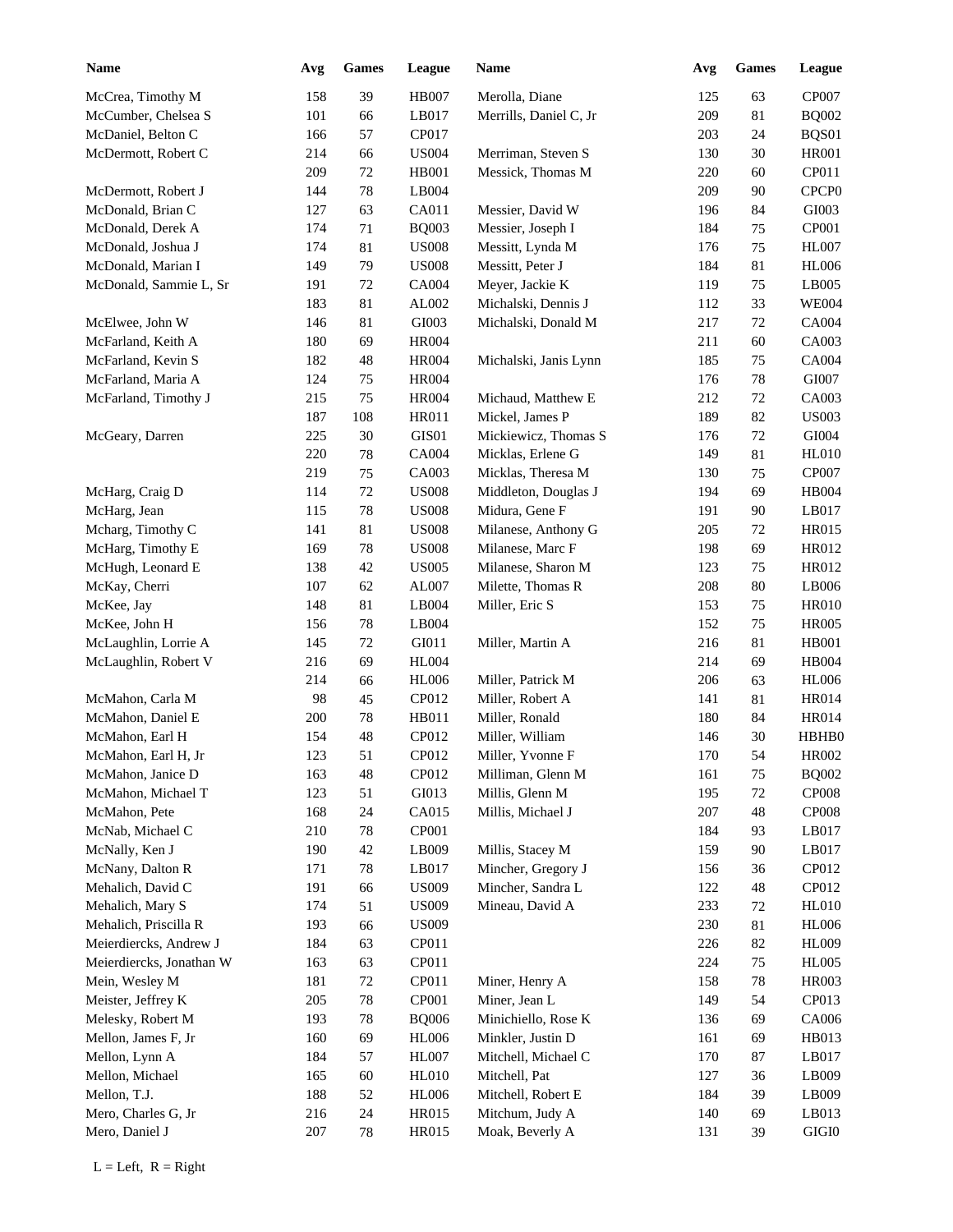| Name                 | Avg | Games    | League                 | Name                       | Avg | <b>Games</b> | League       |
|----------------------|-----|----------|------------------------|----------------------------|-----|--------------|--------------|
| Mochrie, Brian K     | 213 | 81       | <b>HB001</b>           | Murray, Paul W             | 161 | 36           | CA014        |
| Mochrie, Rick, Jr    | 230 | 78       | <b>HB001</b>           | Murray, Richard L          | 190 | 84           | LB002        |
|                      | 203 | 88       | HR011                  | Murray, Shane M            | 189 | 81           | GI001        |
| Mochrie, Scott R     | 223 | $72\,$   | <b>HB001</b>           | Murray, Sheila J           | 119 | 36           | <b>BQ005</b> |
| Moll, Timothy J      | 172 | 81       | LB011                  | Murray, Thomas J           | 161 | 78           | CA014        |
| Moore, Gloria J      | 138 | 81       | AL007                  | Mustico, Richard A         | 180 | 78           | LB014        |
| Moore, Jerry E       | 202 | 27       | CP009                  | Mustico, Robert E          | 174 | 84           | LB014        |
| Moore, Matt W        | 197 | 67       | CP001                  | Muzio, David W             | 210 | 76           | CA011        |
| Moore, Peter J       | 172 | 87       | <b>BQ002</b>           | Muzio, Donald J            | 189 | 75           | <b>HL006</b> |
| Moore, Richard A     | 187 | 69       | GI002                  | Muzio, Edward A            | 180 | 81           | <b>HL006</b> |
| Moore, Scott M       | 192 | 75       | CP001                  | Muzio, Mary E              | 139 | 69           | GI007        |
| Moore, Stacey A      | 139 | 70       | <b>HB005</b>           | Muzio, Paul M, II          | 193 | 78           | CA011        |
| Moore, William J     | 153 | 36       | HB011                  | Myers, Bryan J             | 196 | 81           | <b>HL006</b> |
| Morales, Angelina M  | 107 | 47       | <b>HB007</b>           | Nachtribe, Christian J, Jr | 208 | 75           | <b>US004</b> |
| Moran, Diane M       | 173 | 77       | HR012                  | Nacy, Leann J              | 136 | 71           | CP007        |
| Moran, Edward J, II  | 208 | 69       | CP002                  | Nadeau, Adam J             | 162 | 51           | <b>US020</b> |
| Moran, Frank L       | 154 | 84       | <b>US007</b>           | Nadeau, Paul A, Jr         | 212 | 75           | <b>US004</b> |
| Morgan, Marjorie M   | 170 | 72       | <b>HL007</b>           | Nagel, Walter              | 140 | 27           | <b>HR005</b> |
| Morin, Andrew R      | 195 | 75       | <b>BQ006</b>           | Nahm, Kathleen M           | 164 | 84           | <b>HL009</b> |
| Morini, Vincent A    | 189 | 75       | <b>US004</b>           |                            | 158 | 69           | <b>HL007</b> |
| Morizio, David L     | 128 | 69       | <b>HB004</b>           | Narkiewcz, Paul D          | 202 | 78           | CP001        |
| Morizio, Michael J   | 211 | 72       | <b>HL001</b>           | Nasca, Jack A              | 195 | 54           | LB013        |
| Morrell, Craig R     | 226 | 75       | <b>HL009</b>           | Nash, Martin C, Jr         | 220 | 78           | <b>HB001</b> |
| Morrell, Diane E     | 206 | $72\,$   | <b>HL009</b>           |                            | 210 | 72           | <b>US004</b> |
|                      | 203 | 75       | <b>HL007</b>           | Nault, Joshua C            | 197 | 84           | AL002        |
| Morrell, Eric V      | 219 | $71\,$   | <b>HL009</b>           |                            | 185 | 27           | AL004        |
|                      | 216 | 72       | <b>HL005</b>           | Nault, Steven J            | 174 | 76           | LB017        |
|                      | 209 | 72       | CP002                  | Nebral, Christopher C      | 186 | 63           | LB014        |
| Morrell, Vincent D   | 162 | 63       | <b>HL009</b>           | Neddo, Brian S             | 131 | 51           | CP012        |
| Morrison, Heather A  | 180 | 72       | <b>HR005</b>           | Need, Mary                 | 161 | $81\,$       | <b>US014</b> |
| Morrison, Tom W      | 169 | 78       | LB004                  | Need, Ronald D             | 187 | 81           | <b>US014</b> |
| Morrissey, David B   | 180 | 33       | LB                     | Need, William A            | 203 | 81           | <b>US014</b> |
| Morrissey, Earl P    | 187 | 72       | AL003                  | Negus, Kris L              | 217 | 72           | <b>HL005</b> |
| Morrissey, Matthew M | 184 | 69       | AL003                  |                            | 202 | $78\,$       | CP002        |
| Moseley, Matthew R   | 181 | 78       | <b>CP008</b>           | Neilson, Dylan             | 154 | 81           | <b>US002</b> |
| Mosher, Donald L     | 143 | $78\,$   | <b>HR003</b>           | Neiss, Thomas              | 187 | 36           | LB008        |
| Moss, Michael D      | 194 | 66       | <b>HR010</b>           | Nelson, Jim                | 205 | 78           | CP008        |
| Mosseau, Paul V      | 203 | 42       | $\mathbf{L}\mathbf{B}$ |                            | 191 | 42           | CP012        |
| Mossey, Marilyn E    | 141 | 78       | <b>US006</b>           | Nelson, Karen A            | 143 | 81           | CA015        |
| Mott, Ethel          | 122 |          | LB005                  | Nelson, Michael S          |     |              | CA015        |
| Moylan, Michael S    |     | 69<br>54 |                        | Nerf, Debra J              | 159 | 78           | LB005        |
| Mull, Richard M      | 170 |          | <b>CA008</b>           | Nerf, Donald               | 125 | 24           | LB005        |
|                      | 181 | 71       | <b>US012</b>           |                            | 183 | 54           | LB016        |
| Mullen, Craig A      | 171 | 72       | LB008                  | Netoskie, Patricia J       | 145 | 78           | LB004        |
| Mulligan, Brandie S  | 101 | 69       | <b>BQ004</b>           | Ng, Jimmy F                | 158 | 75           |              |
| Mulligan, Edward C   | 169 | $81\,$   | <b>BQ004</b>           | Nichol, George             | 114 | 51           | CP012        |
| Mulligan, Robin T    | 147 | 81       | <b>BQ004</b>           | Nichol, Robert B           | 109 | $30\,$       | <b>WE001</b> |
| Munger, Bryan D      | 142 | 33       | CP012                  | Nichols, Jeff C            | 189 | $30\,$       | BQS01        |
| Munger, Tanya M      | 127 | 36       | CP012                  |                            | 183 | 84           | <b>BQ002</b> |
| Muntz, Robert B, Jr  | 198 | 69       | CP016                  | Nichols, Zach R            | 183 | $30\,$       | <b>US005</b> |
| Murnane, Annette E   | 129 | 60       | <b>HB007</b>           | Niedhammer, Lawrence A     | 193 | 42           | <b>HL009</b> |
| Murphy, Cindy        | 133 | 75       | <b>US009</b>           | Nikles, Donald T           | 154 | $80\,$       | LB002        |
| Murphy, Robin        | 146 | 69       | CP004                  | Niles, Jessica K           | 87  | 21           | BQS01        |
| Murphy, Thomas       | 189 | 78       | <b>HR005</b>           | Niles, Kathryn             | 87  | 21           | BQS01        |
| Murray, Bruce W, Sr  | 184 | $72\,$   | CA014                  | Niles, Lyle                | 159 | 24           | BQS01        |
| Murray, Chris        | 184 | $48\,$   | HB009                  |                            | 151 | 78           | <b>BQ001</b> |
| Murray, David L      | 161 | 84       | LB002                  | Noble, Louis A             | 149 | 81           | CP001        |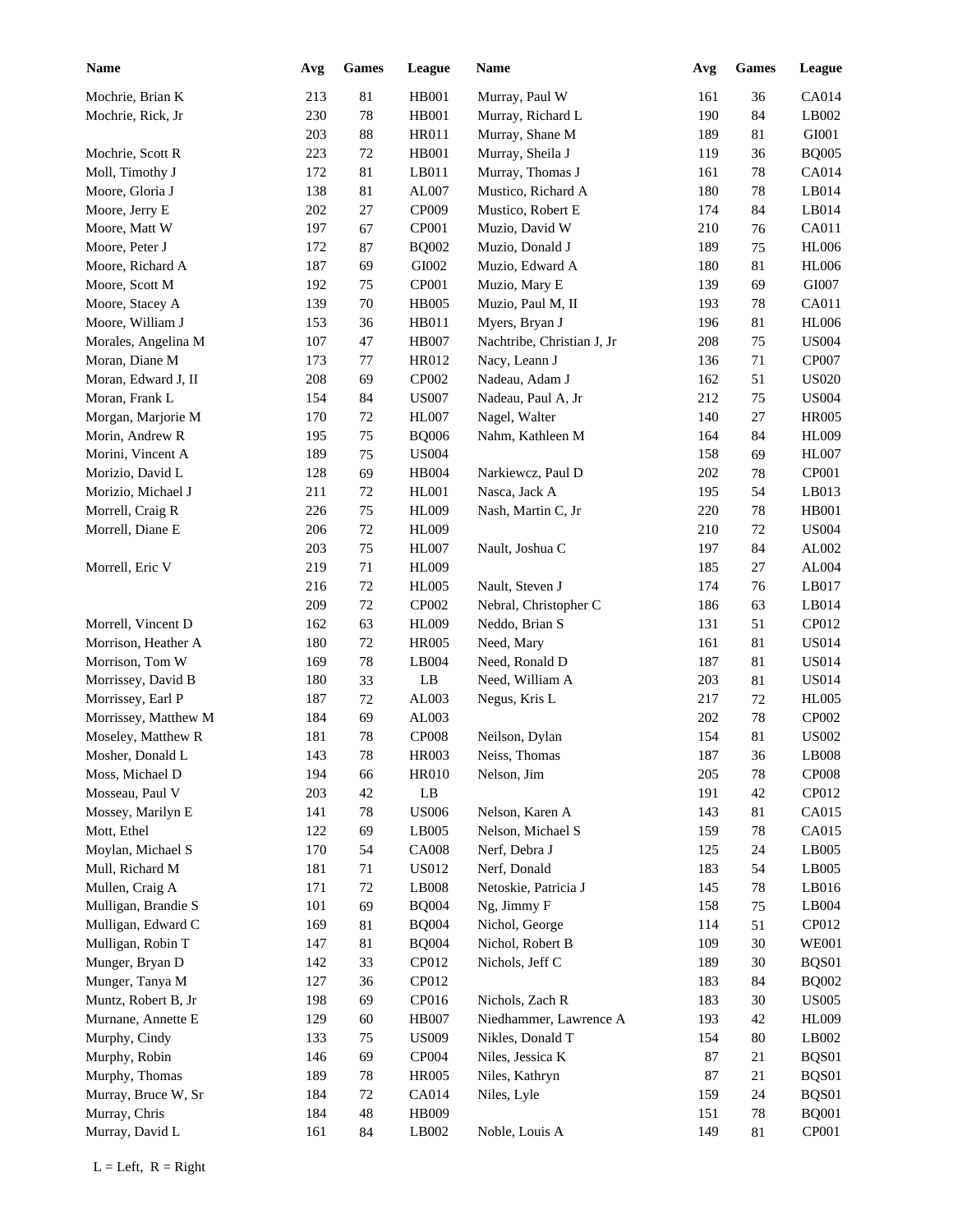| <b>Name</b>            | Avg  | <b>Games</b> | League                | Name                               | Avg | <b>Games</b> | League         |
|------------------------|------|--------------|-----------------------|------------------------------------|-----|--------------|----------------|
| Noble, Robert A        | 205  | 81           | CP001                 | Onyon, Fred A                      | 225 | 78           | <b>HL005</b>   |
| Nocella, Chris S       | 216  | $72\,$       | HB001                 | Ooms, Joanne E                     | 116 | 68           | <b>HR009</b>   |
| Nolan, Scottie A       | 201  | 81           | GI003                 | Ophof, Cindy                       | 115 | 39           | AL007          |
| Nolin, Kenneth C       | 186  | 66           | GI004                 | Opoka, Matthew F                   | 190 | 72           | GI012          |
| Nolin, Kenneth F       | 169  | 75           | GI004                 | O'Reilly, Kevin W                  | 185 | 84           | <b>US005</b>   |
| Nolin, William J, Jr   | 210  | 74           | <b>CA008</b>          | Oreshan, John                      | 203 | 66           | LB013          |
|                        | 209  | 81           | CA004                 | Orlep, Margaret D                  | 130 | 75           | <b>HR009</b>   |
|                        | 206  | 84           | CA003                 |                                    | 129 | 69           | <b>HR008</b>   |
| Normile, Barbara A     | 128  | 81           | CA006                 | Orlyk, Harry                       | 164 | 78           | <b>CA008</b>   |
| Norris, Sean R         | 140  | 42           | CP012                 | O'Rourke, Alfred L, Sr             | 177 | $78\,$       | GI004          |
| Norris, Stephon        | 101  | 47           | AL007                 | Orsini, Philip P                   | 162 | 74           | <b>HR010</b>   |
| Norton, Jayne E        | 130  | 60           | HR002                 | Osborne, Craig W                   | 209 | 54           | <b>HB004</b>   |
| Norton, Patricia       | 133  | 78           | <b>HL009</b>          | Osgood, David W                    | 169 | 87           | <b>BQ002</b>   |
| Notar, Shawn F         | 147  | 96           | LB017                 | Osterhout, Ryan D                  | 180 | 63           | LB007          |
| Novak, Joseph P        | 164  | 72           | <b>US019</b>          | Ostiguy, Richard J                 | 153 | 78           | <b>US002</b>   |
| Nowak, John J          | 158  | 63           | $\rm LB$              | Ostrander, Kevin J                 | 198 | 86           | <b>US003</b>   |
| Nowakowski, Richard C  | 162  | 66           | GI004                 | Owens, Gregory M                   | 177 | 73           | ALAL0          |
| Nunez, Jerry           | 133  | 69           | <b>US002</b>          | Pacher, Joel S                     | 179 | 58           | <b>BQ006</b>   |
| Nuttall, Sandra S      | 105  | 48           | <b>HL010</b>          | Pacquin, Trish                     | 80  | 27           | <b>HR004</b>   |
| Nystoriak, Mark        | 166  | 75           | <b>WE004</b>          | Paddock, Douglas E                 | 173 | 75           | <b>BQ002</b>   |
| Nystoriak, Michael, Jr | 125  | 57           | <b>WE004</b>          | Pade, Kathryn A                    | 187 | 72           | HR012          |
| O'Brien, Daniel J      | 196  | 78           | GI001                 | Paducci, Thomas E                  | 186 | 72           | CP004          |
| O'Brien, Gary O        | 148  | 51           | LB005                 | Pagano, John                       | 102 | 69           | <b>HB007</b>   |
| O'Brien, Jennifer G    | 164  | 54           | HR012                 | Pagano, Kathryn L                  | 165 | 69           | <b>HB007</b>   |
| O'Brien, Kevin P       | 190  | 66           | HB004                 | Page, Ileain R                     | 169 | $78\,$       | GI013          |
| O'Brien, Kyle M        | 176  | 81           | GI001                 | Pakatar, John T, Jr                | 213 | 78           | <b>HL006</b>   |
| O'Brien, Matthew T     | 227  | 78           | <b>HL005</b>          | Pakatar, Kenneth J                 | 210 | 54           | <b>HL006</b>   |
| O'Brien, Michael J     | 195  | 81           | GI001                 | Pakatar, Thomas E                  | 214 | 36           | <b>HL006</b>   |
| O'Bryan, Kyle A        | 188  | 77           | CP009                 | Palitsch, Jody A                   | 115 | 43           | <b>HR003</b>   |
| OConnor, Edward C      | 174  | 66           | <b>US009</b>          | Pallozzi, Joseph A                 | 163 | 66           | <b>US005</b>   |
| O'Connor, Scott E      | 204  | 66           | HB001                 | Palmer, Ernest C                   | 185 | 66           | LB008          |
| O'Dell, Linda          | 123  | 39           | <b>BQ001</b>          | Palmer, James, Jr                  | 212 | 44           | <b>US005</b>   |
| O'Dell, Loren H        | 169  | 78           | <b>BQ001</b>          | Palmer, Kathleen E                 | 125 | 78           | <b>US008</b>   |
| O'Dell, Tyler A        | 172  | 33           | HR012                 | Paltsch, Sherwood J                | 158 | 41           | <b>HR003</b>   |
| O'Dell, William H      | 112  | 78           |                       | Pancake, John M                    | 237 | 75           | <b>HL005</b>   |
| O'Donnell, Brendon M   | 184  | 104          | <b>BQ001</b><br>HR011 | Pangburn, Richard Z                | 209 | 100          | LB006          |
|                        |      |              |                       |                                    |     |              |                |
| O'Donnell, Terry       | 144  | 69           | CPCP <sub>0</sub>     | Panis, Justin E                    | 200 | $30\,$       | CP002<br>CP017 |
| Ogle, Lydia E          | 117  | 66           | <b>HB005</b>          | Panis, Tom C                       | 177 | 78           |                |
| O'Hea, Jamie A         | 177  | $28\,$       | LBLB0                 | Parker, Reine E<br>Parkis, Maria A | 128 | $78\,$       | <b>US007</b>   |
| O'Hea, Robin T         | 133  | 22           | LBLB0                 |                                    | 104 | 63           | HL007<br>CP012 |
| O'Konski, Raymond      | 175  | 84           | CA006                 | Parks, Lawrence, Jr                | 151 | 42           |                |
| Olekoski, Alexander R  | 192L | 59           | GI001                 | Parmanter, Kellie A                | 116 | 54           | GI012          |
| Olekoski, Michael P    | 194  | 65           | GI001                 | Parrott, Michael J                 | 187 | 66           | HR012          |
| Oligney, Andrew A      | 153  | 72           | HB004                 | Parsley, Evan M                    | 147 | 78           | <b>US011</b>   |
| Oligney, Tracy M       | 136  | 72           | <b>HB007</b>          | Parsley, Lawrence J                | 150 | 75           | <b>US011</b>   |
| Oliksowycz, Daniel     | 185  | 69           | <b>HR004</b>          | Parslow, Mark C                    | 177 | 64           | <b>HR004</b>   |
| Oliver, James H        | 169  | 60           | HB004                 | Pascucci, Anthony F                | 184 | 78           | <b>HL006</b>   |
| Oliver, William D      | 180  | 81           | <b>CP008</b>          |                                    | 173 | 69           | HL001          |
| Olsen, Jeffery A       | 193  | 68           | HR015                 | Pascucci, Thomas D                 | 184 | 81           | HR015          |
|                        | 193  | $78\,$       | LB002                 | Passineau, Albert E                | 192 | 51           | <b>HL004</b>   |
| Olson, Jinell J        | 160  | 39           | CP010                 | Passonno, Robert K                 | 164 | 76           | <b>WE001</b>   |
| Olszewski, Alex, Jr    | 218  | 77           | <b>BQ003</b>          | Pastore, Joseph J                  | 189 | 69           | <b>WE002</b>   |
| O'Neil, James G        | 201  | 60           | HR012                 | Pastore, Richard A                 | 181 | 54           | <b>WE002</b>   |
| O'Neil, Joyce G        | 159  | 81           | <b>HR008</b>          | Patanian, Allen                    | 138 | $72\,$       | <b>HR014</b>   |
| O'Neil, Thomas A       | 169  | 42           | <b>HL009</b>          | Patentreger, Dave                  | 187 | 66           | <b>HR001</b>   |
| O'Neil, Thomas M       | 188  | 72           | <b>US002</b>          | Patnode, Denise M                  | 155 | 48           | <b>US011</b>   |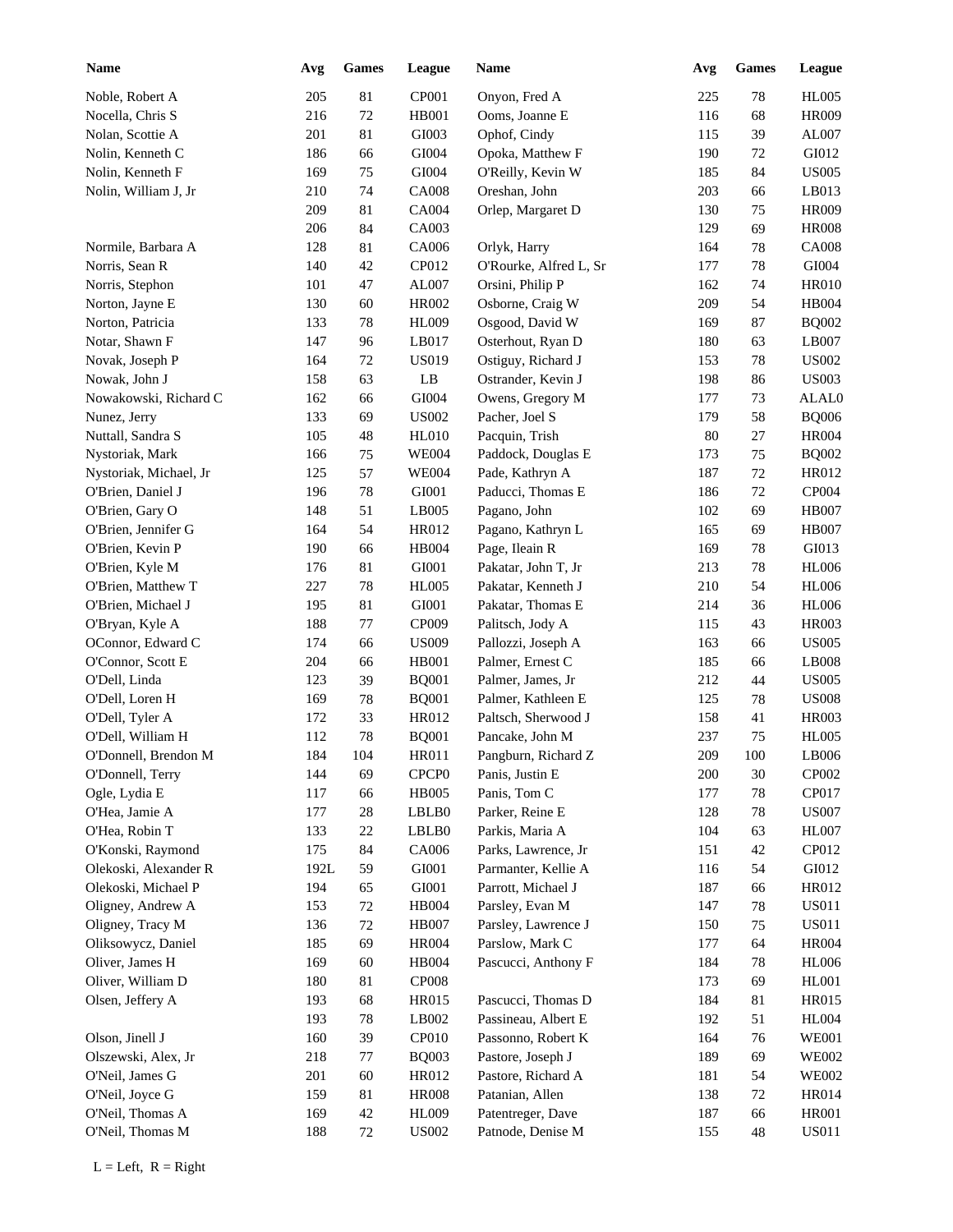| <b>Name</b>          | Avg | <b>Games</b> | League            | Name                   | Avg | <b>Games</b> | League       |
|----------------------|-----|--------------|-------------------|------------------------|-----|--------------|--------------|
| Patnode, Kayla M     | 203 | 53           | <b>US011</b>      | Peterson, Joseph P     | 227 | 57           | CA011        |
|                      | 202 | 54           | AL004             |                        | 219 | 75           | CA004        |
|                      | 201 | 69           | CA004             | Peterson, Paul J, Jr   | 212 | 81           | CA004        |
| Patnode, Lisa M      | 133 | 63           | <b>US009</b>      | Petrocelli, Paul C     | 132 | 28           | LBLB0        |
| Patricelli, Albert E | 228 | 81           | HB001             | Petterson, Wayne L     | 209 | 78           | <b>CP008</b> |
|                      | 214 | 48           | HB009             | Pettigrew, James B     | 187 | 69           | <b>HB007</b> |
| Patricelli, Eric     | 183 | $\sqrt{48}$  | HB009             | Pettit, Wendell J      | 163 | 78           | CP017        |
| Patricelli, Kelly    | 117 | 39           | HB009             | Pettrigrew, Jeanne A   | 159 | 69           | <b>HB007</b> |
| Patricia, Joanne K   | 172 | 42           | CP004             | Phelan, Arthur         | 118 | 39           | LB009        |
| Patricia, Kevin J    | 183 | 25           | <b>HL008</b>      | Phelan, Christopher M  | 180 | 69           | <b>US012</b> |
|                      | 168 | 48           | CP004             | Phelan, Leslie         | 124 | 33           | LB009        |
| Patricia, Sean M     | 194 | 35           | <b>HL008</b>      | Phillips, George L, Jr | 218 | 69           | <b>HR006</b> |
|                      | 188 | $77 \,$      | CP004             |                        | 187 | 104          | <b>HR011</b> |
| Patrician, Paula     | 125 | $72\,$       | CA006             | Phillips, Kevin S      | 187 | 27           | <b>HL010</b> |
| Patterson, Kathleen  | 126 | 33           | LB005             | Phillips, Michael A    | 158 | 24           | LB001        |
| Paul, Isaac          | 198 | 75           | HB001             | Phillips, Yvonne       | 148 | 73           | <b>HR006</b> |
| Paulsen, Brett E     | 194 | 81           | <b>US012</b>      | Phoenix, Paul W        | 206 | 63           | HB004        |
| Paulsen, Craig D     | 204 | 84           | <b>US012</b>      | Pickett, Kim T, Sr     | 177 | 66           | <b>HB005</b> |
| Paulsen, Glenn J     | 207 | 78           | <b>US012</b>      | Pickett, Sandra L      | 116 | 33           | <b>HB005</b> |
| Paulsen, Todd F      | 216 | 75           | <b>US012</b>      | Pierce, Anna M         | 176 | 71           | <b>HL007</b> |
| Paupst, Dustin W     | 223 | 78           | HB001             | Pierce, Michael G, Jr  | 201 | 78           | <b>BQ002</b> |
|                      | 219 | 72           | <b>HL005</b>      | Pierce, Michael G, Sr  | 157 | 87           | $\rm BQ002$  |
| Peabody, Craig S, Sr | 199 | 76           | <b>US015</b>      | Pierce, Thomas J, Jr   | 225 | 81           | <b>HL009</b> |
| Peabody, Craig, Jr   | 187 | 80           | <b>US015</b>      |                        | 216 | 84           | <b>HL010</b> |
| Peabody, Harold J    | 189 | 56           | <b>US015</b>      | Pierre, Raymond G      | 193 | 81           | <b>HL009</b> |
| Peabody, Jeffery G   | 184 | 78           | <b>US015</b>      | Pignatelli, Joseph A   | 173 | 72           | <b>HL006</b> |
| Pearson, David J     | 176 | 69           | GI012             | Pino, Teresa A         | 115 | 63           | <b>WE005</b> |
| Peck, Becky          | 121 | 75           | HL011             | Piotrowski, Ted        | 169 | 57           | CP011        |
| Peck, Jamie C        | 209 | 78           | HL011             | Pirri, David V         | 186 | 30           | LB016        |
| Pecker, Robert J     | 190 | 75           | LB007             | Pirri, Denise A        | 154 | 84           | LB016        |
| Peckowitz, Robert J  | 193 | 84           | US012             | Pisculli, David J      | 219 | 21           | <b>HL005</b> |
| Peer, Daniel J       | 137 | 78           | <b>BQ001</b>      |                        | 218 | 33           | <b>HL006</b> |
| Pelletier, Charles E | 215 | 66           | <b>BQ004</b>      |                        | 215 | 75           | <b>HB001</b> |
| Pelletier, Kay       | 144 | 66           | <b>BQ004</b>      |                        | 212 | 75           | <b>US004</b> |
| Pelton, John M       | 159 | 66           | HR014             | Pitanello, Anthony J   | 181 | 48           | GI003        |
| Peluso, Linda L      | 146 | 63           | CP004             | Pitcher, David J       | 128 | $72\,$       | AL007        |
| Peluso, Stephen      | 205 | 57           | CP004             | Pitcher, Karen E       | 136 | 38           | AL007        |
| Penman, Brian A      | 192 | $78\,$       | <b>US014</b>      | Pitt, Gary T           | 220 | $78\,$       | <b>HL006</b> |
| Pepper, James        | 193 | 51           | CP012             |                        | 217 | 72           | <b>HL005</b> |
| Pepper, Kathleen     | 137 | 48           | CP012             | Pittinaro, Kevin       | 142 | 64           | CA015        |
| Perkins, Alexander H | 209 | 78           | <b>BQ006</b>      | Plante, William B      | 204 | 33           | <b>CA008</b> |
| Perkins, Chaz C      | 199 | 71           | <b>BQ006</b>      | Plantier, Bernard L    | 196 | 75           | CA011        |
| Perkins, Darcy L     | 127 | 75           | <b>WE001</b>      | Ploof, Donald J        | 153 | 45           | LB017        |
| Perkins, Nate C      | 169 | 21           | LB005             | Ploof, Matthew D       | 191 | 84           | <b>US015</b> |
| Perniciaro, Jim A    | 199 | 64           | HB004             | Pluckrose, Kevin M     | 160 | 60           | <b>HL001</b> |
| Perniciaro, Vince    | 166 | 49           | HB004             |                        | 157 | 66           | HL003        |
| Pero, Ken            | 183 | 69           | $L$ B010          | Pludrzynski, Andrew    | 138 | 45           | CP012        |
| Perry, Joshua M      | 216 | 27           | HB004             | Pohl, Jason E          | 213 | 65           | <b>HL010</b> |
|                      | 205 | 39           | HB009             | Pohl, Jennifer J       | 170 | 65           | <b>HL010</b> |
| Perry, Justin R      | 213 | 75           | HB004             | Poirier, Laura N       | 142 | 78           | LB017        |
| Perry, Matthew J     | 147 | 87           | CPCP <sub>0</sub> | Polansky, Arnold       | 186 | 39           | LB009        |
|                      |     |              |                   |                        |     |              | LB011        |
|                      | 140 | $77 \,$      | CP001             | Polesel, Corey J       | 150 | 75           | CA015        |
| Pesta, Gregory W     | 149 | 64           | <b>CA008</b>      | Polhemus, Michael      | 150 | 66           |              |
| Pesta, James J       | 173 | 68           | <b>CA008</b>      |                        | 150 | 78           | CA014        |
| Pesta, Steven A      | 172 | 63           | <b>CA008</b>      | Polhemus, Wilma        | 148 | $72\,$       | CA015        |
| Peter, Raymond W     | 139 | 72           | LB011             | Ponte, Raymond F, Jr   | 207 | 21           | GIS01        |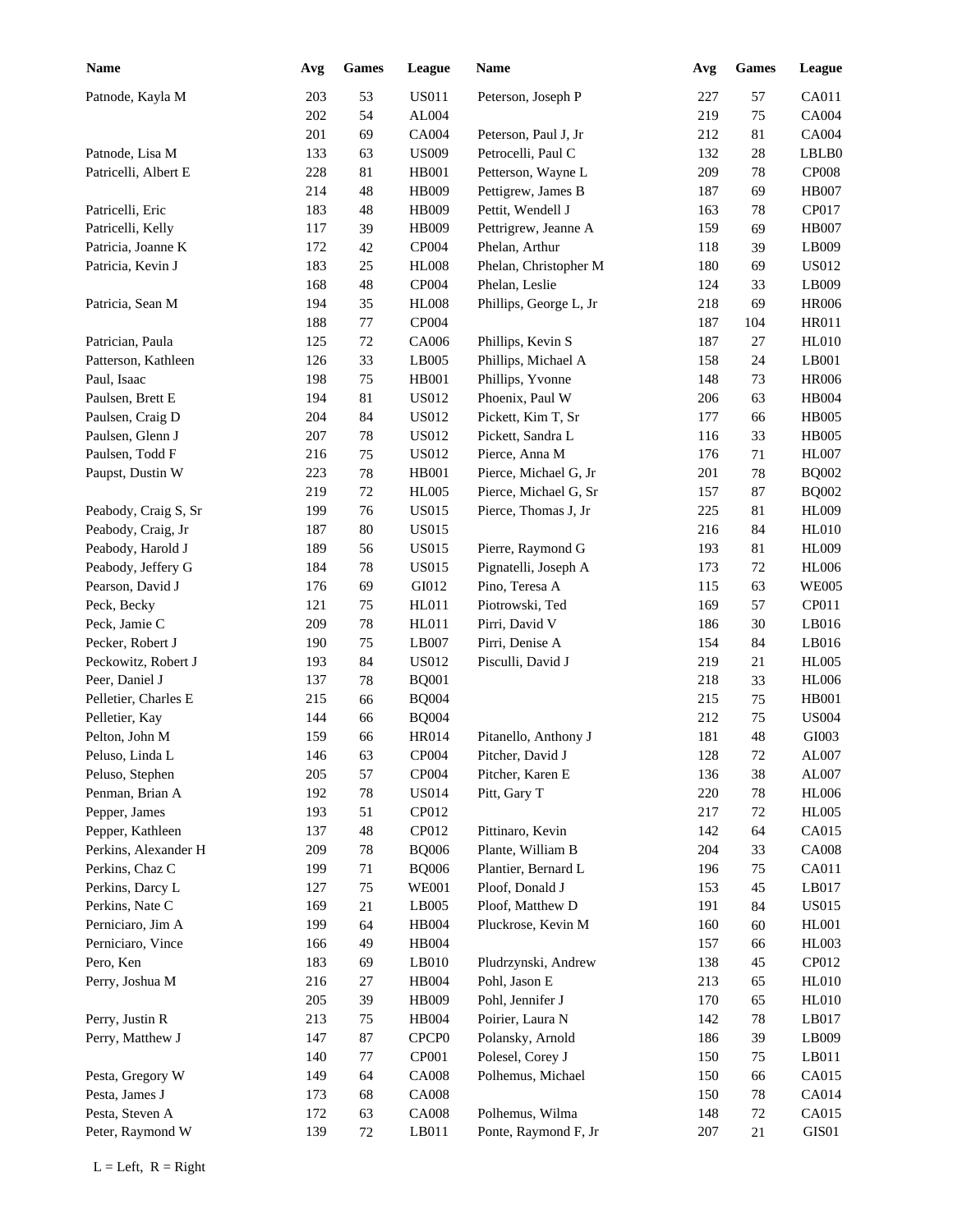| <b>Name</b>                             | Avg | <b>Games</b> | League            | Name                                 | Avg | Games  | <b>League</b> |
|-----------------------------------------|-----|--------------|-------------------|--------------------------------------|-----|--------|---------------|
| Portanova, Linda Y                      | 131 | 57           | <b>WE005</b>      | Ramella, Chris M                     | 157 | 39     | LB015         |
| Porter, Lisa M                          | 120 | 48           | CP012             | Randall, Frederick L                 | 128 | 62     | CA014         |
| Porter, Steven C                        | 148 | 51           | CP012             | Ransford, John C                     | 187 | 72     | <b>HL010</b>  |
| Post, Carol S                           | 144 | 35           | CP012             | Rapp, Lisa M                         | 130 | 39     | LB015         |
| Post, Douglas V                         | 141 | 27           | CP012             | Rapp, Mark W                         | 194 | 42     | LB015         |
| Potts, Brian C                          | 203 | 75           | CA003             | Rarick, Regina A                     | 114 | 23     | <b>WE003</b>  |
| Potts, David J                          | 159 | 24           | LB001             | Rasheed, Thelma J                    | 166 | 69     | <b>US017</b>  |
| Poutre, David J                         | 203 | 69           | CP001             | Ray, Dorothy M                       | 157 | 84     | GI012         |
| Poutre, Donald S                        | 184 | 72           | CP001             | Ray, Julie L                         | 100 | 72     | <b>HL009</b>  |
| Poutre, Donald W                        | 195 | 69           | CP001             | Ray, Raymond                         | 150 | 24     | <b>HL009</b>  |
| Powers, Patricia A                      | 136 | 37           | HB002             | Ray, Richard W, III                  | 190 | 79     | GI012         |
| Powers, Shannon M                       | 148 | 54           | <b>BQ005</b>      | Ray, Richard W, Jr                   | 198 | 75     | GI012         |
| Pratt, Anita L                          | 129 | 66           | <b>HL010</b>      | Ray, Ryan C                          | 156 | 24     | <b>HL009</b>  |
| Pratt, Gerald E                         | 207 | 78           | <b>HL005</b>      | Ray, Shawn                           | 98  | 24     | <b>HL009</b>  |
| Prebble, Charles E                      | 179 | 84           | <b>BQ002</b>      | Raylinsky, Casimir E                 | 183 | 78     | <b>CP008</b>  |
| Premo, Daniel E                         | 179 | 69           | <b>HR001</b>      | Raymond, Louis J                     | 170 | 69     | AL003         |
| Premo, Mark J                           | 134 | 66           | <b>HR001</b>      | Raymond, Michael D                   | 191 | 48     | CP012         |
| Prendergast, Devin B                    | 192 | 75           | <b>BQ006</b>      | Raymond, Pam                         | 133 | 27     | <b>BQ005</b>  |
| Prentiss, Chad E                        | 202 | 78           | <b>BQ002</b>      | Razanousky, Frank M                  | 136 | 100    | <b>CA005</b>  |
| Prescott, Frank T                       | 166 | 81           | <b>CP008</b>      | Rebhun, Jean C                       | 148 | 57     | <b>HB007</b>  |
| Prest, Joseph G, Sr                     | 215 | 47           | HB009             | Rebhun, Leonard J                    | 206 | 81     | <b>HR015</b>  |
|                                         | 199 | 66           | <b>HB001</b>      | Rector, Bret H                       | 149 | 48     | HR012         |
| Prest, Mary A                           | 206 | 75           | <b>HL007</b>      | Rector, Pamela M                     | 138 | 69     | HR012         |
|                                         | 199 | 48           | HB009             | Rector, Stephen J, Jr                | 186 | 51     | HR012         |
| Presti, Juan R                          | 151 | 90           | CPCP <sub>0</sub> | Rector, Stephen L, Sr                | 197 | 75     | HR012         |
| Primeau, Sebastiana M                   | 108 | 84           | <b>HL009</b>      | Redman, Damian S                     | 196 | 75     | CP001         |
| Primeau, Thomas G                       | 116 | 84           | <b>HL009</b>      | Reed, Charles J                      | 144 | 72     | HL011         |
| Primeau, Timothy W                      | 190 | 42           | CP012             | Reed, Kelly                          | 136 | 60     | HL011         |
| Proctor, Adam M                         | 209 | 69           | <b>US004</b>      | Reed, Kevin                          | 179 | 60     | HL011         |
|                                         | 208 | $72\,$       | CA003             | Reed, Stan                           | 172 | 60     | HR012         |
| Proctor, Leonard W                      | 211 | 78           | <b>HL006</b>      | Reed, Stewart A                      | 130 | 27     | HL011         |
|                                         | 209 | $72\,$       | <b>HL005</b>      | Reed, Thomas M                       | 214 | 72     | GI002         |
|                                         | 207 | 75           | CP002             |                                      | 207 | 39     | LB009         |
| Propst, Walter                          | 191 | 47           | <b>HL006</b>      |                                      | 136 | 75     | LB017         |
| Prosser, Paul A                         | 195 | 69           | <b>HR006</b>      | Reedy, Mary L<br>Rehder, Richard A   | 197 | 78     | HR012         |
| Pucci, Christine M                      | 127 | $27\,$       | <b>HR003</b>      | Rehder, Susan B                      | 105 | 66     | HR012         |
|                                         |     |              |                   |                                      |     |        |               |
| Puckey, Ryan R<br>Pugliano, Michael A   | 197 | 75           | LB017             | Reilly, John F<br>Reinemann, Jesse A | 185 | 96     | LB016         |
|                                         | 189 | $75\,$       | CA004             |                                      | 195 | 76     | ${\rm AL}002$ |
| Putnam, Nathan E                        | 141 | $81\,$       | LB004             | Reiniger, Clay A                     | 209 | 75     | <b>US004</b>  |
| Pyskadlo, Mark J                        | 200 | $87\,$       | <b>US005</b>      |                                      | 195 | 92     | HR011         |
|                                         | 190 | $30\,$       | CA010             | Reiniger, Clay E                     | 229 | $72\,$ | <b>US004</b>  |
| Qua, Jennifer<br>Quackenbush, Colleen C | 118 | 24           | HR012             | Renaghan, Michael E                  | 173 | 77     | CP001         |
|                                         | 136 | 58           | <b>WE003</b>      | Renna, Patricia                      | 133 | 81     | HB005         |
| Quackenbush, Edgar L                    | 132 | 58           | <b>WE003</b>      |                                      | 131 | $72\,$ | HB007         |
| Quandt, Phillip O                       | 174 | 57           | HBHB0             | Renna, Timothy M                     | 130 | 71     | <b>HR014</b>  |
| Quell, David E                          | 207 | 66           | CA004             | Reploeg, Laura                       | 99  | 64     | HB002         |
| Questel, Michele L                      | 163 | 56           | LB010             | Rescott, James P                     | 185 | 69     | HR012         |
| Quiillianan, Timothy W                  | 111 | 24           | <b>CA008</b>      | Reu, Patricia A                      | 137 | 57     | CA006         |
| Quinn, Jon P                            | 180 | $72\,$       | CP001             | Reu, William E                       | 148 | 45     | CA006         |
| Racht, Wayne F                          | 197 | $78\,$       | CP010             | Reynolds, Karen A                    | 151 | 75     | LB013         |
| Racicot, Gary E                         | 115 | 30           | BQS01             | Rezey, Helen M                       | 135 | 51     | CP012         |
| Radick, Charles Z                       | 202 | 104          | LB006             | Rhoades, Deloris                     | 156 | 81     | GI007         |
|                                         | 198 | 27           | GIS01             |                                      | 150 | 33     | <b>US008</b>  |
| Radley, Jodi L                          | 157 | 60           | HR002             | Rhodes, Richard D                    | 156 | 78     | <b>CP008</b>  |
| Radley, Kirk E                          | 176 | $72\,$       | <b>HR010</b>      | Rhodes, Robert A                     | 191 | 69     | <b>HR001</b>  |
|                                         | 175 | 54           | <b>HR007</b>      | Riberdy, Brian D                     | 191 | 63     | <b>HL003</b>  |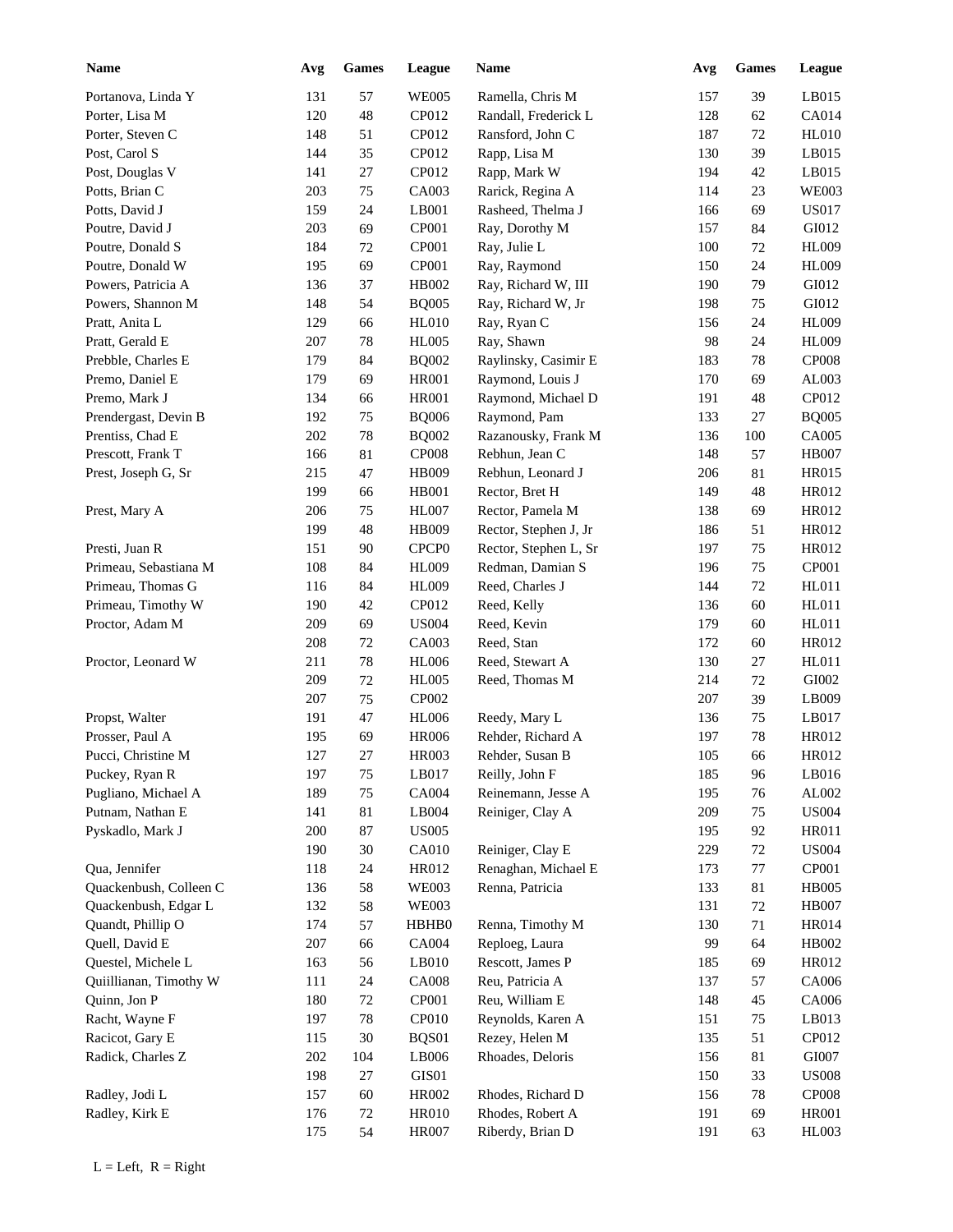| <b>Name</b>                          | Avg        | ${\bf Games}$ | League       | <b>Name</b>         | Avg | <b>Games</b> | <b>League</b> |
|--------------------------------------|------------|---------------|--------------|---------------------|-----|--------------|---------------|
| Riberdy, David R                     | 142        | 64            | <b>HL003</b> | Rogers, Scott A     | 202 | 78           | <b>BQ003</b>  |
| Riberdy, Pamela J                    | 179        | 72            | HL003        | Rokjer, Daniel C    | 186 | 72           | <b>HR006</b>  |
| Riccitelli, Frank J                  | 162        | $27\,$        | CA010        | Rokjer, Frank W     | 167 | 66           | <b>HR006</b>  |
| Riccitelli, JoAnn P                  | 95         | $27\,$        | CA010        | Roland, Raymond E   | 171 | 62           | LB010         |
| Riccitelli, John J                   | 191        | 39            | LB015        | Rolfe, Brandon L    | 144 | 75           | <b>US011</b>  |
| Rice, Brian W                        | 226        | 81            | <b>BQ001</b> | Rolfe, Debby E      | 126 | 75           | <b>US011</b>  |
|                                      | 226        | $81\,$        | <b>BQ003</b> | Rolfe, Martin O     | 154 | 78           | <b>US011</b>  |
| Rice, Edward J                       | 163        | 30            | <b>WE002</b> | Rolfe, Melissa A    | 135 | 75           | <b>US011</b>  |
| Rice, Jonathan E                     | 195        | $72\,$        | <b>BQ001</b> | Romano, Jeffrey D   | 185 | 54           | <b>HR004</b>  |
| Rice, Lumas A                        | 150        | 78            | <b>US018</b> | Romano, Ronald L    | 157 | 65           | <b>US006</b>  |
| Rice, William P, Jr                  | 190        | 82            | <b>HR011</b> | Romeo, Maria R      | 101 | 60           | <b>HL010</b>  |
| Richardson, Linwood                  | 134        | $42\,$        | <b>US020</b> | Ronda, Michael P    | 202 | 72           | <b>HL006</b>  |
| Richbart, Richard A                  | 208        | 66            | CP002        | Rondeau, Allen C    | 175 | 42           | <b>HR001</b>  |
| Richmond, Matthew J                  | 186        | 78            | GI012        | Rondeau, Francis S  | 192 | 56           | <b>US005</b>  |
| Richmond, Wendy M                    | 155        | 78            | GI012        | Rondeau, James      | 190 | 72           | <b>HR001</b>  |
| Rielly, Joseph T, Sr                 | 182        | 63            | <b>HL010</b> | Rondeau, James L    | 197 | 27           | <b>US005</b>  |
| Rifenburg, Duane                     | 145        | 74            | <b>HB006</b> | Rondeau, Paul J     | 168 | 49           | <b>US005</b>  |
| Rifenburg, Melissa                   | 115        | 75            | <b>HB006</b> | Rooney, Sean M      | 140 | 69           | AL007         |
| Rifenburgh, William H, Jr            | 179        | 73            | <b>BQ002</b> | Rosansky, Jake      | 162 | 43           | <b>CA008</b>  |
| Rigney, Codey A                      | 166        | 45            | HB009        | Rosario, John       | 198 | 69           | <b>HB001</b>  |
| Rigney, Kyle                         | 199        | 48            | HB009        |                     | 197 | 30           | <b>HB007</b>  |
| Riley, Kathleen M                    | 151        | 78            | <b>US009</b> | Rosario, Tammy M    | 113 | 30           | <b>HB007</b>  |
| Rinaldi, Christine                   | 151        | 21            | <b>HR003</b> | Rose, George H, Jr  | 196 | 57           | <b>HR006</b>  |
| Ring, Jason S                        | 205        | 63            | HB004        | Rose, James A       | 166 | 60           | <b>HL003</b>  |
| Ringler, Rich H                      | 161        | 51            | HL011        | Rose, James H       | 113 | 75           | <b>HL003</b>  |
| Riservato, Anthony M                 | 198        | 78            | CP001        | Rose, Kelly R       | 116 | 63           | <b>HL001</b>  |
|                                      | 194        | 75            | CA004        | Rosecrans, Eileen   | 115 | 69           | <b>US007</b>  |
|                                      |            |               |              |                     |     |              | GI004         |
| Ritson-Ray, Cherie A<br>Ritz, Mark E | 101<br>180 | 24            | <b>HL009</b> | Rosekrans, Donald G | 181 | 78           | <b>CA010</b>  |
|                                      |            | $72\,$        | CP001        |                     | 177 | 27           |               |
| Rivenburg, Tim J                     | 176        | $72\,$        | LB007        | Rosekrans, Donald J | 178 | 69           | ${\rm GIO}04$ |
| Rivera, Samuel, Jr                   | 160        | 60            | GI010        | Rosen, Derek J      | 220 | 45           | <b>HL010</b>  |
| Roberts, Edwin C, Jr                 | 202        | 72            | HB004        | Rosen, Joseph A     | 224 | 68           | <b>HL005</b>  |
|                                      | 195        | 45            | HB009        | Rosenbeger, James   | 205 | 33           | LB007         |
| Roberts, Frank A                     | 178        | $75\,$        | GI004        | Rosenberg, Bernice  | 117 | 42           | <b>BQ005</b>  |
| Roberts, Fred J                      | 205        | 90            | LB016        | Rosenberger, John W | 192 | 75           | LB007         |
|                                      | $202\,$    | $\sqrt{48}$   | LB015        | Rosencrans, Mary    | 114 | 84           | <b>US007</b>  |
| Roberts, Sandra E                    | 145        | 69            | GI013        | Rosko, Leon J       | 192 | 75           | HB004         |
|                                      | 140        | 75            | CA006        | Rosler, Diane M     | 144 | 30           | <b>BQ005</b>  |
| Robertson, Ralph                     | 185        | 72            | <b>HR010</b> | Ross, Anita F       | 142 | $72\,$       | CP013         |
|                                      | 170        | 72            | <b>HR005</b> | Ross, Gregory P     | 175 | 66           | <b>HR001</b>  |
| Robilotto, Joseph L                  | 159        | 75            | LB011        | Ross, Mary L        | 123 | 64           | HB002         |
| Robilotto, Patricia L                | 120        | 69            | LB011        | Rost, David, Sr     | 168 | 42           | $\rm GIGI0$   |
| Robinson, Delorise                   | 126        | 60            | <b>US017</b> | Roth, Alan J        | 203 | 96           | LB006         |
| Robinson, Lisa M                     | 178        | 77            | GI007        | Rowe, Daniel J      | 226 | 69           | <b>HB001</b>  |
| Rock, Christopher M                  | 208        | 60            | CA004        |                     | 222 | 73           | <b>US004</b>  |
| Rock, Drew E                         | 204        | 21            | <b>HR005</b> | Rowe, Robert J      | 212 | 78           | <b>US004</b>  |
| Rock, Drieux E                       | 185        | 69            | <b>HR005</b> | Roy, Bert F         | 127 | 69           | LB004         |
| Rockwell, Daniel J                   | 162        | $90\,$        | LB016        | Royce, William H    | 174 | 63           | <b>WE004</b>  |
| Rocque, Jason W                      | 199        | 57            | <b>HL006</b> | Rudolph, Bill A     | 153 | 54           | <b>HR007</b>  |
| Rocque, Raymond A                    | 215        | 78            | <b>HL006</b> | Ruggiero, Vincent A | 187 | 77           | <b>US003</b>  |
|                                      | 209        | $72\,$        | HL001        | Ruggles, John S, Sr | 178 | 84           | <b>BQ002</b>  |
| Roddy, Cathy V                       | 127        | 78            | <b>US014</b> | Russ, Kenneth A     | 167 | 81           | LB002         |
| Rodford, Eric J                      | 180        | 60            | <b>HB006</b> | Russell, Jason G    | 183 | 69           | <b>US015</b>  |
| Rodford, Jamie E                     | 127        | 63            | <b>HB006</b> | Russell, Mitchell F | 199 | 66           | <b>HR010</b>  |
| Rogers, John T                       | 117        | 36            | LB009        |                     | 178 | 100          | <b>HR011</b>  |
| Rogers, Scott A                      | 230        | 81            | HB001        | Russell, Omer M     | 135 | 69           | <b>US015</b>  |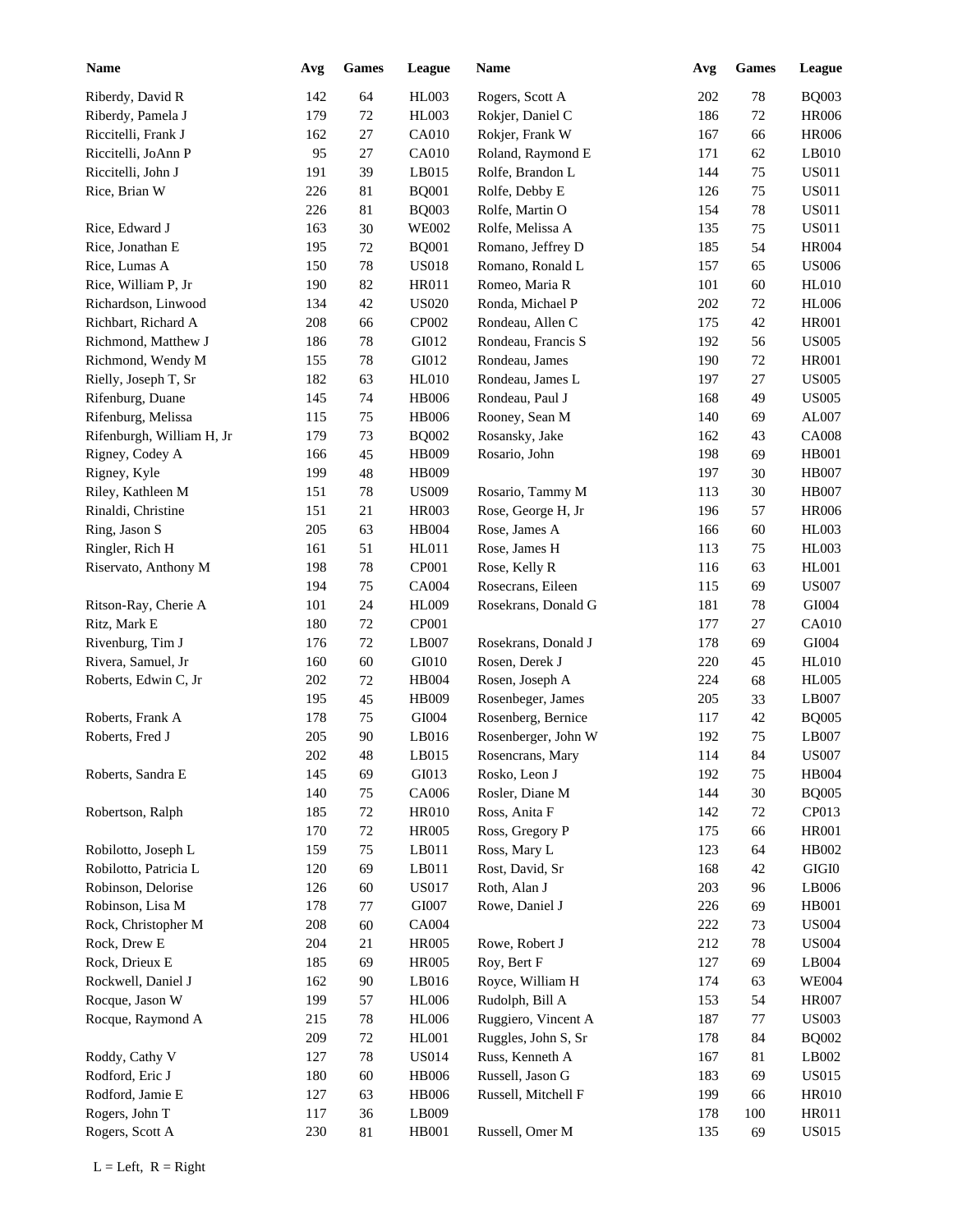| <b>Name</b>            | Avg | <b>Games</b> | <b>League</b>     | Name                    | Avg | <b>Games</b> | League            |
|------------------------|-----|--------------|-------------------|-------------------------|-----|--------------|-------------------|
| Russell, Richard Fr    | 178 | 86           | <b>BQ002</b>      | Santspree, John E       | 185 | 72           | GI003             |
| Russell, Shawn W       | 162 | 63           | <b>HB006</b>      | Sardos, John R          | 134 | 69           | LB005             |
| Rustin, Tim T          | 163 | 39           | CPCP <sub>0</sub> | Sargood, Edward J       | 219 | 78           | <b>BQ003</b>      |
| Rutkey, Frank J        | 169 | 75           | LB001             |                         | 215 | $27\,$       | BQS01             |
| Ryan, Brian J          | 174 | 81           | <b>HR015</b>      | Sarkisian, Wendy A      | 180 | 45           | LB015             |
| Ryan, Carol            | 99  | 21           | HR016             | Sass, William D, Jr     | 160 | 41           | <b>US003</b>      |
| Ryan, Courtney L       | 157 | 80           | <b>US014</b>      | Saunders, Joel F        | 190 | 69           | LB008             |
| Ryan, Ernie            | 185 | 66           | <b>HB004</b>      | Savaria, Scott J        | 140 | 42           | HBHB0             |
| Ryan, Francis M        | 174 | 53           | HBHB0             | Sawyer, Christine       | 130 | 93           | LB017             |
| Ryan, Joseph S         | 190 | 75           | GI003             | Sawyer, Diandra R       | 86  | 24           | BQS01             |
| Ryan, Laura J          | 171 | $72\,$       | <b>HB007</b>      | Sbrega, Pam L           | 147 | 57           | <b>BQ005</b>      |
| Ryan, Matthew F        | 172 | 62           | HBHB0             | Scaccia, Jennifer       | 190 | 81           | AL002             |
| Ryan, Michael T        | 173 | 23           | BQS01             | Scaccia, Jiacomo        | 206 | 81           | ${\rm AL}002$     |
|                        | 169 | 84           | <b>BQ002</b>      | Scaccia, Joseph P       | 214 | 78           | ${\rm AL}002$     |
|                        | 194 |              |                   |                         |     |              | ALAL0             |
| Rybicki, Larry W       |     | 75           | LB001             |                         | 206 | 74           |                   |
| Rys, Matthew R         | 193 | 78           | LB001             | Scalisi, Victoria R     | 174 | 75           | HR012             |
| Rys, Robert S          | 130 | 75           | LB001             | Scattergood, Marilyn J  | 129 | 83           | GI012             |
| Ryskadlo, Agatha       | 131 | 60           | CA006             | Scelsi, Marc M          | 215 | 66           | <b>HL006</b>      |
| Rzesuto, John O        | 168 | 36           | $\rm GIGI0$       | Scelsi, Michael A       | 168 | 78           | <b>HL006</b>      |
| Rzesuto, Mary          | 130 | 39           | $\rm GIGI0$       | Schaap, Michael E       | 205 | 66           | GI002             |
| Safford, David E       | 189 | 78           | GI002             | Scheider, Mary Jo       | 114 | 66           | <b>HR014</b>      |
|                        | 186 | 78           | GI013             | Schell, Paula A         | 164 | 48           | CP012             |
| Sagendorf, Cathy A     | 169 | 72           | CA015             | Schermerhorn, Kenneth M | 199 | 39           | <b>HL008</b>      |
| Sagendorf, James A     | 209 | 66           | CA015             |                         | 192 | 72           | CP017             |
| Salamida, Joseph M     | 221 | 21           | <b>US004</b>      | Scheuer, Donald V, Jr   | 203 | 68           | LB014             |
|                        | 206 | 80           | <b>CA004</b>      | Scheuer, Kimberly M     | 178 | 77           | LB014             |
| Salamida, Michael      | 172 | 68           | <b>WE001</b>      | Schindler, Henry L, Jr  | 142 | 72           | GI011             |
| Salazar, Xavier        | 182 | 57           | LB016             | Schmigel, Louis M       | 217 | 21           | <b>BQ002</b>      |
| Salerno, Charles A, Jr | 215 | 78           | CA015             |                         | 214 | 81           | <b>BQ006</b>      |
|                        | 209 | 74           | CA014             | Schmigel, Michelle T    | 169 | 69           | <b>BQ005</b>      |
| Salerno, Elizabeth T   | 113 | 63           | <b>WE005</b>      | Schmitt, Robert J       | 214 | 21           | GI001             |
| Salerno, Kathleen A    | 141 | 66           | CA015             | Schnurr, Joe P          | 192 | 78           | LB016             |
| Salisbury, Allen S     | 210 | 75           | LB013             | Schongar, Carol A       | 139 | 66           | <b>HB007</b>      |
|                        | 202 | $72\,$       | ${\rm GIO}02$     | Schrader, Joanne        | 145 | 80           | CA009             |
| Salisbury, Eileen M    | 139 | 69           | LB013             | Schramek, Robert L      | 147 | 63           | <b>HL003</b>      |
| Salisbury, Matthew T   | 217 | $72\,$       | CP001             | Schrimsher, James F     | 203 | 69           | <b>HL009</b>      |
| Salluzzo, Marc V       | 145 | 42           | CP012             | Schrimsher, Melanie L   | 142 | 69           | <b>HL009</b>      |
| Sally, Terri           | 177 | $75\,$       | LB013             | Schroeder, Janet M      | 150 | 84           | <b>US007</b>      |
| Samarija, Chris        | 209 | 78           | <b>US012</b>      | Schultz, Richard C      | 140 | 51           | CP012             |
|                        | 163 |              | <b>HR008</b>      | Schwartz, Kenneth       | 217 |              | CP002             |
| Samboy, Anita B        |     | 62           |                   |                         |     | 75           |                   |
|                        | 161 | 69           | HR016             | Scifo, John J           | 125 | 75           | <b>US008</b>      |
| Samboy, Bret P         | 229 | $72\,$       | HR015             |                         | 123 | 84           | <b>US005</b>      |
|                        | 200 | 76           | HR011             | Scifo, Joseph J         | 201 | 75           | <b>US019</b>      |
| Samboy, Bruce T        | 180 | 75           | HR016             |                         | 195 | 79           | <b>US003</b>      |
|                        | 168 | 100          | HR011             | Scifo, Nancy W          | 149 | 75           | <b>US019</b>      |
| Samsel, James J        | 183 | 78           | <b>US008</b>      | Scifo, Robert P         | 184 | 78           | <b>US019</b>      |
| Sandercox, Wayne E     | 187 | 78           | GI002             |                         | 180 | 72           | ${\rm G}1004$     |
| Sanders, Chris         | 147 | 63           | HB006             | Scott, Amanda D         | 101 | 75           | <b>BQ005</b>      |
| Sanders, Rachel L      | 116 | $72\,$       | AL007             | Scott, Brian P          | 161 | 58           | GI010             |
| Sanderson, Kristina M  | 105 | 78           | <b>BQ004</b>      | Scott, Matthew W        | 160 | 54           | <b>HR001</b>      |
| Sanderson, Peter J     | 154 | 75           | <b>BQ004</b>      | Scott, Michael W        | 162 | 83           | CPCP <sub>0</sub> |
| Sano, Nicole L         | 134 | 26           | GI011             | Scott, Nancy A          | 142 | 66           | <b>HL007</b>      |
| Sansone, Keith J       | 187 | $77\,$       | <b>HR001</b>      | Scott, Paul J           | 140 | 78           | <b>HL006</b>      |
| Santiago, Antonio W    | 163 | 78           | LB002             | Scotti, Christopher J   | 137 | 78           | CP017             |
| Santos, Joseph C       | 161 | 96           | LB016             | Scriven, Laura          | 154 | 81           | <b>HB006</b>      |
| Santspree, John        | 156 | 81           | GI003             | Scriven, Robert E       | 189 | 78           | <b>HB006</b>      |
|                        |     |              |                   |                         |     |              |                   |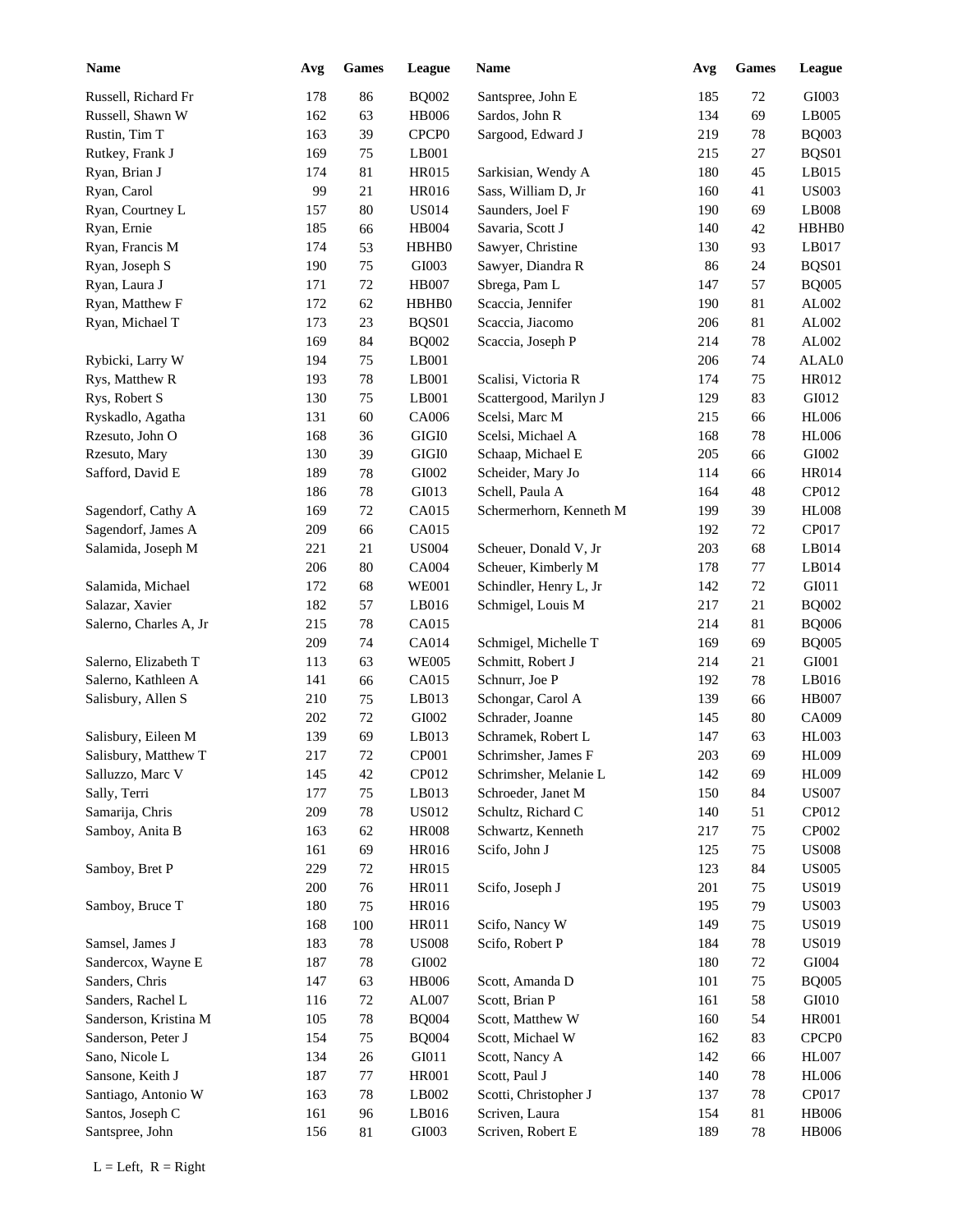| <b>Name</b>           | Avg  | <b>Games</b> | League       | Name                     | Avg | <b>Games</b> | League       |
|-----------------------|------|--------------|--------------|--------------------------|-----|--------------|--------------|
| Scriven, Terry J      | 176  | 81           | <b>HB006</b> | Shuster, Charlie J       | 182 | 75           | <b>HL006</b> |
| Scriven, Wendy L      | 125  | $72\,$       | <b>HB006</b> | Siddons, Andrew J        | 152 | 93           | LB017        |
| Seabury, Edward F     | 209  | $72\,$       | <b>HB006</b> | Sidoti, Charles A        | 198 | 36           | LB009        |
| Seabury, Ernest P     | 162  | 69           | <b>HB006</b> |                          | 196 | 57           | LB007        |
| Seabury, Michelle L   | 114  | 69           | <b>HB006</b> | Sierens, Justin R        | 164 | 23           | CP004        |
| Seabury, Robert H, Jr | 208  | 75           | <b>BQ006</b> | Sifka, Christopher M, Jr | 215 | 75           | <b>HL006</b> |
| Seale, John F         | 181  | 81           | <b>BQ001</b> | Simmons, James R         | 189 | 36           | HB011        |
| Sedgwick, Darren A    | 184  | 48           | HB009        | Simon, Leon A            | 183 | 42           | <b>US018</b> |
| Seepo, Drew           | 192  | $78\,$       | LB001        | Simonds, Terrence J      | 199 | 71           | GI001        |
| Seguin, Kristin M     | 139  | 44           | <b>HB005</b> | Simonian, Randy P        | 191 | 81           | <b>CA008</b> |
| Seidl, Charles        | 171  | 36           | LB009        | Simonian, Richard P      | 172 | 81           | <b>CA008</b> |
| Seidl, Michele        | 131  | 36           | LB009        | Simonian, Richard R      | 198 | 24           | <b>CA010</b> |
| Selby, Scott W        | 204  | 24           | <b>US004</b> | Simonik, Edward J        | 179 | 72           | HR012        |
| Semenick, Shirley     | 170  | $72\,$       | CA009        | Siskin, Todd             | 114 | 78           | LB005        |
| Senecal, Ted R, Jr    | 180  | 81           | <b>BQ002</b> | Skiba, Jesse L           | 140 | 84           | GI012        |
|                       | 173  | 24           | BQS01        | Skiba, Robert            | 163 | 78           | <b>HR016</b> |
| Senecal, Tyler C      | 212  | 96           | LB006        | Skiff, Earl V            | 146 | 84           | LB014        |
| Serson, Amy L         | 123  | 45           | HB009        | Skiff, Garry E, Jr       | 190 | 84           | LB014        |
| Serson, Austin T      | 152  | 42           | HB009        | Skiff, Garry E, Sr       | 173 | 72           | <b>US006</b> |
| Seth, Frank A         | 149  | 27           | <b>US020</b> | Slingerland, John F      | 191 | 45           | LB015        |
| Severlin, Michael S   | 153  | 81           | <b>HB006</b> | Slocum, Shelley A        | 104 | 69           | <b>BQ005</b> |
| Sgambati, Cathy A     | 155  | 73           | <b>HL004</b> | Smail, Julian A          | 189 | 87           | <b>US005</b> |
| Sgambati, Francis A   | 179  | 78           | <b>HL004</b> | Smarro, Drew M           | 223 | 78           | <b>HL005</b> |
| Sheedy, Kimberly C    | 152  | 72           | GI012        |                          | 219 | 30           | GIS01        |
| Sheehan, Carol Anne   | 143  | 54           | <b>WE001</b> |                          | 211 | 75           | <b>US004</b> |
| Shelby, Richard A     | 104  | 48           | <b>BQ004</b> |                          | 194 | 96           | <b>HR011</b> |
| Shellard, Drew W      | 144L | 48           | GI001        | Smarro, Ralph S          | 218 | 81           | <b>US014</b> |
| Shellard, Jack        | 169  | 78           | GI001        |                          | 203 | 81           | AL002        |
| Shepard, Jesse A      | 159  | 21           | <b>HR010</b> | Smart, James E           | 176 | 48           | <b>US005</b> |
| Shepard, Joshua D     | 209  | 72           | HB001        | Smith, Amanda L          | 216 | 66           | <b>HL009</b> |
| Shepard, Thomas A, Jr | 190  | 81           | <b>HR015</b> |                          | 212 | 84           | <b>HL010</b> |
| Sherman, Matthew D    | 225  | 69           | HB001        | Smith, Andrew R          | 216 | 68           | LB006        |
| Shevy, Deborah C      | 108  | 84           | <b>US007</b> | Smith, Carol M           | 141 | 78           | LB011        |
| Shevy, Denise F       | 144  | 84           | <b>US007</b> | Smith, Cheryl J          | 112 | 65           | <b>US009</b> |
| Shimer, Gregory A     | 214  | 75           | HB011        | Smith, Christopher M     | 220 | 104          | LB006        |
| Shippee, Charles B    | 151  | 45           | HR009        | Smith, Daniel J          | 169 | 75           | GI003        |
| Shippee, Sandra D     | 113  | 45           | HR009        | Smith, David M           | 156 | 39           | HR012        |
| Shipski, Justin T     | 214  | 69           | CP002        | Smith, Dean P            | 217 | 72           | <b>HL005</b> |
| Shoemaker, Brian P    | 204  | 59           | HB004        | Smith, Deborah J         | 165 | 78           | <b>US009</b> |
| Shoemaker, Hal        | 146  | 27           | <b>HR004</b> |                          | 159 | 81           | <b>US014</b> |
| Shoemaker, Jennifer M | 144  | 66           | <b>HB007</b> | Smith, Donald F          | 124 | 63           | CA006        |
| Shoemaker, Robert G   | 222  |              | <b>US004</b> | Smith, Donald S          | 190 | 81           | CP001        |
| Shoemaker, Robert P   | 218  | 66<br>69     | HB004        | Smith, Eric J            | 205 | 78           | HB001        |
|                       | 212  |              | <b>US004</b> | Smith, Jo-Ann M          | 179 |              | <b>HL010</b> |
|                       |      | 72           |              |                          |     | 84           |              |
| Showers, Laura        | 129  | 61           | HR002        | Smith, Joseph M          | 232 | $30\,$       | GIS01        |
| Shufelt, Clayton W    | 174  | 69           | GI004        |                          | 216 | 84           | CA003        |
|                       | 146  | 27           | <b>WE003</b> | Smith, Karla J           | 163 | 69           | LB013        |
| Shufelt, Patrick J    | 199  | 57           | <b>HL005</b> | Smith, Kevin P           | 172 | 78           | HR003        |
| Shufelt, Robin S      | 141  | 69           | HL007        | Smith, Lisa A            | 144 | 78           | CP004        |
| Shufelt, Rodger P     | 211  | 81           | <b>HL006</b> | Smith, Louis M           | 197 | 27           | CP002        |
|                       | 209  | 84           | <b>HL010</b> | Smith, Lynn A            | 163 | 33           | HB009        |
| Shufelt, Thomas J, Jr | 211  | 72           | <b>US004</b> | Smith, Patrick R         | 215 | 78           | CA011        |
|                       | 198  | 72           | GI002        | Smith, Robert D          | 197 | 78           | HR012        |
| Shufelt, Zackary T    | 203  | 78           | <b>HL006</b> | Smith, Rupert S          | 212 | 33           | HB009        |
|                       | 199  | $81\,$       | <b>HL010</b> |                          | 209 | 69           | <b>HL005</b> |
| Shumway, William C    | 202  | 69           | <b>BQ003</b> |                          | 206 | 36           | <b>HB001</b> |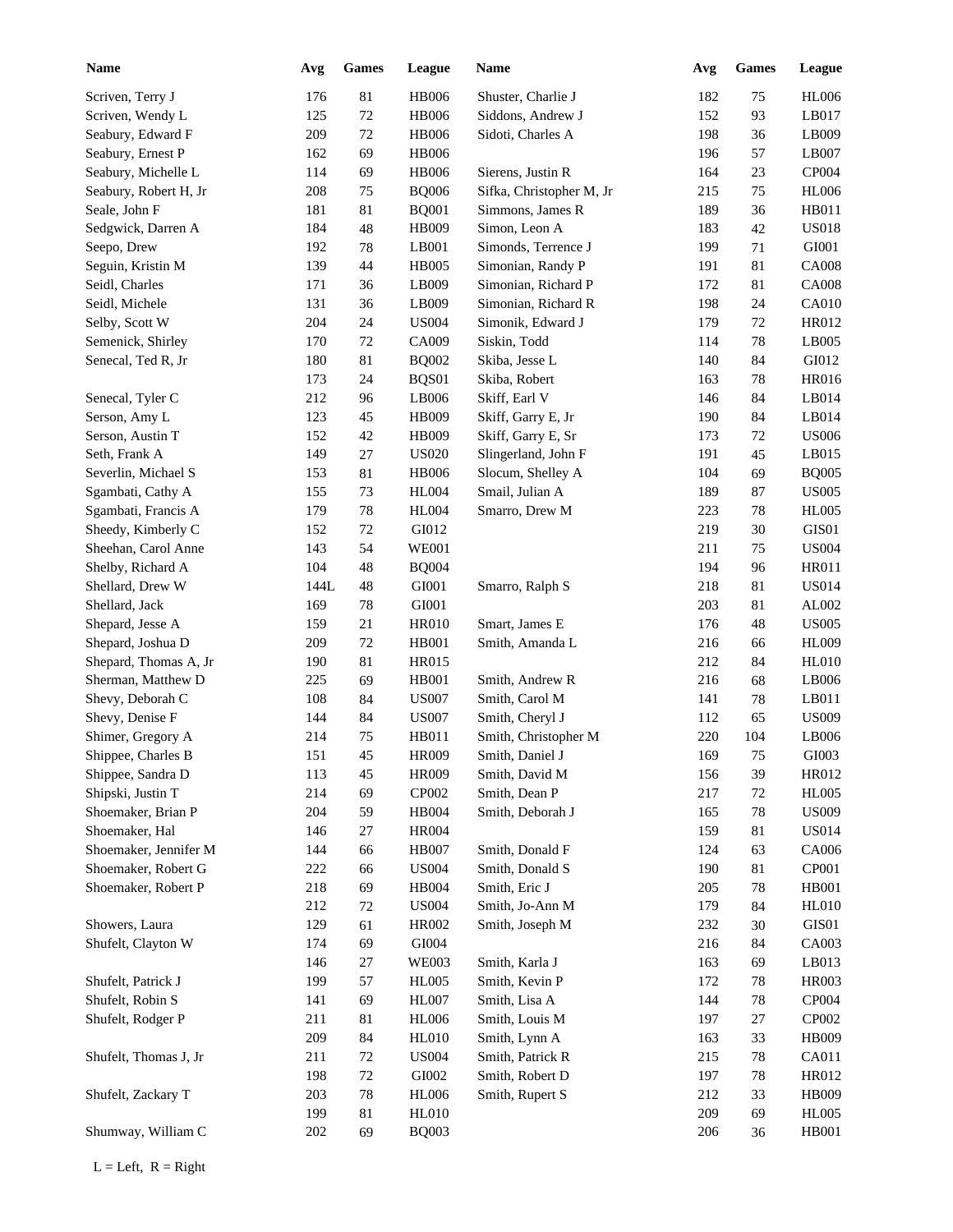| <b>Name</b>              | Avg | <b>Games</b> | League                | <b>Name</b>           | Avg | <b>Games</b> | League        |
|--------------------------|-----|--------------|-----------------------|-----------------------|-----|--------------|---------------|
| Smith, Russell           | 168 | 57           | <b>US002</b>          | Sternberg, Kevin J    | 196 | 72           | CP004         |
| Smith, Sharon A          | 168 | 51           | CP012                 | Stevens, Arthur       | 195 | 81           | <b>HR001</b>  |
| Smith, Steven D          | 228 | 72           | <b>HL005</b>          | Stevens, Colleen      | 139 | 48           | <b>HB007</b>  |
|                          | 226 | 48           | <b>HL006</b>          | Stevens, Darrin M     | 227 | 66           | <b>HB004</b>  |
| Smith, Valerie A         | 193 | 64           | LB006                 | Stevens, David M, Jr  | 203 | 51           | HBHB0         |
| Snead, Edward L, Jr      | 174 | 63           | LB                    | Stevens, David M, Sr  | 219 | 67           | <b>HB004</b>  |
| Snyder, Kathleen R       | 126 | 75           | <b>WE005</b>          |                       | 217 | 51           | HBHB0         |
| Solomon, Jeff J          | 207 | 27           | <b>CA004</b>          | Stevens, Glenn W      | 154 | 62           | <b>HR001</b>  |
| Solomon, Jeffery A       | 179 | $72\,$       | LB001                 | Stevens, Joseph E     | 189 | 84           | <b>HR001</b>  |
| Somaio, Vincent          | 189 | 66           | CP001                 | Stevens, June H       | 154 | 69           | <b>HB007</b>  |
| Sopko, Janice            | 148 | 66           | HR012                 |                       | 153 | 61           | HB002         |
| Soro, James K            | 193 | 71           | GI002                 | Stevens, Mark E       | 155 | 81           | <b>BQ001</b>  |
|                          | 181 | 39           | LB009                 | Stevens, Michael J    | 154 | 72           | <b>BQ001</b>  |
| Soro, Judith J           | 112 | 33           | LB009                 | Stevens, Robert M     | 221 | 72           | HB001         |
| Soscia, Elizabeth K      | 129 | 36           | LB009                 | Stevens, Thomas M     | 232 | 69           | <b>HR010</b>  |
| Soulier, David O         | 223 | 78           | CA003                 |                       | 220 | 74           | <b>HR015</b>  |
|                          | 218 | 30           | CA010                 |                       | 195 | 88           | <b>HR011</b>  |
| Sousis, Gary P           | 137 | 60           | <b>HB005</b>          | Stevens, Tia-Marie    | 194 | 57           | <b>HR014</b>  |
| Spain, Mary Ann          | 162 | 75           | <b>US008</b>          | Stevers, Gerald R, Jr | 153 | 66           | <b>WE002</b>  |
| Spain, Matthew J         | 199 | 81           | <b>US008</b>          | Steverson, Courtney M | 148 | 49           | <b>CA007</b>  |
| Spall, John C            | 186 | 78           | AL003                 | Stewart, Deborah      | 157 | 72           | LB005         |
| Spaulding, David M       | 209 | 81           | CA014                 | Stewart, George E, Jr | 138 | 69           | LB011         |
| Spencer, Greg J          | 149 | 60           | <b>HR007</b>          | Stewart, Janice R     | 144 | 75           | LB011         |
| Spiak, Danielle          | 131 | 60           | <b>BQ005</b>          | Stewart, Joseph F     | 193 | 78           | <b>CA008</b>  |
| Spickler, Michael J      | 186 | 63           | GI002                 | Stewart, Marjorieann  | 149 | 66           | LB011         |
| Spike, Andrew D          | 171 | 60           | CP001                 | Stewart, Thomas J     | 198 | 78           | <b>BQ006</b>  |
| Spitalny, Aram W         | 137 | 66           | HL001                 | Stoberski, Stanley W  | 156 | 72           | CA006         |
| Spitalny, Cindy S        | 135 | 69           | HL001                 | Stoddard, Clifford    | 219 | 81           | <b>HL006</b>  |
| Sponable, DeBorah A      | 109 | 36           | <b>WE003</b>          |                       | 216 | 78           | <b>HL005</b>  |
| Sponable, Jason E        | 172 | 75           | LB014                 | Stone, Faith-Ann      | 103 | 33           | LB009         |
| Sponable, William M      | 132 | 42           | <b>WE003</b>          | Stone, Lisa A         | 141 | 61           | <b>BQ005</b>  |
| Sprague, Gary D          | 197 | 61           | <b>HR006</b>          | Stone, Mike D         | 132 | 87           | <b>BQ002</b>  |
| Sprague, Michelle A      | 154 | 75           | <b>HR006</b>          |                       | 126 | $30\,$       | BQS01         |
| Spratt, Ann M            | 111 | $26\,$       | LB009                 | Stone, Richard H, Jr  | 179 | 72           | <b>BQ002</b>  |
| Sprinad_Koval, LisaMarie | 131 | 69           | CP016                 | Stopera, Frank T      | 155 | 33           | GI003         |
| Squiers, Rodney W        | 188 | $78\,$       | <b>BQ003</b>          | Stopera, Karl R       | 168 | $72\,$       | GI003         |
| St Andrew, Leon D        | 212 | $78\,$       | <b>US012</b>          | Stovall, Gino H       | 188 | 69           | LB002         |
| St Denis, Edwin K        | 205 | $81\,$       | <b>HL009</b>          | Stowell, Charles J    | 193 | 81           | <b>BQ002</b>  |
| St Denis, Todd M         | 143 | $80\,$       | <b>US003</b>          | Stowell, Gregory P    | 203 | 63           | ${\rm HL}003$ |
| St Gelais, Christopher M | 176 | 75           | CA014                 | Stowell, Katelyn E    | 121 | 63           | <b>BQ005</b>  |
| St Gelais, Harold J      | 164 | $72\,$       | CA014                 | Stowell, Niel P       | 182 | 75           | <b>BQ002</b>  |
| St John, Denise A        | 165 | 84           | <b>US015</b>          | Stowell, Roseanne E   | 152 | 72           | <b>BQ005</b>  |
| St.Louis, Tammy M        | 146 | 45           | CP016                 | Stowell, Tammy M      | 151 | $\sqrt{48}$  | HL001         |
| Stafford, John E         | 184 | 21           | CA014                 |                       | 133 | 64           | HL003         |
| Stalker, Scott J         | 156 | $72\,$       | <b>US012</b>          | Strack, Brian M       | 187 | 81           | <b>US002</b>  |
| Stanley, Scott T         | 177 | 74           | LB005                 | Strack, David L       | 204 | 75           | <b>US002</b>  |
| Stannard, Alfred A       | 134 | 75           | HB013                 | Strack, Leo J         | 174 | 81           | <b>US002</b>  |
| Stannard, James W        | 196 | 75           |                       | Strack, Robert T      | 187 | 81           | <b>US002</b>  |
|                          | 187 | 63           | <b>BQ003</b><br>HB013 | Strack, Thomas L      | 212 | 69           | <b>US002</b>  |
| Starr, Edward N          |     |              |                       |                       |     |              | <b>BQ006</b>  |
|                          | 191 | 45           | <b>BQ003</b>          | Stradinger, Todd L    | 215 | 77           |               |
| Stearns, William E       | 127 | 81           | <b>BQ003</b>          | Streeter, Duane H     | 178 | 75           | AL003         |
| Stebbins, Kathleen M     | 161 | 75           | GI007                 | Streeter, Jeffery M   | 202 | 74           | AL003         |
| Stedman, James B         | 209 | 89           | CA005                 | Strife, Mark W        | 230 | 21           | <b>HL005</b>  |
| Stein, Thomas A          | 193 | 66           | LB011                 |                       | 228 | 63           | CP002         |
| Steller, Joseph H        | 175 | 24           | <b>BQ002</b>          | Stritt, Hal J         | 164 | 62           | LB001         |
| Stephenson, Crystal S    | 97  | 57           | HL009                 | Strope, Greg C        | 152 | 75           | <b>HL004</b>  |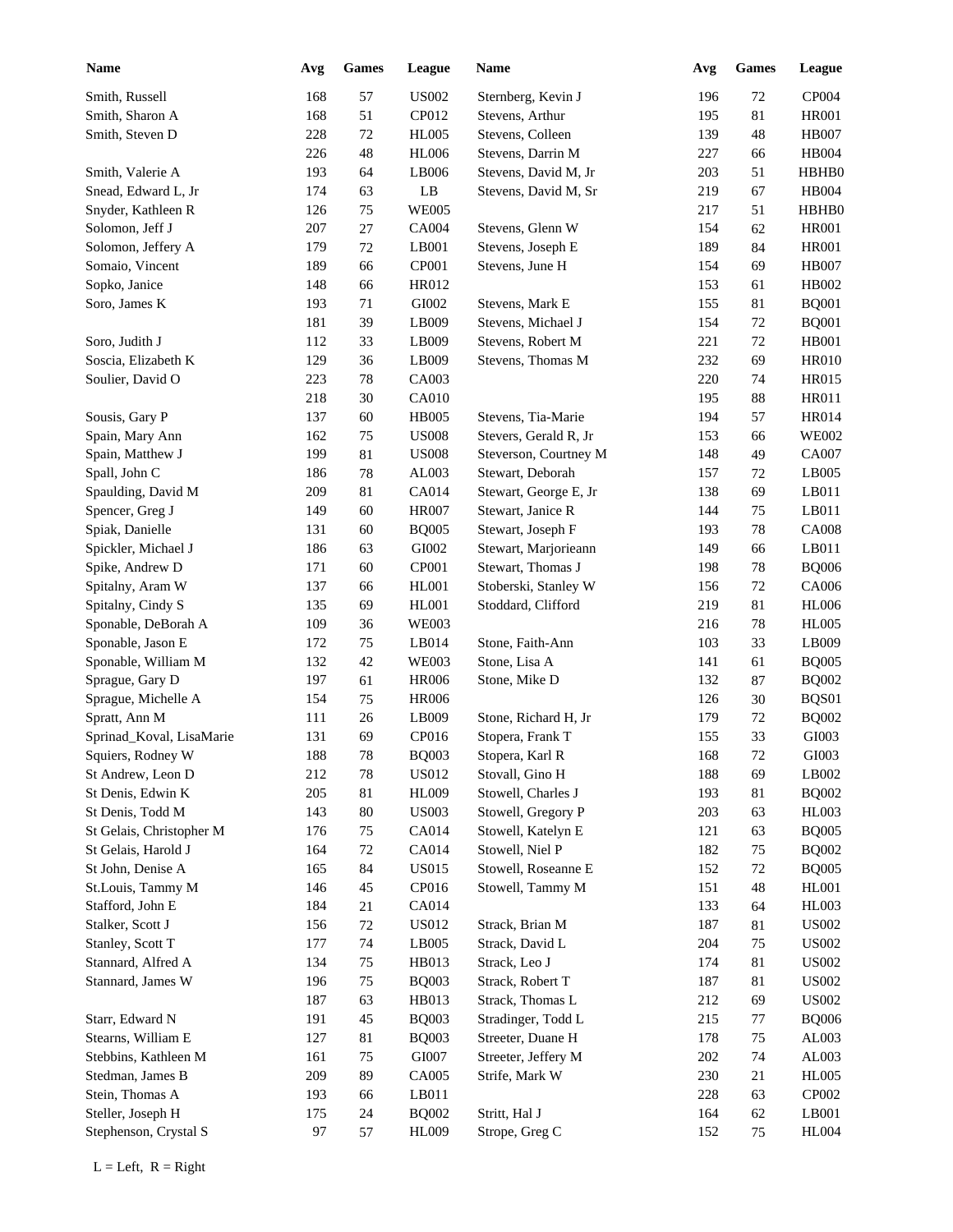| <b>Name</b>           | Avg | <b>Games</b> | League            | Name                  | Avg     | <b>Games</b> | League        |
|-----------------------|-----|--------------|-------------------|-----------------------|---------|--------------|---------------|
| Stroud, Kenneth W     | 182 | 28           | <b>HR011</b>      |                       | 212     | $81\,$       | CA003         |
| Stroyen, Greg         | 153 | 81           | CA006             | Tetrault, Bill E      | 178     | $30\,$       | HB009         |
| Stuhr, Edward P, Jr   | 156 | $81\,$       | CP010             | Tetrault, Linda A     | 144     | 42           | HB009         |
| Stutter, Andrew       | 172 | 78           | <b>US009</b>      | Therrien, Kurt S      | 227     | 63           | CP002         |
|                       | 154 | 66           | <b>WE002</b>      |                       | 220     | 69           | <b>HL005</b>  |
| Stutter, Jeffrey E    | 152 | 72           | <b>US009</b>      | Thibault, Sean P      | 176     | 96           | LB016         |
| Suarez-Ruiz, Felipe   | 204 | 84           | <b>US003</b>      | Thibeault, Lynn T     | 158     | 51           | HR002         |
| Suite, Nick W         | 148 | 66           | <b>BQ002</b>      | Thibeault, William J  | 194     | 72           | <b>HR010</b>  |
| Sullivan, Bonita M    | 144 | 75           | HR016             |                       | 187     | 72           | CP001         |
|                       | 137 | 84           | HR014             |                       | 183     | 60           | <b>HR007</b>  |
| Sullivan, Marlayna C  | 155 | 75           | HR016             | Thibodeau, Dorothy J  | 138     | 81           | CP010         |
| Sundling, Phil        | 152 | 42           | GIGI0             | Thibodeau, Joseph H   | 190     | 84           | CP010         |
| Surdam, Amy L         | 137 | 74           | <b>BQ005</b>      | Thibodeau, Kaitlyn J  | 210     | 69           | CA004         |
|                       |     |              |                   |                       |         |              |               |
| Surdam, Leo M, III    | 179 | 68           | <b>BQ002</b>      | Thomas, Christopher K | 215     | 63           | <b>HL010</b>  |
| Surdam, Stephen D, Sr | 223 | 87           | <b>BQ002</b>      |                       | 204     | 48           | LB008         |
| Surprenant, Gail      | 136 | 78           | <b>HR008</b>      | Thompson, AnnMarie    | 140     | 75           | <b>HR009</b>  |
| Sutherland, Rebecca A | 92  | 80           | LB010             | Thompson, Caye        | 122     | 72           | GI013         |
| Swayne, Robert W      | 166 | $72\,$       | <b>CP008</b>      | Thompson, Lori M      | 124     | 57           | <b>BQ005</b>  |
| Swedish, Scott A      | 190 | 75           | <b>HL009</b>      | Thompson, May B       | 139     | 75           | <b>HL009</b>  |
| Sweeney, Ashley L     | 142 | 90           | CPCP <sub>0</sub> | Thompson, Vaughn F    | 159     | 39           | <b>HR009</b>  |
| Sweet, Joanne         | 129 | 30           | <b>HL008</b>      | Thornton, Mickey      | 119     | 72           | <b>US009</b>  |
| Sweet, Robert A       | 182 | 42           | <b>HB006</b>      | Thornton, William W   | 188     | 81           | <b>HB005</b>  |
| Sweet, Steven P       | 172 | 33           | <b>HL008</b>      | Thrane, Gary F, Jr    | 187     | 45           | HB009         |
| Sweeter, Jeremiah C   | 171 | 44           | CP010             | Thrash, Donald S      | 154     | 63           | HBHB0         |
| Sweeter, Stacey A     | 115 | 57           | CP010             | Tilley, Aaron M       | 165     | 78           | <b>HR003</b>  |
| Sykes, Jason P        | 208 | 78           | <b>BQ002</b>      | Tilley, Gregory R     | 195     | 81           | GI003         |
|                       | 203 | 42           | <b>BQ003</b>      | Tilley, Robert R      | 199     | $81\,$       | GI003         |
| Sykes, Paul A, Jr     | 193 | 36           | <b>BQ003</b>      | Tilley, Sandra A      | 155     | 43           | <b>HR009</b>  |
| Sykes, Terry E        | 188 | 81           | <b>BQ003</b>      | Timmerman, Jean M     | 155     | $78\,$       | <b>BQ005</b>  |
| Symington, Al         | 143 | 66           | <b>US009</b>      | Tmyal, Reg J          | 200     | $21\,$       | <b>BQ002</b>  |
| Szalowski, Steven J   | 168 | 36           | <b>HL008</b>      | Toma, Patrick         | 186     | $27\,$       | LB015         |
| Szomjassy, Joseph M   | 209 | 78           | LB001             | Tomney, David K       | 137     | 78           | <b>HL010</b>  |
| Szpila, Karin M       | 167 | 72           | <b>HL010</b>      | Tomney, Leslye        | 112     | 84           | <b>HL010</b>  |
| Szpila, Robert J      | 209 | $72\,$       | <b>HL010</b>      | Tooley, Peter L       | 168     | 33           | <b>CP008</b>  |
| Taber, Margaret D     | 117 | 72           | <b>BQ001</b>      | Towne, Colton B       | 202     | 72           | <b>BQ003</b>  |
| Taber, Richard J      | 178 | 69           | <b>BQ001</b>      | Towne, Kyle E         | $211\,$ | 60           | <b>BQ003</b>  |
|                       |     |              |                   |                       |         |              |               |
| Taddeo, Angela G      | 141 | 43           | <b>HR005</b>      | Towsley, Darryll S    | 152     | 63           | <b>CP001</b>  |
| Tambasco, Frank       | 204 | 75           | CP001             | Travis, Robert C      | 161     | 69           | CP004         |
| Tanner, Karen         | 113 | $87\,$       | CPCP <sub>0</sub> | Traynham, Jacque      | 169     | 75           | <b>US009</b>  |
| Tanski, Darlene J     | 103 | 56           | LB010             | Tremblay, Andrew W    | 187     | 72           | CA014         |
| Tanski, Michael S     | 179 | 54           | LB010             | Tremblay, Angela R    | 122     | 78           | CA011         |
| Tarbox, Susan R       | 136 | 75           | CP007             | Tremblay, Leonard E   | 200     | 69           | CA014         |
| Tate, Mark S          | 199 | 48           | HB009             | Tremblay, Mark        | 122     | 72           | HL011         |
| Taylor, Max J, Jr     | 225 | 62           | <b>BQ002</b>      | Trexler, Brian        | 158     | 51           | HL001         |
|                       | 215 | 78           | <b>BQ003</b>      | Trinchillo, Marc      | 211     | 81           | CA011         |
|                       | 213 | 27           | BQS01             | Trinkle, Ann B        | 152     | 75           | <b>BQ005</b>  |
| Teal, Gail R          | 131 | 78           | <b>HR008</b>      | Trinkle, Timothy N    | 216     | 81           | <b>BQ003</b>  |
| Teator, William M     | 122 | 84           | LB010             | Troicke, Edward C     | 208     | 54           | ${\rm GIO}02$ |
| Tedesco, Gaetano M    | 164 | 61           | <b>HR006</b>      | Troue, Albert H       | 133     | 63           | <b>US014</b>  |
| Telesky, Mike         | 165 | 84           | CA006             | Tucker, Jo Ann C      | 150     | 78           | HL007         |
| Tepedino, Vincent M   | 200 | 81           | CP001             | Turner, James E       | 221     | 81           | <b>HB001</b>  |
| Terry, Dawn           | 144 | 57           | LB013             |                       | 200L    | 30           | GIS01         |
| Teta, James R         | 175 | 78           | AL002             | Turner, Loretta J     | 199     | 72           | <b>US008</b>  |
| Teta, Robert E        | 181 | 84           | AL002             | Turner, Ronald P      | 115     | 75           | <b>HR006</b>  |
| Teta, Robert M        | 227 | 30           | GIS01             |                       | 112     | 84           | HR016         |
|                       | 218 | 84           | AL002             | Turriglio, Patrick M  | 127     | $42\,$       | HB009         |
|                       |     |              |                   |                       |         |              |               |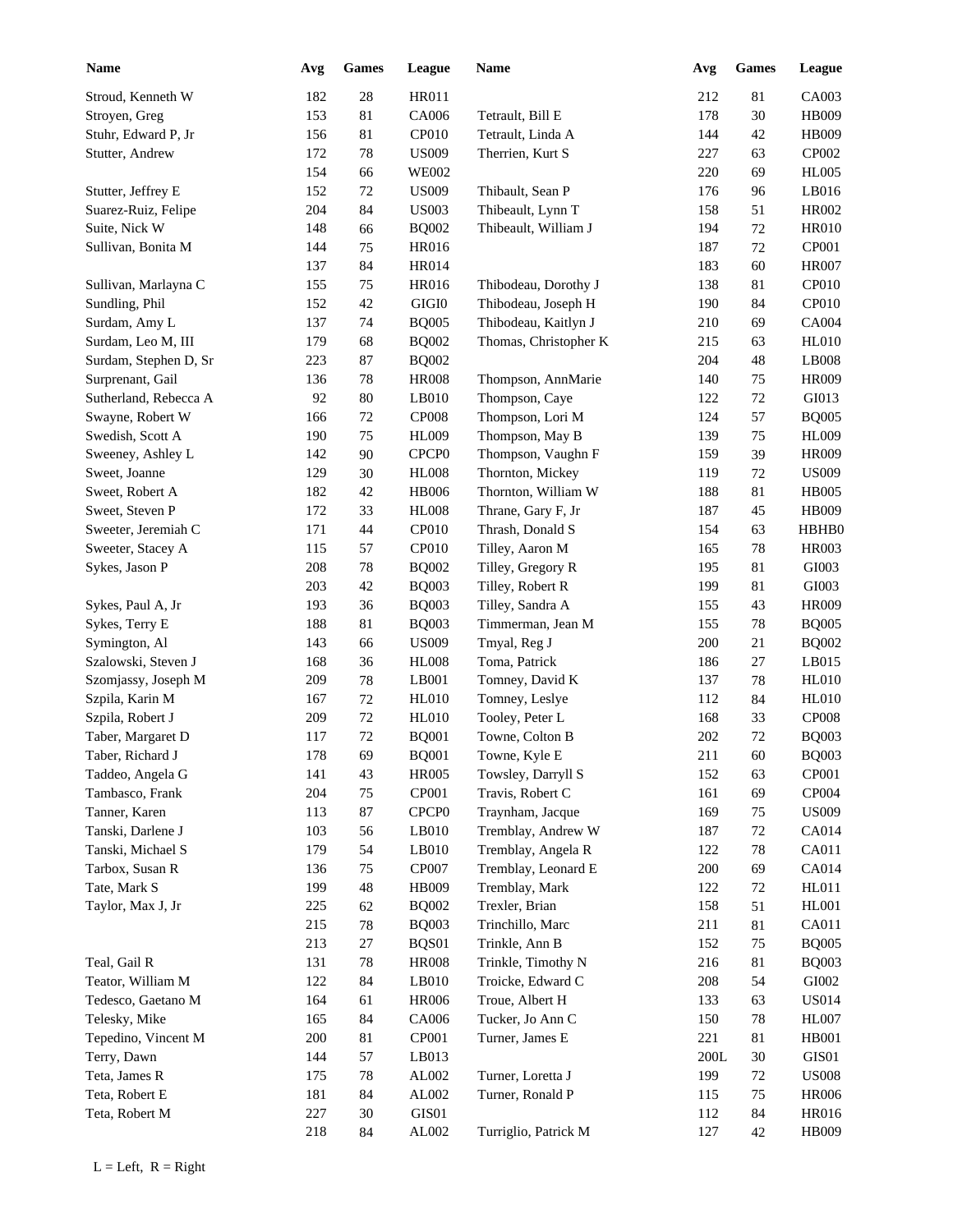| <b>Name</b>                              | Avg | <b>Games</b> | League       | Name                   | Avg     | <b>Games</b> | League       |
|------------------------------------------|-----|--------------|--------------|------------------------|---------|--------------|--------------|
| Turriglio, Tina L                        | 98  | 45           | HB009        | Visconti, Carl E       | 187     | 72           | CP017        |
| Twardowski, Jerry W                      | 184 | 74           | LB001        | Vogel, Danielle        | 145     | 93           | LB017        |
| Twardowski, Joseph G                     | 173 | 60           | LB001        | Vogel, Karl R          | 172     | 84           | US012        |
| Twarog, David A                          | 200 | 81           | CA015        | Vogel, Willaim J       | 148     | 90           | LB017        |
| Tymula, Becky J                          | 155 | 72           | HR003        | Vogt, Gerry, Jr        | 154     | 44           | HBHB0        |
| Tymula, Carol A                          | 110 | 81           | HR016        | Vollor, Kenneth W      | 161     | 81           | <b>BQ003</b> |
| Ubrich, Richard                          | 193 | 78           | <b>HL009</b> | Von Fricken, Alex J    | 217     | 78           | <b>US004</b> |
| Ubrich, Trish                            | 105 | $77 \,$      | <b>HL009</b> | Von Fricken, Anthony J | 185     | 75           | <b>BQ003</b> |
| Udwary, Ruth A                           | 147 | 66           | <b>HR008</b> | Von Fricken, Eric L    | 204     | $30\,$       | <b>HR015</b> |
| Udwary, Sharon                           | 149 | 81           | <b>HR008</b> | Von Fricken, John D    | 216     | 69           | <b>US004</b> |
| Upton, Maria                             | 132 | 33           | <b>WE003</b> | Wagner, Jennifer M     | 148     | 96           | LB016        |
| Upton, Robert A, Jr                      | 181 | 29           | <b>WE004</b> | Wagner, Thomas J       | 207     | 96           | LB016        |
| Upton, Robert R                          | 145 | 39           | <b>WE003</b> | Waite, Kathleen M      | 119     | 75           | <b>BQ005</b> |
| Vaccaro, John A                          | 182 | 90           | LB016        | Waitekus, Pamela H     | 187     | 72           | <b>BQ005</b> |
| Vaga, Dave A                             | 152 | 27           | CP004        | Walczak, Michael A     | 164     | 84           | <b>BQ002</b> |
| Vaillancourt, Diane T                    | 139 | 81           | <b>HL009</b> | Walders, James D       | 168     | 78           | <b>US009</b> |
| Valcik, Becky L                          | 114 | 89           | LB017        | Waldo, Charles H       | 199     | 65           | <b>US006</b> |
| Valenzi, Carm                            | 149 | 72           | <b>CP007</b> |                        | 193     | 66           | CA003        |
| Valigorsky, Frank J                      | 203 | 69           | GI004        | Waldo, Charles J       | 175     | 72           | <b>US006</b> |
|                                          | 202 | 72           | <b>US004</b> | Waldo, Thomas P, Jr    | 110     | 75           | <b>US005</b> |
| Vallee, Alexander J                      | 181 | 78           | AL003        | Waldron, Brian A       | 183     | 87           | GI012        |
|                                          | 177 | 83           | AL002        | Walizer, Clinton E     | 200     | 72           | <b>BQ004</b> |
|                                          | 160 | 81           | <b>HL004</b> | Walizer, Dawn M        | 80      | 81           | <b>BQ004</b> |
| Van Arnum, Amy L<br>Van Brocklen, Ruth M | 102 | 63           | HR016        | Walizer, Edward F      | 153     | 78           | <b>BQ001</b> |
|                                          | 114 |              | LB005        |                        | 150     |              | <b>BQ004</b> |
| Van Buskirk, Mark                        |     | 78           |              |                        |         | 81           |              |
| Van Cleef, Allen E                       | 135 | 33           | <b>HL008</b> | Walizer, Lance E       | 179     | 66           | <b>BQ001</b> |
| Van Cleef, Tiffany R                     | 126 | 33           | <b>HL008</b> | Walizer, Logan R       | 123     | 78           | <b>BQ004</b> |
| Van Dyke, John W                         | 187 | 51           | CP010        | Walker, Dean E         | 200     | 93           | LB016        |
| Van Dyke, Lisa J                         | 134 | 69           | CP010        | Walker, Michael L      | 219     | 66           | <b>HL005</b> |
| Van Pelt, Alice                          | 132 | 45           | <b>US006</b> |                        | 214     | 69           | CP002        |
| Van Pelt, Wayne E                        | 163 | 48           | <b>US006</b> | Walker, Wayman         | 198     | 75           | <b>US018</b> |
| Van Wormer, Colleen A                    | 180 | 69           | CA015        | Wall, Jason D          | 166     | 81           | AL007        |
| Van Wormer, Robert A                     | 191 | 90           | LB016        | Wallace, Daniel C      | 190     | 66           | <b>CP008</b> |
| VanAmburgh, Linda J                      | 165 | $81\,$       | HR014        | Wallace, Judith C      | 145     | 72           | CA015        |
| VanAmburgh, Mark R                       | 207 | 54           | <b>HR001</b> | Walsh, Bruce E         | 146     | $78\,$       | <b>HR016</b> |
| VanDerhyden, Ralph R                     | 166 | 84           | CA006        | Walsh, Daniel M        | $207\,$ | 56           | CA011        |
|                                          | 153 | $78\,$       | GI013        |                        | 204     | 65           | GI012        |
| VanDetta, Jennifer C                     | 106 | 63           | <b>HL009</b> | Walsh, David J         | 214     | 69           | CA004        |
| VanKempen, Tina M                        | 148 | $81\,$       | AL007        |                        | 206     | 66           | CA003        |
| VanVleck, Mark D                         | 173 | 63           | <b>HR007</b> |                        | 204     | 75           | CA014        |
| VanZandt, John C                         | 187 | 60           | HB011        | Walsh, Edward J        | 206     | 55           | <b>HR006</b> |
| Varcasio, Thomas J                       | 136 | $78\,$       | <b>US012</b> | Walsh, Kristin L       | 178     | 54           | CA015        |
| Vaughan, James R                         | 176 | 36           | CA014        | Walsh, Lorraine M      | 132     | 78           | GI013        |
| Venaziano, Arthur                        | 198 | 36           | ALAL0        | Walsh, Mary J          | 168     | 67           | <b>HL010</b> |
| Venson, Benjamin P                       | 193 | $27\,$       | GIS01        | Walsh, Maryrose        | 165     | 78           | <b>HR016</b> |
|                                          | 190 | $81\,$       | <b>US018</b> | Walsh, Michael W       | 186     | 84           | CA005        |
| Venson, Michele                          | 168 | 81           | <b>US017</b> | Walsh, Paul E          | 179     | 75           | LB002        |
| Vertucci, Nathan D                       | 160 | 68           | <b>HR006</b> | Walsh, Thomas D, Jr    | 219     | 30           | GIS01        |
| Vicalvi, Matthew J                       | 177 | $78\,$       | <b>US012</b> |                        | 217     | 75           | CA003        |
| Vilardi, Anthony C                       | 209 | 75           | <b>HL006</b> |                        | 214     | 75           | <b>US004</b> |
| Vilardi, Kimberly                        | 139 | $27\,$       | <b>HL008</b> | Walther, John C, III   | 230     | 75           | <b>US004</b> |
| Vilardi, Michael J                       | 203 | 75           | <b>HL006</b> |                        | 226     | 75           | <b>HB001</b> |
|                                          | 196 | $30\,$       | <b>HL008</b> | Wark, Cathy S          | 163     | 66           | HR009        |
| Villegas, Julio M                        | 156 | 87           | GI010        | Wark, Richard A, Jr    | 208     | 42           | HR009        |
| Vink, Karon M                            | 118 | 21           | <b>WE005</b> |                        | 182     | 68           | HR011        |
| Viola, Mary A                            | 137 | 60           | LB017        | Wark, Rick A, III      | 202     | 30           | CA003        |
|                                          |     |              |              |                        |         |              |              |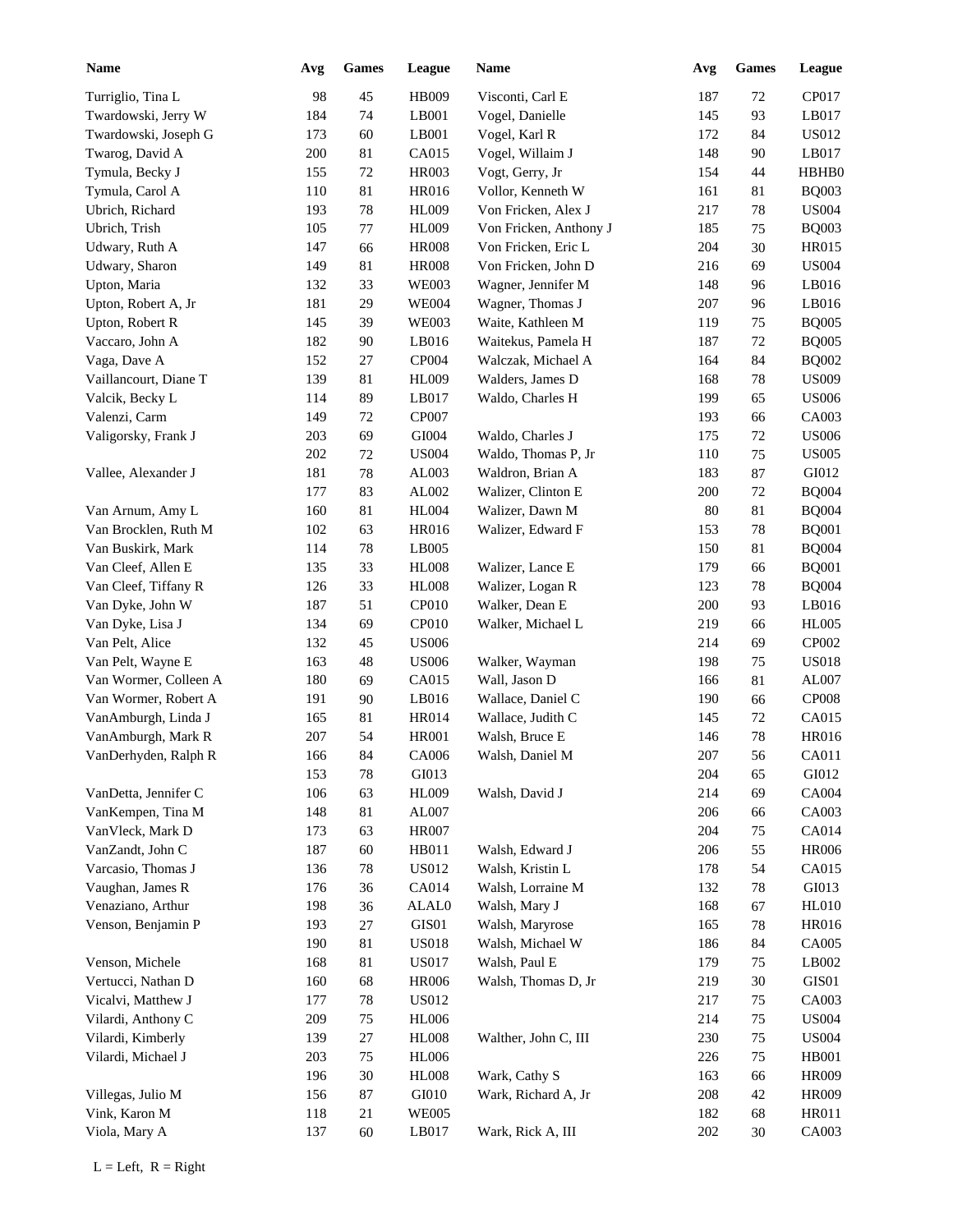| <b>Name</b>            | Avg | <b>Games</b> | League                        | Name                    | Avg | <b>Games</b> | <b>League</b> |
|------------------------|-----|--------------|-------------------------------|-------------------------|-----|--------------|---------------|
|                        | 185 | 100          | <b>HR011</b>                  | Whitman, Tonya          | 166 | 80           | <b>US014</b>  |
| Warner, Bobby L        | 143 | 75           | <b>BQ006</b>                  | Whittle, Geoffery E, Sr | 171 | 75           | LB014         |
| Warner, Thomas J       | 207 | 75           | <b>US004</b>                  | Whydra, Matthew T       | 158 | 56           | <b>HL009</b>  |
| Watson, Gregory C      | 201 | 69           | <b>US018</b>                  | Wickes, Christopher E   | 216 | 66           | <b>HL005</b>  |
| Waugh, Edward L        | 168 | 81           | GI001                         | Wickham, Stephanie R    | 171 | 80           | <b>HL009</b>  |
|                        | 165 | 84           | ALAL0                         | Wicks, Michael K        | 174 | 69           | <b>HR001</b>  |
| Waytkus, Brittany L    | 150 | 75           | <b>BQ005</b>                  | Wigand, William A       | 200 | 72           | CP016         |
| Waytkus, Jeffrey S     | 180 | 81           | <b>BQ002</b>                  | Wilcox, Sandy           | 160 | 39           | CA009         |
| Weatherwax, Drew H     | 161 | 77           | GI001                         | Wildberger, Charles E   | 198 | 75           | <b>HL009</b>  |
| Weatherwax, Scott      | 154 | 66           | HL009                         |                         | 191 | 68           | <b>HL001</b>  |
| Weaver, Joshua M       | 195 | 73           | <b>HR004</b>                  | Wildberger, Jeffrey C   | 214 | 81           | <b>HL009</b>  |
| Weaver, Randy M        | 190 | $72\,$       | GI002                         | Wildberger, Susan F     | 157 | 75           | <b>HL009</b>  |
| Webb, Nicholas R       | 171 | 27           | CA014                         |                         | 153 | 69           | <b>HL001</b>  |
| Weber, Eric C          | 202 | 54           | CP002                         | Wiley, Jeanette F       | 131 | 68           | GI011         |
| Wedro, Elfreda A       | 138 | 84           | GI011                         | Wiley, Richard H, Sr    | 154 | 69           | HL001         |
| Wedro, James R         | 181 | 84           | GI011                         | Wilhelm, Veronica       | 133 | 66           | AL007         |
| Weeden, Alton E        | 163 | 84           | HL011                         | Wilhite, Dana A         | 117 | 78           | GI012         |
|                        | 145 | 78           | HR012                         | Wilkinson, Patricia     | 102 | 69           | GI013         |
| Weeden, Bruce W        | 190 | 77           | <b>BQ001</b>                  | Willetts, Jeffrey A     | 191 | 54           | CP004         |
| Weeden, Cory C         | 207 | 78           | <b>BQ006</b>                  | Willetts, Marion B      | 144 | 72           | CP004         |
| Weeden, Michael R      | 222 | 81           | <b>BQ006</b>                  | Williams, Billie Jo     | 148 | 65           | HR012         |
|                        | 220 | 75           | <b>BQ003</b>                  | Williams, Jude          | 131 | 72           | <b>US009</b>  |
| Weeden, Wesley J       | 198 | 81           | <b>BQ001</b>                  | Williams, Matthew D     | 134 | 66           | <b>BQ003</b>  |
| Weglarz, Alex J        | 218 | 81           | <b>HB001</b>                  | Williams, Michael P     | 162 | 56           | <b>CP008</b>  |
| Wehnau, Paul J         | 196 | 100          | HR011                         | Williams, Philip J      | 185 | 81           | <b>WE001</b>  |
| Weinberg, Joshua D     | 152 | 30           | CP017                         |                         | 181 | 75           | <b>WE004</b>  |
| Weiner, Robert W       | 175 | 36           | CA005                         | Williams, Robert W      | 201 | 81           | <b>HL006</b>  |
| Weir, James L          | 167 | 81           | GI011                         |                         | 200 | 75           | <b>HL001</b>  |
| Weir, Kevin C          | 188 | 78           | <b>BQ001</b>                  |                         | 195 | 24           | <b>HL005</b>  |
| Weir, Lynne R          | 171 | 84           | GI011                         | Williams, Roberta       | 85  | 54           | <b>WE003</b>  |
| Weir, Terry A          | 149 | 54           | <b>BQ005</b>                  | Willsey, Colleen M      | 135 | 75           | GI010         |
| Weismann, Mildred E    | 141 | 69           | <b>US006</b>                  | Willsey, Dave G         | 190 | 69           | <b>HL009</b>  |
| Weiss, Molly N         | 140 | 33           | <b>HB007</b>                  | Willsey, Donald E       | 177 | 86           | <b>US003</b>  |
| Weiss, Rebecca J       | 181 | 66           | <b>HB007</b>                  | Willson, John J         | 179 | 84           | GI003         |
|                        | 169 | 61           | <b>HB006</b>                  | Wilmot, Earl M          | 161 | 72           | <b>CA014</b>  |
| Weiss, Rusty           | 208 | 68           | <b>HB006</b>                  | Wilson, Dennis G        | 191 | $81\,$       | CP001         |
| Welcome, Catherine A   | 114 | 45           | CA007                         | Wilson, Ellen A         | 161 | 72           | <b>HL004</b>  |
| Wells, Daniel J        | 172 | 69           | AL004                         | Wilson, James R         | 167 | 78           | <b>US008</b>  |
| Welser, Arthur         | 141 | 60           | GI013                         | Wilson, Kimberly M      | 162 | 78           | GI007         |
| Welsh, Daniel W        | 166 | 66           | CP004                         |                         | 154 | 75           | <b>US008</b>  |
| Wensley, Tina M        | 165 | $72\,$       | <b>HR004</b>                  | Wilson, Mark S          | 197 | 81           | CP001         |
| Werneburg, Candylynn M | 128 | 81           | <b>US014</b>                  | Wilson, Walter A        | 167 | 76           | LB016         |
| Werner, Donald F       | 157 | 60           | HB013                         |                         | 165 | 39           | LB015         |
| Wertman, Adam C        | 155 | 78           | <b>HL006</b>                  | Winglosky, Travis E     | 205 | 39           | LB009         |
| Westervelt, Stanley P  | 147 | $42\,$       | HL003                         | Winslow, Judy A         | 138 | 77           | CP009         |
| Whalen, Mitchell P     | 202 | 81           | <b>BQ006</b>                  | Winterbourne, Donald E  | 174 | 59           | <b>WE002</b>  |
| Wheatley, Dave         | 127 | 54           | $\ensuremath{\mathrm{USO02}}$ | Wintergerst, Kimberly A | 132 | $30\,$       | HR012         |
| Whitbeak, Michele      | 94  | 68           | <b>HR004</b>                  | Witazek, Joseph E       | 190 | 70           | <b>CA008</b>  |
| Whitcomb, Daniel G     | 162 | 90           | CPCP <sub>0</sub>             | Withcusky, Carolyn M    | 130 | 72           | <b>BQ005</b>  |
| White, Dallas S, III   | 185 | 84           | AL002                         | Wojcik, Kevin H         | 111 | 69           | <b>US012</b>  |
|                        | 179 | 41           | ALAL0                         | Wojeski, Peggy          | 150 | 63           | <b>HR008</b>  |
| White, Sharon L        | 111 | 60           | HL007                         | Wojtaszek, C J J        | 201 | 78           | <b>HR010</b>  |
| White, Sheila M        | 154 | 81           | <b>US014</b>                  |                         | 180 | 108          | HR011         |
| Whitesell, Christina M | 120 | 84           | HL009                         | Wojtaszek, Craig J      | 184 | 78           | <b>HR010</b>  |
| Whitman, Keith         | 173 | 77           | <b>US014</b>                  | Wolf, David A           | 180 | 51           | CP012         |
| Whitman, Robert A      | 166 | 81           | <b>BQ004</b>                  | Wolf, Lawrence G, Sr    | 97  | 37           | AL005         |
|                        |     |              |                               |                         |     |              |               |